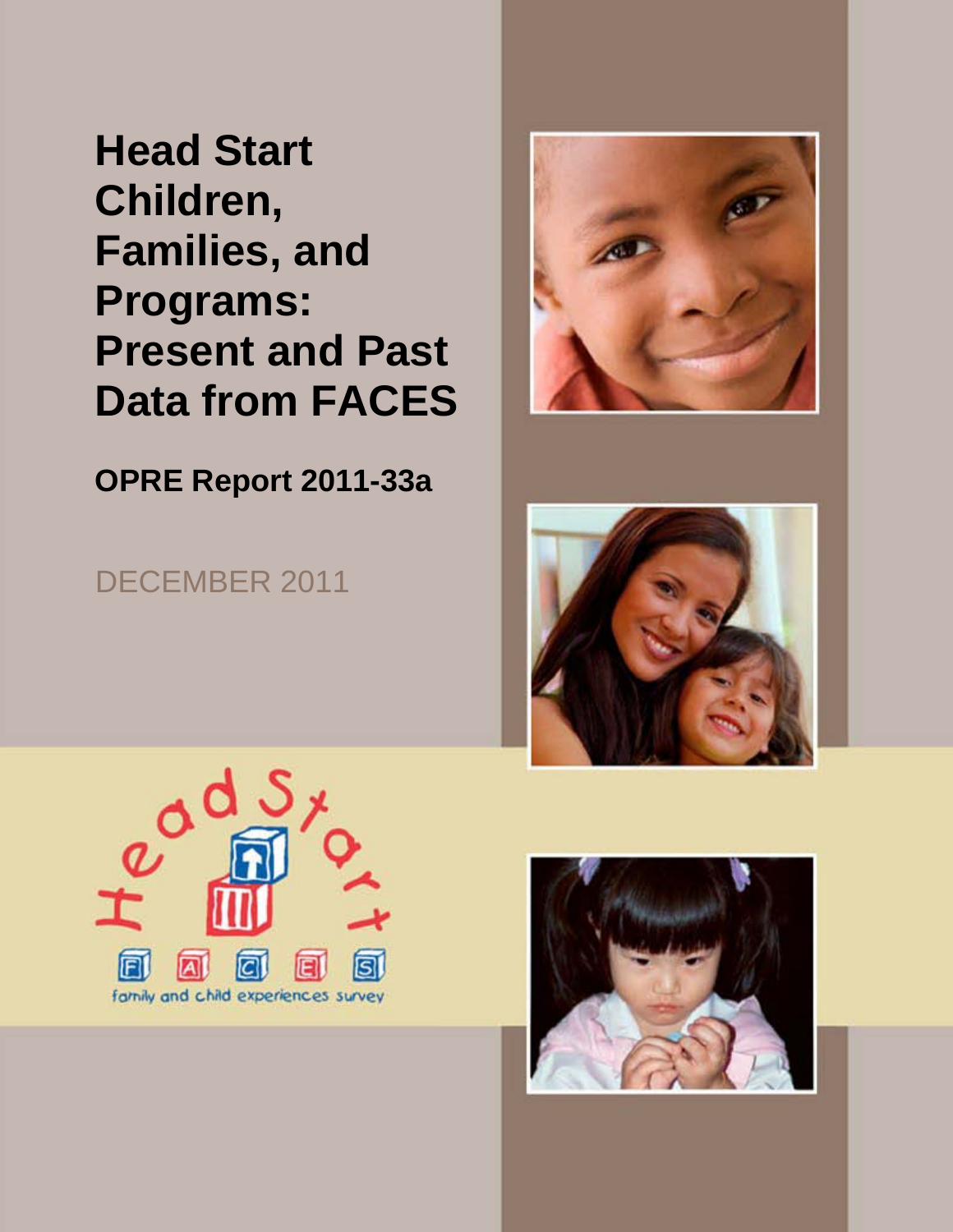#### DISCLAIMER:

The views expressed in this publication do not necessarily reflect the views or policies of the Office of Planning, Research and Evaluation, the Administration for Children and Families, or the U.S. Department of Health and Human Services.

This report and other reports sponsored by the Office of Planning, Research and Evaluation are available at http://www.acf.hhs.gov/programs/opre/index.html.

#### ACKNOWLEDGMENTS:

The authors would like to express their appreciation to our Project Officer Maria Woolverton and other federal staff at OPRE and the Office of Head Start. We thank the Mathematica team, including Annalee Kelly, Cassandra Meagher, Barbara Carlson, Anne Bloomenthal, Jennifer McNulty, Lizabeth Malone, Susan Sprachman, Brian Takei, Erin Slyne, Timothy Bruursema, Katherine Burnett, Kristina Rall, Ama Takyi, Miriam Lowenberg, Amanda Bernhardt, Laura Bernstein, August Pitt, as well as Francene Barbour, Joan Gutierrez, and Thidian Diallo at the Survey Operations Center and all of the Mathematica field and telephone staff who collected the data. The report also benefited from careful editing by Patricia Ciaccio. We are also grateful for the contributions of our partners at Juarez and Associates and the Educational Testing Service. Most of all, we offer our gratitude to the staff, families and children of the 60 FACES 2009 programs across the country, who once again opened their doors and shared their time with us.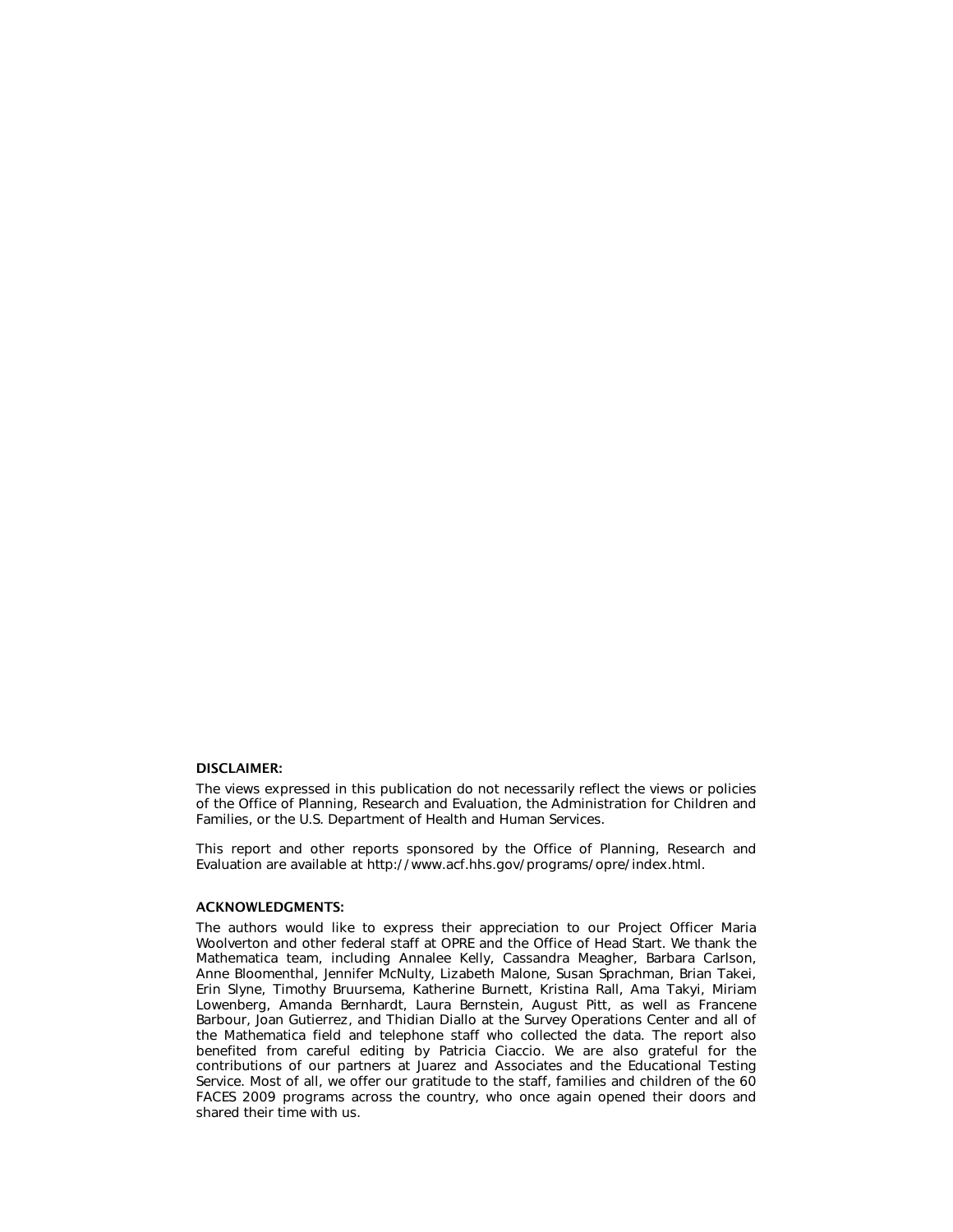# **Head Start Children, Families, and Programs: Present and Past Data from FACES**

**OPRE Report 2011-33a** 

## **December 2011**

*Submitted to:* **Maria Woolverton,** *Project Officer* Office of Planning, Research, and Evaluation Administration for Children and Families U.S. Department of Health and Human Services

*Submitted by:* **Lara Kristin Hulsey Nikki Aikens Ashley Kopack Jerry West Emily Moiduddin Louisa Tarullo** Mathematica Policy Research, Inc.

*Project Director:*  **Jerry West**, Mathematica Policy Research

Contract Number: HHSP23320092900YC Mathematica Reference Number: 06573.122

*This report is in the public domain. Permission to reproduce is not necessary.*

*Suggested citation:*  Hulsey, L. K., Aikens, N., Kopack, A., West, J., Moiduddin, E., and Tarullo, L. (2011). Head Start Children, Families, and Programs: Present and Past Data from FACES. OPRE Report 2011-33a. Washington, DC: Office of Planning, Research and Evaluation, Administration for Children and Families, U.S. Department of Health and Human Services.





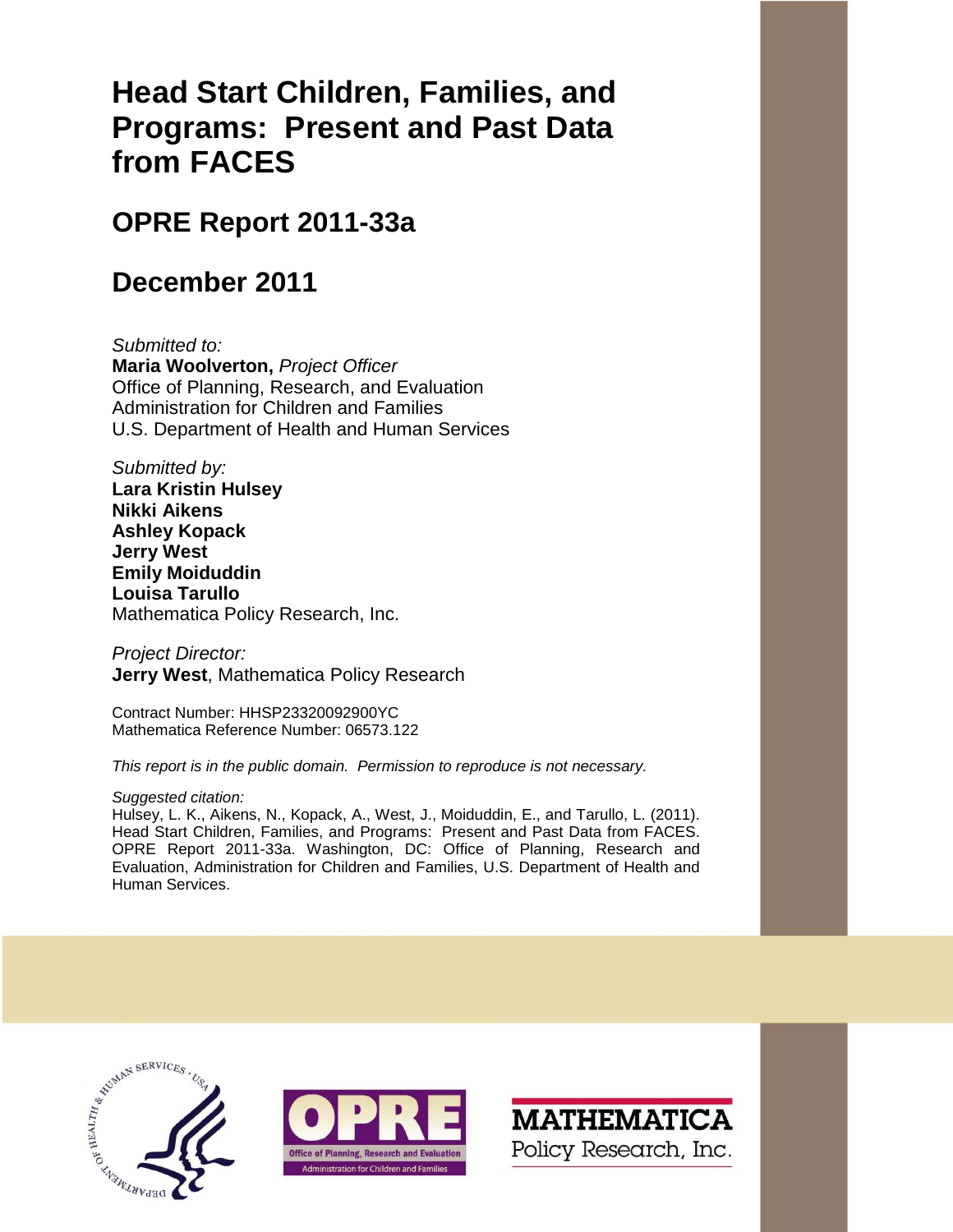## **INTRODUCTION**

<span id="page-3-0"></span>This report provides a portrait of children entering Head Start for the first time in fall 2009, as well as of their family backgrounds and the classrooms and programs that serve them. The report also offers comparisons across the past decade of the Head Start program to delineate trends and changes in the population served and the services provided. Data are drawn from the Head Start Family and Child Experiences Survey (FACES), which was first launched in 1997 as a periodic, longitudinal study of program performance. Successive nationally representative samples of Head Start children, their families, classrooms, and programs provide descriptive information on the population served; staff qualifications, credentials, and opinions; Head Start classroom practices and quality measures; and child and family outcomes. FACES includes a battery of child assessments across many developmental domains; interviews with children's parents, teachers, and program managers; and observations of classroom quality. $1$  In 2008, the Administration for Children and Families (ACF) funded Mathematica Policy Research and its partners—Educational Testing Service and Juárez and Associates—to design and conduct FACES 2009.

FACES 2009 is the fifth in a series of national cohort studies—previous cohorts were initiated in 1997, 2000, 2003, and 2006. The FACES 2009 child sample was selected to represent 3- and 4-year-old children as they entered their first year of the program, drawing on participants from 60 selected programs from across the country.<sup>2</sup> Successive samples of Head Start children, their families, and programs provide a rich source of ongoing information on the children and families served by Head Start and on the programs and staff providing these services. Interviews, observations, and assessments carried out on a recurring basis provide the means for assessing how the program is performing, currently and over time, in response to changing demographics and policy mandates.

Based on a comprehensive "whole-child" view of school readiness, FACES uses multiple methods to collect data on child characteristics and skills from several sources. FACES 2009 provides updated information to document a number of key areas. In addition to offering a current picture of the program and its participants, this report chronicles change over time in selected areas where comparable data are available across cohorts. These include child and family demographics and home experiences,

children's skills and abilities as they enter the program, and characteristics of the teachers and classrooms that serve them.

## **CONCEPTUAL MODEL AND FRAMEWORK**

The conceptual framework for FACES 2009 illustrates the complex interrelationships that help shape the developmental trajectories of children in Head Start (Figure 1). The child's place is primary and constitutes the central core of the relationships depicted in the figure; fostering his or her progress toward school readiness, broadly construed, is Head Start's ultimate goal. The family context—health, economic, and educational resources, as well as cultural factors forms the first ring of influences surrounding the child. Membership in the Head Start community is reflected in the child's classroom and teachers and the wider Head Start program, all of which influence the quality of the early childhood learning experience. Factors affecting the child's development and well-being also include teacher credentials, classroom quality, and program management. Finally, community, state, and national policy decisions, depicted in the outer ring, also affect the life of a Head Start child. These multidimensional contexts guide all aspects of the FACES study, from the selection of measures to the multilevel analyses needed to fully address program and policy issues in today's Head Start program.

The Head Start experience is designed to promote immediate short- and long-term goals for children and families. For children, the experience includes preschool education, health screenings and examinations, nutritionally adequate meals, and opportunities to develop social-emotional skills that support school readiness. For parents, the experience involves opportunities to participate in policy and program decisions. The program provides parents with chances to participate in the classroom and strives to encourage their active involvement in the education and development of their children. Head Start seeks to promote adult literacy and further parent education, where needed and appropriate, and to provide opportunities for careers and training in early childhood education. The program also seeks to promote family self-sufficiency through provision of case management, assessment, referral, and crisis intervention services. Head Start acts as an advocate for necessary family-focused social services through interagency coordination and agreements.

Measurement of these child and family outcomes, both during the program years and through followup at the end of kindergarten, allows fuller understanding of Head Start's efforts to prepare children and their parents for participation in school.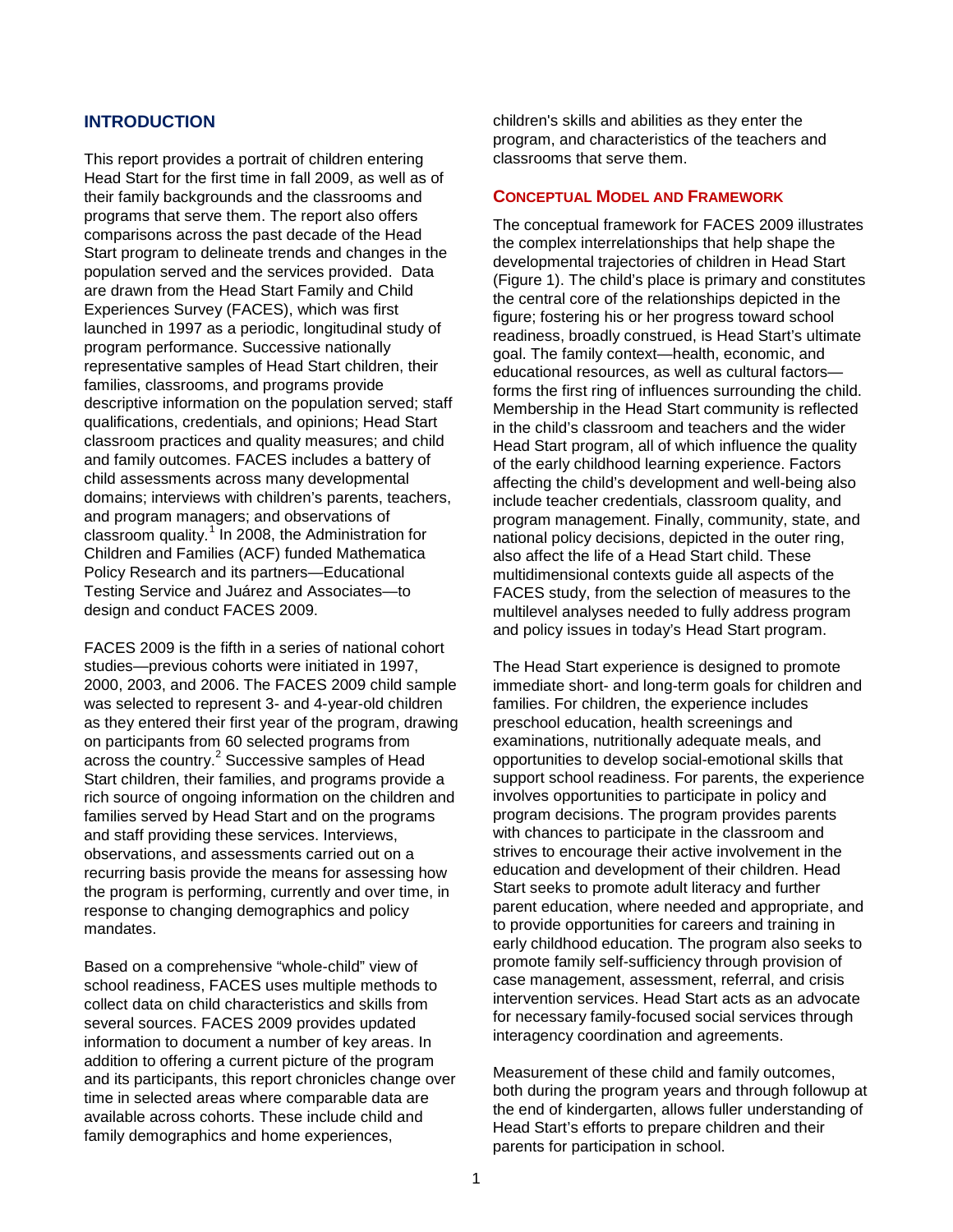



## **RESEARCH QUESTIONS FOR THIS REPORT**

This report focuses on presenting a portrait of children and families as they enter the program in fall 2009, drawing from a nationally representative sample. In addition, where comparable data are available, the report documents key changes across cohorts, and compares the information to that of other national studies. For example, the report addresses these central research questions:

## **1. Children and Families Served by Head Start**

- What are the demographic characteristics of the population of children and families served by Head Start? What proportion of children are dual language learners (DLLs)? How has the population served by Head Start changed over successive FACES cohorts?
- What family routines and learning activities are reported by entering Head Start parents?
- What proportion of children enter with identified disabilities, and what types of needs

are presented? What is the physical health status of children as they enter the program, including height, weight, and body mass index (BMI)?

• What are the cognitive and social skills of Head Start children at the beginning of their first year in the program? How do these vary from the entering skills shown in earlier FACES cohorts?

## **2. Head Start Programs, Classrooms, and Services**

- What are the characteristics and qualifications of Head Start teachers, and how do these characteristics compare to those of earlier FACES cohorts? For example, are average teacher education levels rising in Head Start?
- What is the reported mental health status of Head Start teachers? How can we describe their knowledge and beliefs about early childhood development and educational practice?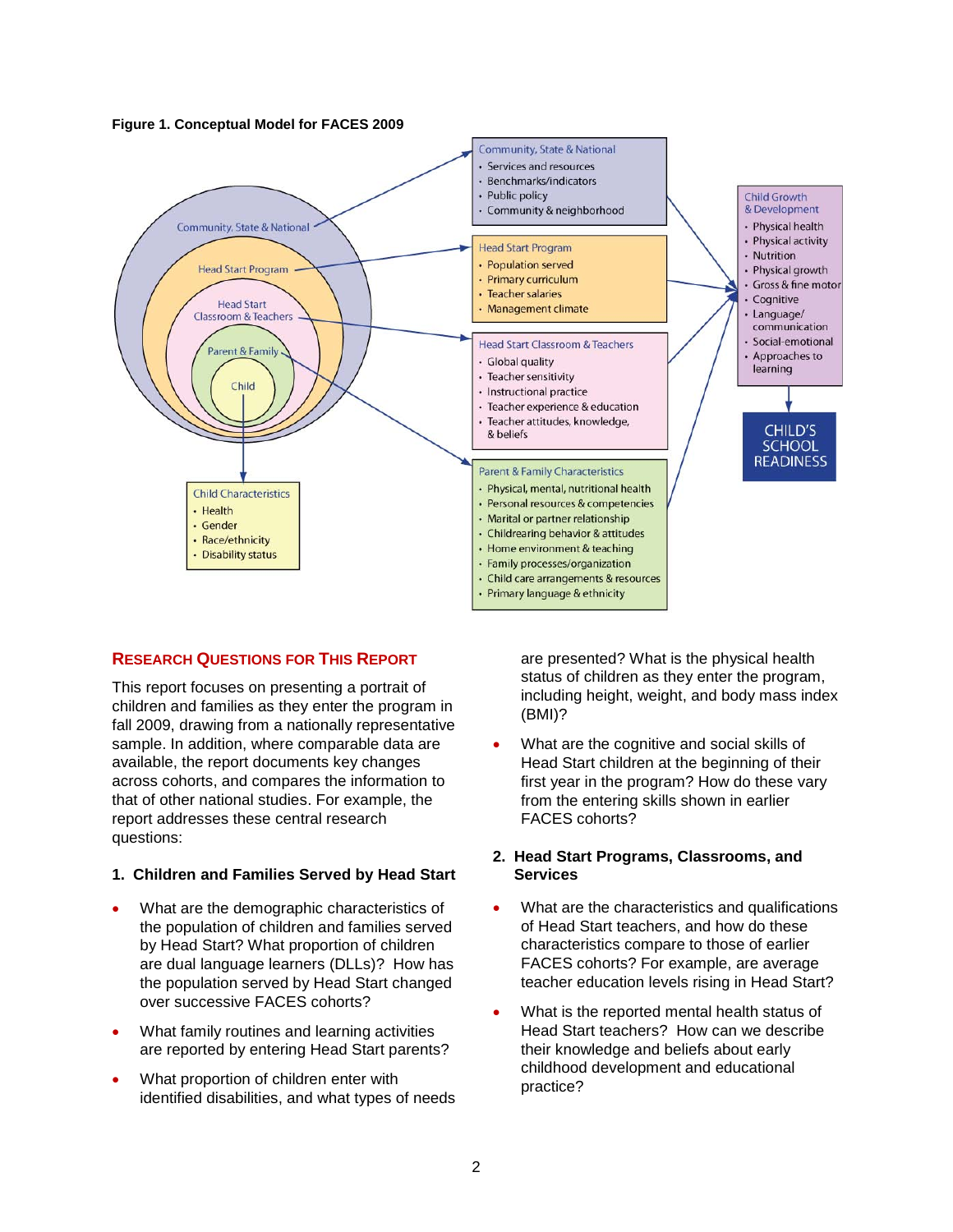• What specific curricular and instructional approaches are being used in Head Start classrooms, and how have these changed over the past decade?

## **METHODS**

The findings in this report are based on analyses of data from four FACES cohorts: FACES 2009, 2006, 2003, and 2000. In this section, we first describe the FACES 2009 sample and the fall 2009 response rates, data collection methods, and instruments. Next, we provide a general description of the designs of earlier FACES cohorts, noting similarities and differences in the samples, methods, and instruments used compared to FACES 2009. More information on the designs of FACES 2006, 2003, and 2000 is available in the data file user's manuals for each of these studies (West, Aikens, et al. 2010; Zill et al. 2005; Zill et al. 2008). For more information on the design of FACES 2009, see West, Tarullo, et al. (2010).

## **FACES 2009 SAMPLE AND RESPONSE RATES**

FACES 2009 used a multistage sample design to select a nationally representative probability sample of Head Start children and their families. This design provides information at the national level about Head Start programs, centers, and classrooms, as well as the children and families they serve. A sample of Head Start programs was selected from the 2007–2008 Head Start Program Information Report  $(PIR)$ ,  $3$  and approximately two centers per program and three classrooms per center were selected for participation. Within each classroom, an average of eight newly enrolled 3 and 4-year-old children were selected for the study. Table 1 shows the number of cases initially selected and the number of cases that participated at each sampling stage.

#### **Table 1. Number of Cases Selected and Participating at Each Stage of Sampling**

| Sampling<br>Stage | <b>FACES 2009</b> |              | <b>FACES 2006</b> |              | <b>FACES 2003</b> |              | <b>FACES 2000</b> |              |
|-------------------|-------------------|--------------|-------------------|--------------|-------------------|--------------|-------------------|--------------|
|                   | Selected          | Participated | Selected          | Participated | Selected          | Participated | Selected          | Participated |
| Programs          | 65                | 60           | 64                | 60           | 68                | 63           | 45                | 43           |
| Centers           | 130               | 129          | 140               | 135          | 182               | 175          | ΝA                | ΝA           |
| <b>Classrooms</b> | 486               | 486          | 415               | 410          | 409               | 337          | 307               | 286          |
| Children          | 3.718             | 3.349        | 3.817             | 3.315        | 2.816             | 2.457        | 2.790             | 2,535        |

Note: The number of selected cases includes programs, centers, classrooms, and children later determined to be ineligible based on the study criteria.

NA = not applicable

Sixty programs, 129 centers, 486 classrooms, 439 teachers, and 3,349 children participated in the study in fall 2009. Overall, 93 percent of the sampled programs and all the sampled centers and classrooms participated in the fall.<sup>4</sup> The parents of 92 percent of the sampled children consented to their children's participation. Child assessments, parent interviews, teacher interviews, and teacher ratings were obtained for 93 to 97 percent of these children.<sup>5</sup>

#### **DATA COLLECTION METHODS**

FACES 2009 data were collected over a fourmonth period in fall 2009 (September–December 2007). Mathematica data collection teams assessed the children at their Head Start centers, interviewed the children's lead teachers, and interviewed most children's parents during weeklong site visits.<sup>6</sup> Teachers were asked to complete ratings for each sampled child in their classroom using either a web-based or paper instrument.<sup>7</sup> All FACES cohorts use data from a battery of direct child assessments to report on children's cognitive outcomes when they first entered Head Start, and assessor ratings are used to describe children's social-emotional outcomes. Parent and teacher ratings provide additional information about children's social skills, approaches to learning, problem behaviors, and academic and non-academic accomplishments at the beginning of the Head Start year. Parent interview data are also used to describe children's backgrounds and home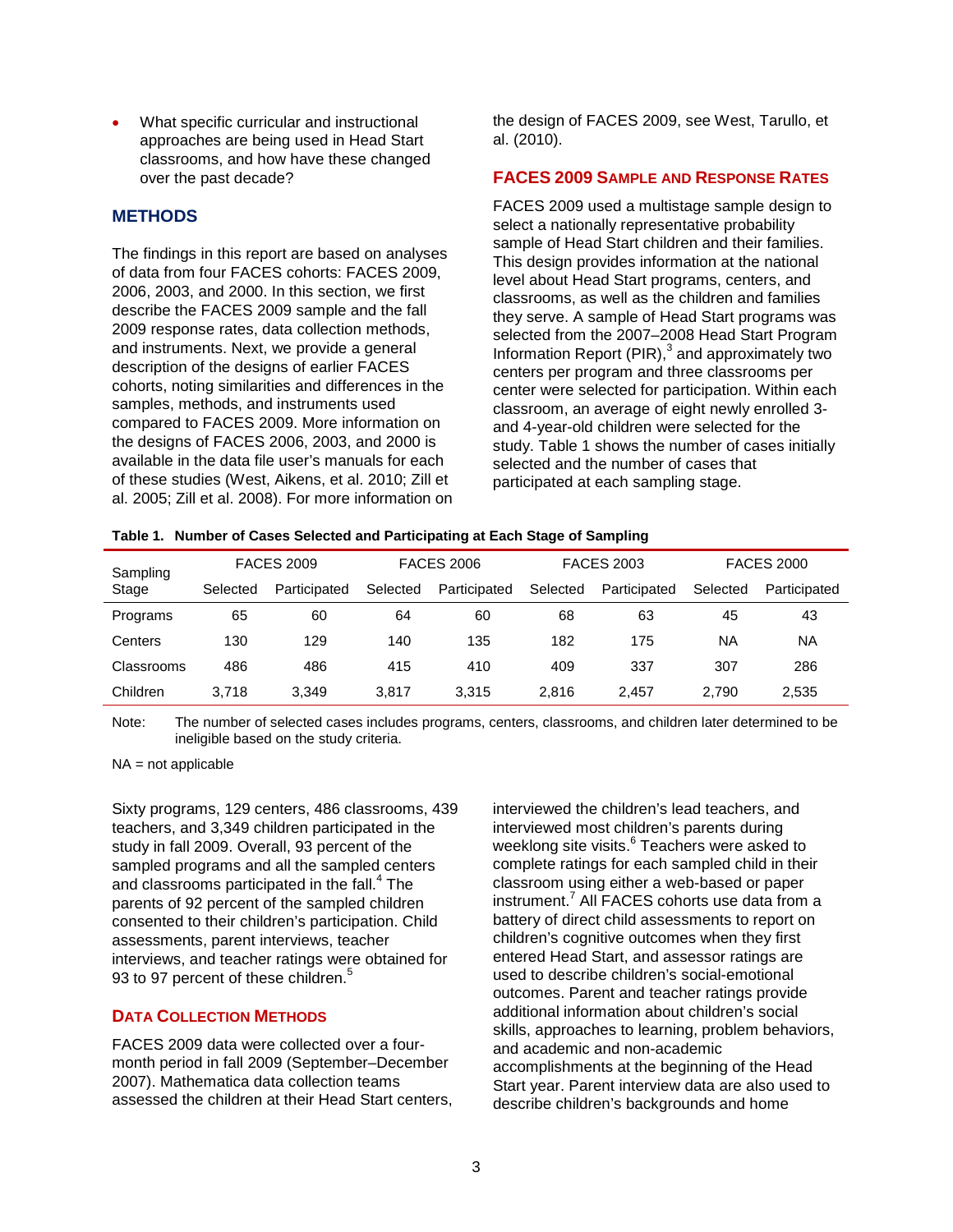environments; teacher interview data are used to describe children's first Head Start classroom experiences.

*Direct Child Assessments.* The FACES 2009 fall battery of direct child assessments included standardized preschool assessments designed to measure children's cognitive outcomes (language, literacy, and mathematics) and physical outcomes (height and weight) through an untimed, one-onone assessment of each child.<sup>8</sup> The actual measures used are described later in this report, where we discuss children's cognitive and socialemotional development at the beginning of the Head Start year.

The FACES 2009 direct assessment began with a screening to determine whether children from households where a language other than English was the primary spoken language should be assessed in English, assessed in Spanish, or administered an abbreviated battery that included the Peabody Picture Vocabulary Test, Fourth Edition (PPVT-4) and the measurement of height and weight.<sup>9</sup> The assessments themselves used the standard material for each instrument (for example, stimulus and response pages from the PPVT-4 and Woodcock-Johnson measures). Computer-assisted personal interviewing (CAPI) was used when administering the assessments to facilitate the movement from one measure to the next without the assessor having to calculate stopping or starting points. Assessors read the questions and instructions from a computer screen. The child responded by pointing to the correct answers on the assessment easel or by giving a verbal response. Assessors entered the child's responses into a laptop computer using software that ensured that all basal and ceiling rules were followed.10

**Parent Interviews.** FACES 2009 used a computer-assisted interview to collect information from Head Start parents in a variety of areas, including the characteristics of households (for example, household income, number of adult household members, languages spoken in the home) and household members (for example, age, race/ethnicity, relationship to study child). Information was also collected on parent-child relationships, aspects of the child's home life, children's child care arrangements, and parents' ratings of their children's social skills and problem behaviors. New to FACES 2009 are additional questions about parents' involvement in their children's Head Start program and classrooms. FACES 2009 expanded the information collected from parents of dual language learners (DLLs) by asking more questions about language use in the home and parents' attitudes and preferences toward learning English.

#### *Teacher Interviews and Teacher Child Reports.*

FACES 2009 and FACES 2006 also used CAPI with lead teachers to ask them about their educational backgrounds, professional experience, and credentials.

In fall 2009, teachers were asked to report on the learning activities that are scheduled in their classrooms. They were asked to estimate the amount of time they spend both on teacherdirected activities and on child-selected activities in a typical day, as well as how often the children in the class participate in various language and literacy development and mathematics activities. Teachers were asked questions on whether they have a principal curriculum guiding the classroom activities and, if so, whether they received training in how to use it. To understand more about the classroom context within which DLLs develop and learn, additional questions were added to the FACES 2009 teacher interview asking about the number of DLL children in classrooms and the languages used when reading and speaking with the children.

Using a Teacher Child Report (TCR) form, teachers in fall 2009 were asked to rate each child on items that assess the child's accomplishments, cooperative classroom behavior, behavior problems, and approaches to learning. Teachers also provided reports of children's developmental conditions using either an online or paper instrument.<sup>11</sup>

*Interviewer Ratings.* At the end of the one-onone testing sessions with children, the assessor completed rating scales evaluating the child's behavior in the assessment situation. Four subscales from the Leiter-R Examiner Rating Scales were used in FACES 2009: (1) attention, (2) organization/impulse control, (3) activity level, and (4) sociability. The 27 items and four subscales make up the cognitive/social scale.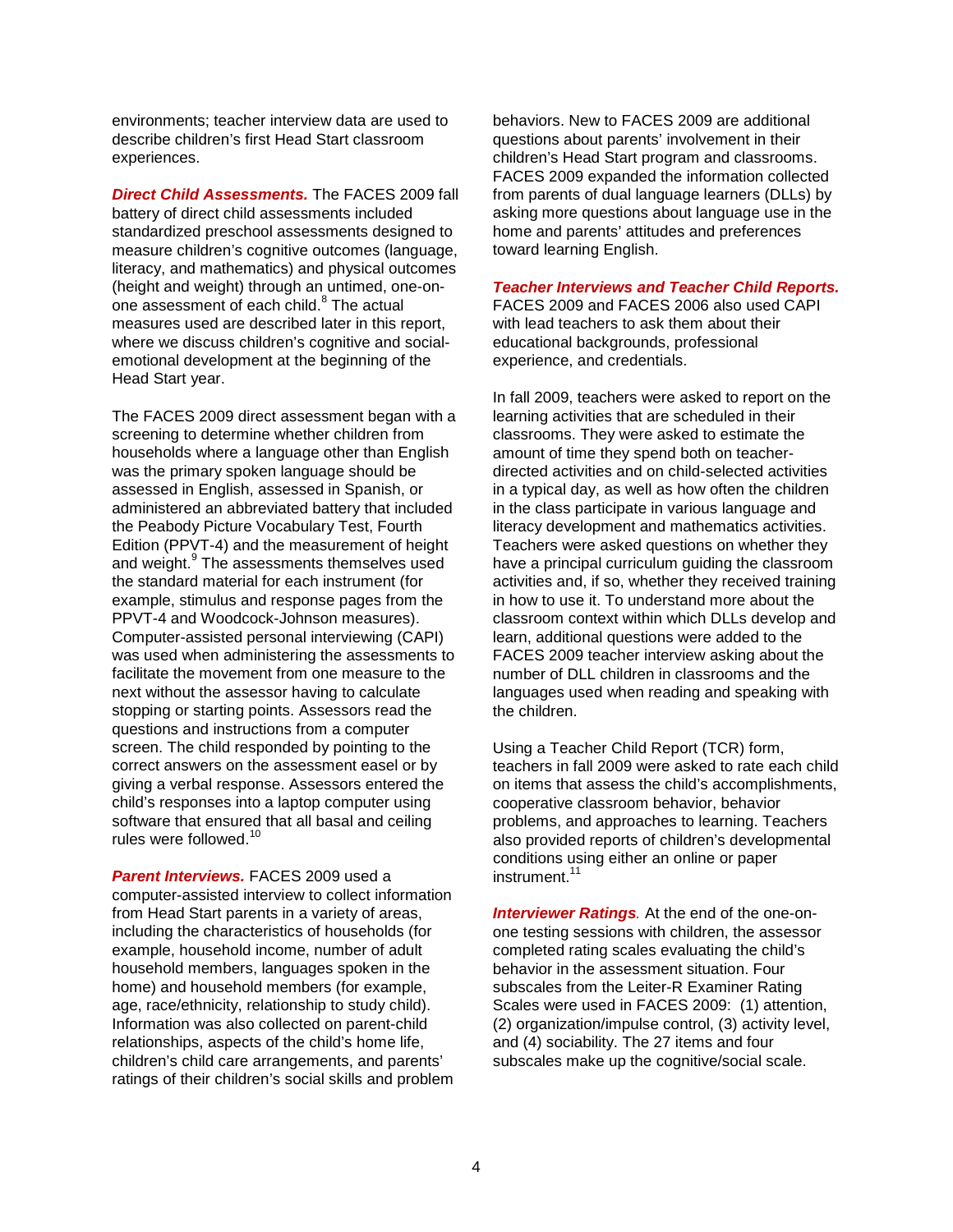## **SAMPLES AND METHODS OF EARLIER FACES COHORTS**

FACES 2006 and FACES 2003, like FACES 2009, used a four-stage sample design. FACES 2000 did not sample centers (stage two), but instead sampled classrooms within each of the sampled Head Start programs. Table 1 contains the sample sizes for each stage of sampling. Response rates for earlier FACES cohorts are high as well. For example, child assessment response rates in FACES 2000 and FACES 2006 were 90 and 96 percent, respectively.<sup>12</sup>

All earlier FACES cohorts included a battery of child assessments that, like FACES 2009, assessed a broad set of school readiness skills. Differences in the assessment instruments used over time are identified in the later section of this report, when we describe cross-cohort patterns in critical child outcomes. Early FACES cohorts also interviewed children's teachers and parents and asked teachers to complete a set of child ratings. By design, many of the questions asked in FACES 2009 questionnaires were asked earlier in FACES 2006, 2003, and 2000.<sup>13</sup> FACES 2006 did this through a computer-assisted interview, while cohorts before 2006 used paper instruments when conducting the parent interview.

**Population Estimates.** The statistics found in this report are estimates of key characteristics of the population of newly entering Head Start children and their parents and families, as well as the population of Head Start teachers serving them.<sup>14</sup> The data used to report on child and family characteristics and child outcomes are weighted to represent all newly entering Head Start children in fall of the program year.<sup>15</sup> Teacher and classroom data are weighted to represent all teachers serving children entering Head Start for the first time in the fall and their classrooms.

The report includes analyses that compare the population of Head Start children and families from 2000 through 2009, as well as their teachers and classrooms. Analyses are limited to child outcomes that were measured in the same way in two or more FACES cohorts. When comparing the characteristics of children (for example, age at program entry), their families (for example, family risks), and classrooms (for example, classrooms with a teacher who has a B.A.), we created the variables used in the analysis following the

approach used in FACES 2009. This helped ensure that the characteristics were comparable across FACES cohorts.

All group differences cited in the text of the report are statistically significant at the *p* < .05 level. Similarly, all reported changes in the characteristics of children, families, and classrooms over time and any trends in these characteristics across FACES cohorts are statistically significant at the  $p \leq .05$  level.

## **HEAD START CHILDREN AND FAMILIES**

#### **CHILD AND FAMILY DEMOGRAPHICS, PARENTING, AND THE HOME ENVIRONMENT**

Head Start serves a diverse population of lowincome children and their families. In recognition of the important role that family plays in a child's development, Head Start has made the family a cornerstone in its framework, and the FACES 2009 Parent Interview collected a wealth of information on the family and household environment of entering Head Start children. This section describes the population of children entering Head Start for the first time in fall 2009 and presents key findings on household demographic characteristics, the home learning environment and parenting practices, and health care and nutrition for this group of children.

In addition to describing the population of children and families in fall 2009, we examine changes and trends in the population of children and families served by Head Start using baseline data from FACES 2000 through FACES 2009. In selected cases, we make comparisons to the demographic characteristics of preschool children and their families across the nation.

#### **Characteristics of Children Entering Head Start**

*Status in Fall 2009.* Sixty-one percent of first-time Head Start children are 3 years old (as of September 1, 2009), and the others are 4 years old or older. The entering Head Start population is nearly evenly divided between boys and girls.

More than a third of Head Start children (36 percent) are Hispanic/Latino, and another third (33 percent) are African American (Figure 2).<sup>16</sup> Newly entering 3-year-olds are more likely than newly entering 4-year-olds to be African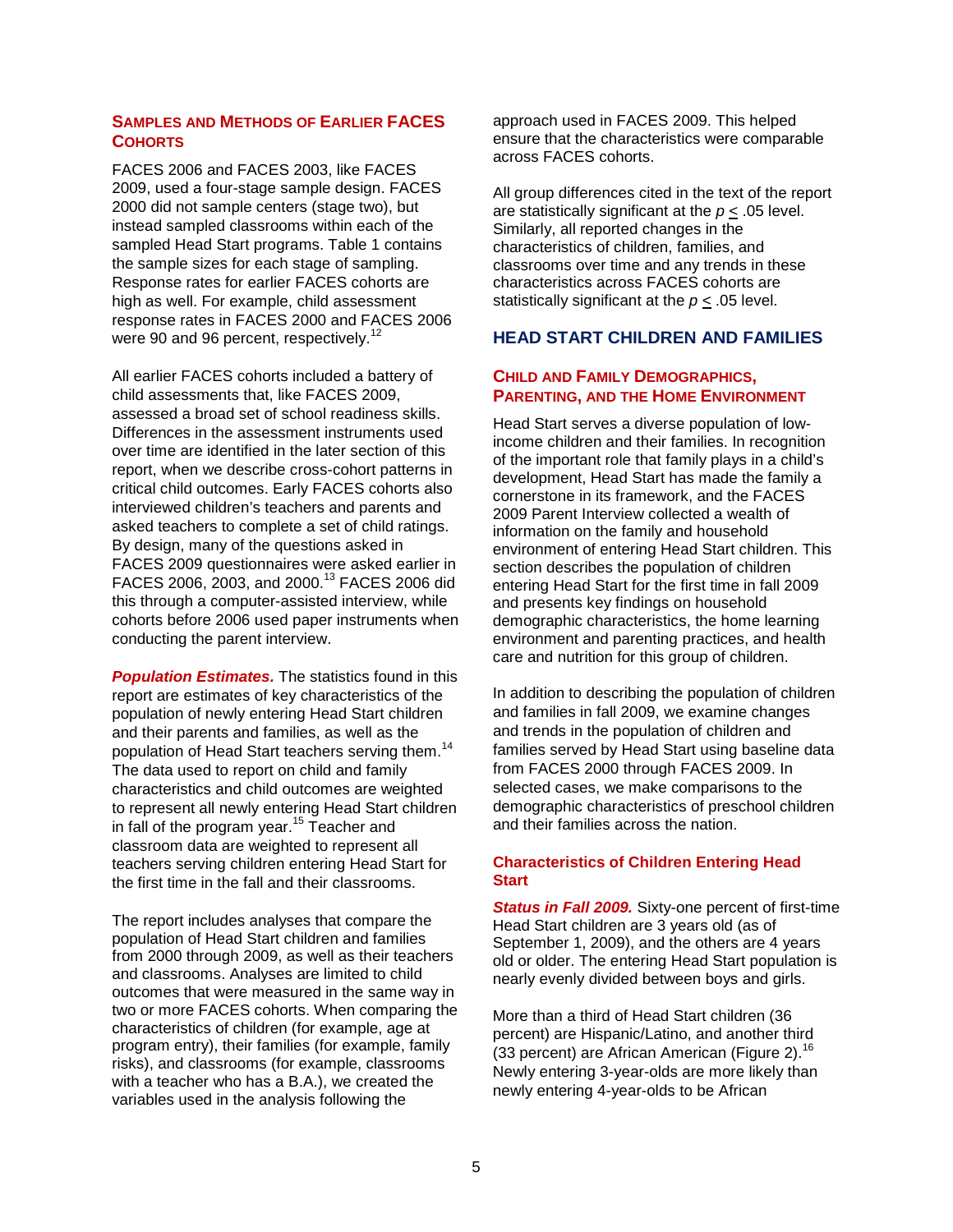American, while 4-year-olds are more likely than 3-year-olds to be Hispanic/Latino.

Thirteen percent of children entering Head Start in fall 2009 have participated in Early Head Start.

Children entering Head Start as 3-year-olds are more likely than those entering Head Start at age 4 to have participated in Early Head Start, but the difference is small (14 and 12 percent, respectively).



**Figure 2. Child's Race/Ethnicity: Fall 2009**

Source: Fall 2009 FACES Parent Interview.

Note: Statistics are weighted to represent all children who entered Head Start for the first time in fall 2009. \*Asterisk indicates that the difference between the age groups is statistically significant at the *p <* .05 level.

#### *Changes in Child Characteristics Across*

*Cohorts.* The age and gender distributions of children entering Head Start have remained fairly constant since 2000. However, the racial/ethnic composition of the entering child population has shifted. In particular, the percentage of entering Head Start children who are minorities has increased, from 66 percent in fall 2000 to 77 percent in fall 2009, while the percentage of children who are White has decreased. Although data from the Head Start Program Information Report (PIR) indicate that the percentage of Hispanic/Latino children in Head Start has increased over time, from 19 percent in 1980 to 35 percent in 2007 (West and Hulsey 2009), there has been no statistically significant change in the percentage of children in any specific minority group for the shorter time period covered by FACES 2000 through 2009.<sup>17</sup> The shift in the percentage minority is driven by a change in the racial/ethnic composition of entering 4-year-olds

across cohorts. The percentage of entering 4 year-old children who are members of a minority group rose from 56 percent in fall 2000 to 76 percent in 2009, while the percentage of 3-yearolds who are minorities remained relatively stable. $18$ 

#### **Household Composition**

**Status in Fall 2009.** Most children entering Head Start in 2009 (95 percent) live with at least one of their biological or adoptive parents, $19$  and few live apart from their mother. Half of newly entering Head Start children (50 percent) live with their mother only, while a few (3 percent) live with their father only (Figure 3). Forty-two percent live with both of their biological or adoptive parents. Just over one-quarter (27 percent) of children live in households with their married parents, and 14 percent live in households where their parents are cohabiting. Head Start children live in households with two adults and 2.6 children, on average.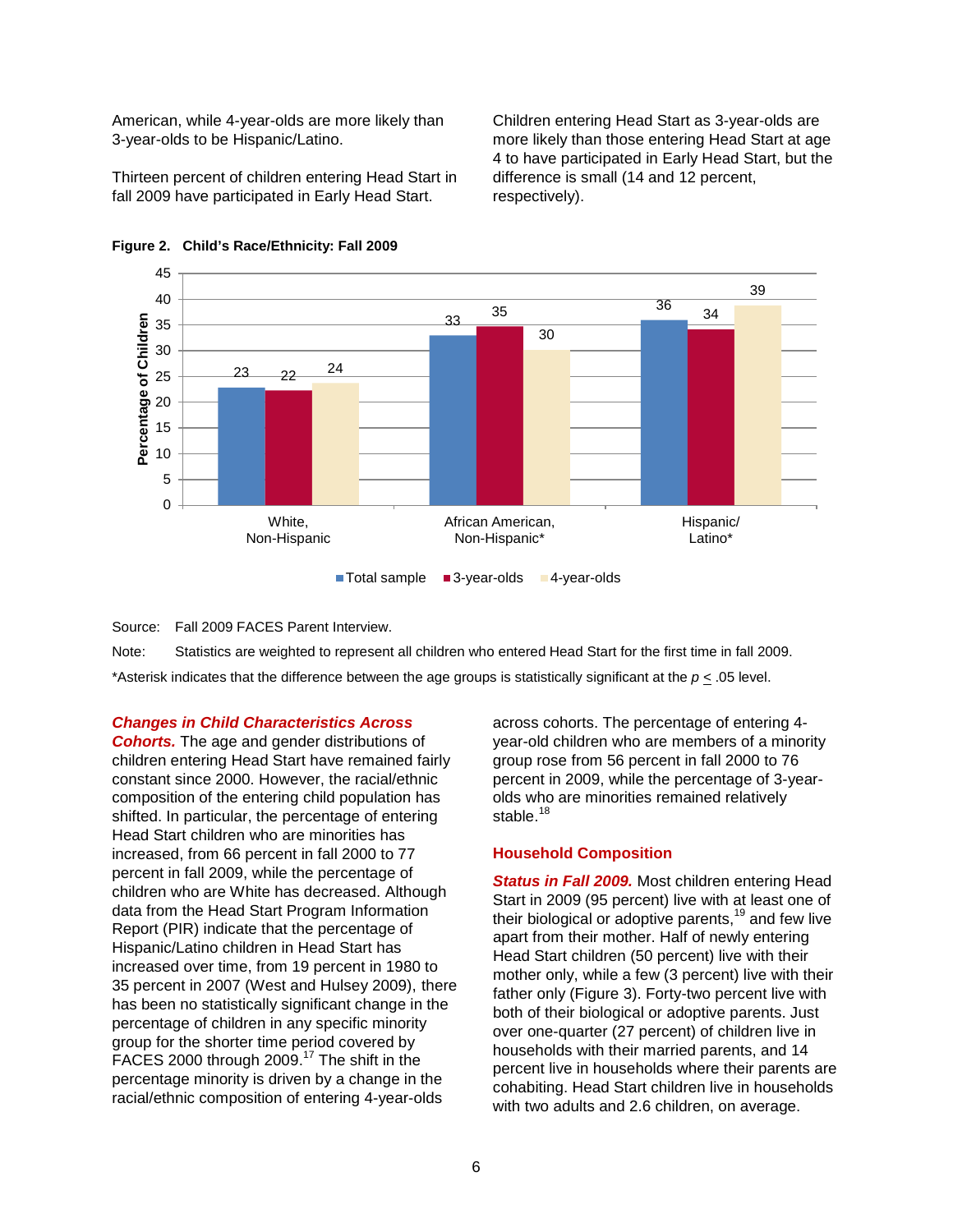

**Figure 3. Family Members with Whom Child Resides: Fall 2009**

Source: Fall 2009 FACES Parent Interview.

Note: Statistics are weighted to represent all children who entered Head Start for the first time in fall 2009. Mother and father include both biological and adoptive parents.

Household composition varies by age and race/ethnicity. Three-year-olds are more likely (44 percent) to live with both biological/adoptive parents than are 4-year-olds (39 percent). Hispanic/Latino and White children are more than twice as likely to live with both of their parents (58 and 47 percent, respectively) than are African American children (22 percent).

#### *Changes in Household Composition Across*

*Cohorts.* The percentage of entering Head Start children who live with both of their biological or adoptive parents decreased across FACES cohorts from 48 percent in 2000 to 42 percent in 2009. However, household size has remained stable across FACES cohorts from 2000 to 2009.

#### **Parent Education, Employment, and Income**

*Status in Fall 2009.* More than two-thirds (68 percent) of children entering Head Start in fall 2009 have a parent with at least a high school diploma or GED living with them. Sixty-four percent of newly entering Head Start children's mothers and 54 percent of their fathers have at least a high school diploma or GED.<sup>20</sup> Four-yearolds are somewhat less likely than 3-year-olds to have a parent with at least a high school diploma or GED.

More than three-quarters (77 percent) of children live with at least one parent who is working full

time. One third (33 percent) of children are not living with an employed parent, including 19 percent who live with at least one parent who is looking for work.

Almost half the children's mothers (47 percent) work, with about a quarter (26 percent) working full time (35 or more hours per week) and another fifth (20 percent) working part time. A higher percentage of Head Start children's fathers (72 percent) work, and the majority (58 percent) work full time.

The median annual household income for Head Start children in fall 2009 is \$22,714. More than 9 in 10 children live in households where the income is less than or equal to 185 percent of the federal poverty threshold, and 63 percent live in households where income is less than or equal to 100 percent of the federal poverty threshold. $21$ 

On average, household incomes for newly entering White children are higher than for other groups. Hispanic/Latino children's households are more likely than those of other racial/ethnic groups to have incomes below the federal poverty threshold.

Many Head Start children live in households that receive federal assistance. The most common type of assistance (received by 64 percent of children's households) is from the U.S.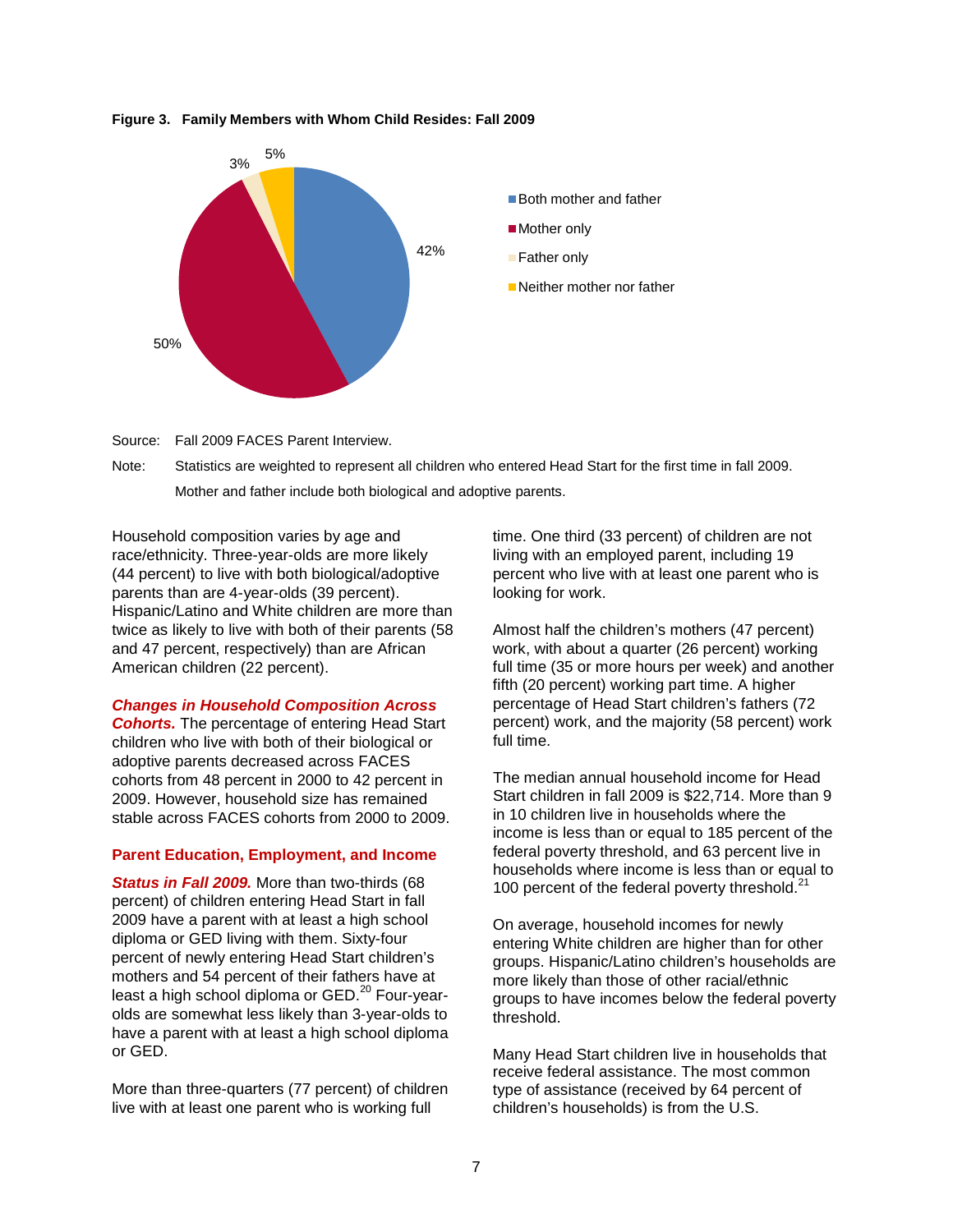Department of Agriculture's Supplemental Nutrition Assistance Program (SNAP, formerly known as food stamps), followed by the Women, Infants, and Children (WIC) program (59 percent). Just over one-quarter of children (27 percent) live in households that receive Temporary Assistance for Needy Families (TANF). Three-year-olds are somewhat more likely than 4-year-olds to live in households that receive WIC.

Twelve percent of children entering Head Start in fall 2009 live in public or subsidized housing, and less than one-quarter (23 percent) of children's families own the home in which they live. More than a third (36 percent) of Head Start children have moved at least once in the past year, including 11 percent who have moved two or more times in that year. Four-year-olds are more likely than 3-year-olds to have moved in the past year.

#### *Changes in Parent Education, Employment, and Income Across Cohorts.* In fall 2009,

employment among both mothers and fathers living with Head Start children declined relative to the prior cohort. The percentage of children living with an employed mother had increased between 2000 and 2006, but fell by five percentage points by 2009. Among children living with their fathers, the percentage with an employed father decreased 13 points from 2006 to 2009.

The proportion of children in households with incomes below the federal poverty level also changed between 2006 and 2009, increasing from 58 to 63 percent. However, the percentage with incomes below poverty was even higher in 2003; thus there was no consistent trend in income across FACES cohorts.

The percentage of entering Head Start children in households that receive SNAP or food stamps has increased, including an 11 percentage point jump between the 2006 and 2009 cohorts. This pattern reflects a broader national trend in SNAP caseloads, which have increased from 17 million participants in 2000 to 28 million in 2008 (Mabli and Ferrerosa 2010). The changes between 2006 and 2009 in SNAP receipt, household income, and parent employment are likely related to the recent economic downturn.

#### **Home Language**

*Status in Fall 2009.* Slightly more than a quarter**—**26 percent—of newly entering Head

Start children in 2009 live in households where a language other than English is primarily spoken to them. Spanish is by far the most prevalent non-English primary language and is spoken to 24 percent of children in their homes.

Among children in households where a language other than English is primarily spoken to them, 59 percent are most often read to in a language other than English. In addition, 18 percent have no children's books written in English in their homes, and 14 percent watch television programs primarily in a language other than English.

Entering 4-year-olds are somewhat more likely to be spoken to primarily in Spanish (26 percent) than are 3-year-olds (22 percent). Among those in households where a language other than English is primarily spoken to the child, 4-year-olds are more likely to be usually read to in a language other than English, more often have no children's books written in English, and are more likely to watch only non-English television programs, compared to 3-year-olds.

#### *Changes in Home Language Across Cohorts.*

The percentage of entering Head Start children who are spoken to primarily in a language other than English at home was significantly higher in fall 2009 (26 percent) than in fall 2000 (18 percent), but the percentage did not change significantly between consecutive cohorts.<sup>2</sup>

#### **Cumulative Socioeconomic Risk**

*Status in Fall 2009.* Coming from a low-income family or single-parent household and having parents who did not complete high school are identified as risk factors for poor developmental and educational outcomes.<sup>23</sup> Children with one of these risk factors are more likely to have others, and research has shown that having more than one risk factor can have negative consequences for children's development and school readiness skills.<sup>24</sup> In FACES 2009, a socioeconomic risk index was created as a measure of cumulative family risk. The number of risks is based on three characteristics of children's living circumstances: (1) whether the child resides in a single-parent household, (2) whether the household income is below the federal poverty threshold, and (3) whether the child's mother has less than a high school diploma.

More than half (52 percent) of children entering Head Start in 2009 have more than one of these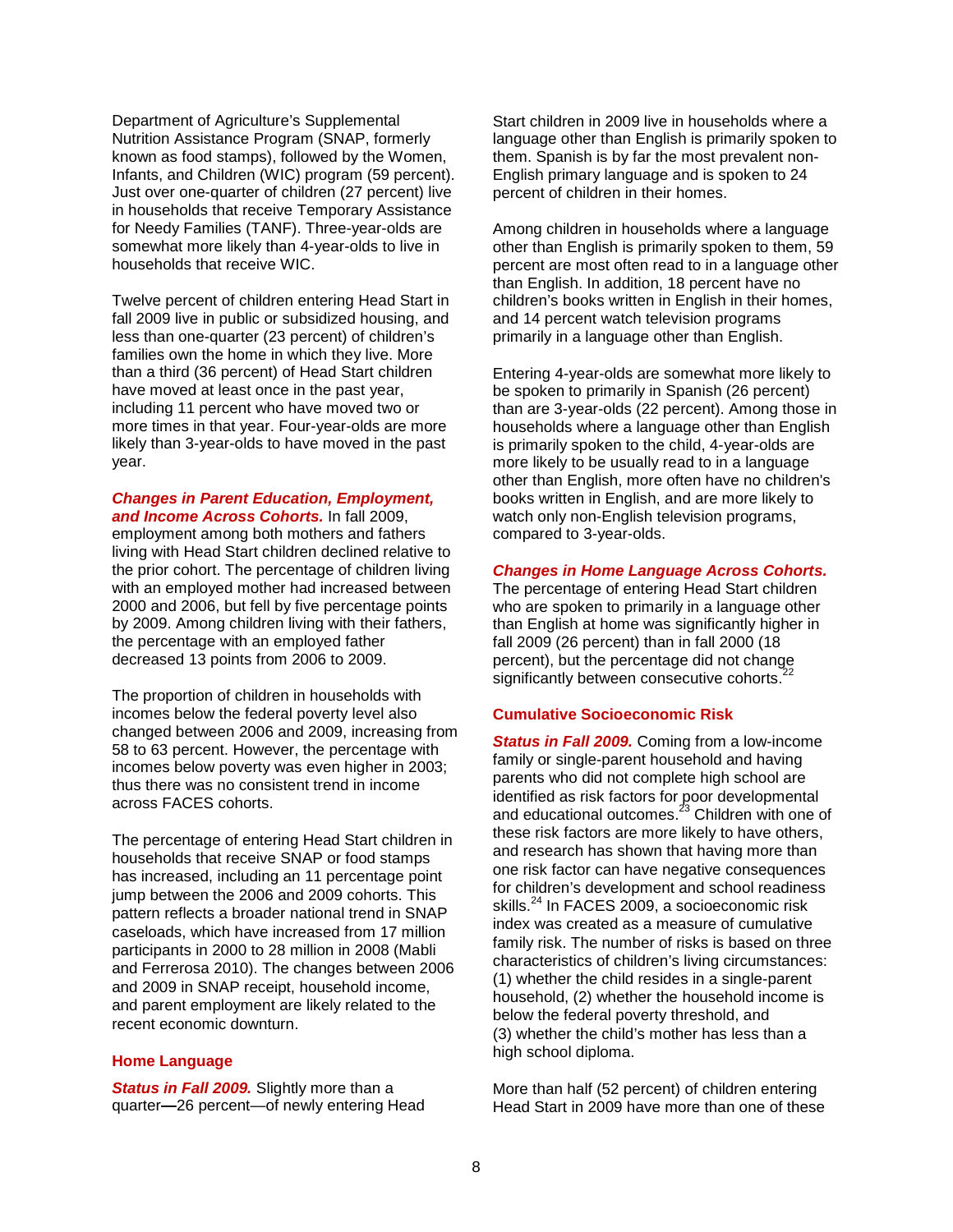risk factors. Fourteen percent of entering Head Start children have none, and 13 percent have all three. Most have either one (34 percent) or two (39 percent) of the risks.

The number of family risks varies significantly by age and race/ethnicity. Three-year-olds are more likely to have no family risks (15 percent) than 4 year-olds (12 percent). African American and Hispanic/Latino children are more likely to have multiple family risks, and less likely to have no risks, than are White children. Children whose parents primarily speak a language other than English to them at home are more likely to have multiple family risks (59 percent) than other children (49 percent), and they are less likely to have no family risks (10 and 16 percent, respectively).

#### *Changes in Socioeconomic Risk Across*

*Cohorts.* In almost every FACES cohort since 2000, more than half (between 52 and 54 percent) of entering Head Start children have had more than one family risk. The sole exception is the 2006 cohort, in which 48 percent were in families with two or more risks.

#### **Home Learning Activities and Parenting Practices**

*Status in Fall 2009.* Head Start children participate in a variety of learning activities with their families, both in and outside of the home.

One common activity is being read to by a parent or other family member. More than three-quarters (76 percent) of newly entering Head Start children in 2009 are read to by a family member at least three times a week, including 39 percent who are read to every day. For comparison, the 2007 National Household Education Survey (NHES) found that 55 percent of all children ages 3 to 5 are read to daily by a family member (Federal Interagency Forum on Child and Family Statistics 2010).

The frequency of reading varies significantly by race/ethnicity, number of family risk factors, and primary home language (Figure 4). White children are read to by family members more frequently than are African American children, who in turn are read to more frequently than Hispanic/Latino children (88 percent of White children are read to at least three times during the week, compared to 78 percent of African American children and 66 percent of Hispanic/Latino children). Children with multiple family risk factors are less likely to be read to at least three times a week than are children with just one risk factor or with no risk factors. Children who are primarily spoken to in a language other than English at home are read to by family members less often than are other children, and those spoken to primarily in Spanish at home are less likely to be read to three or more times a week than those with other non-English home languages (not shown).

**Figure 4. Family Member Read to Child at Least Three Times in Past Week: Fall 2009**





Note: Statistics are weighted to represent all children who entered Head Start for the first time in fall 2009.

\* Within each category (race/ethnicity, risk, language), asterisks indicate subgroups that are statistically significantly different from other subgroups in the category at the  $p \leq 0.05$  level.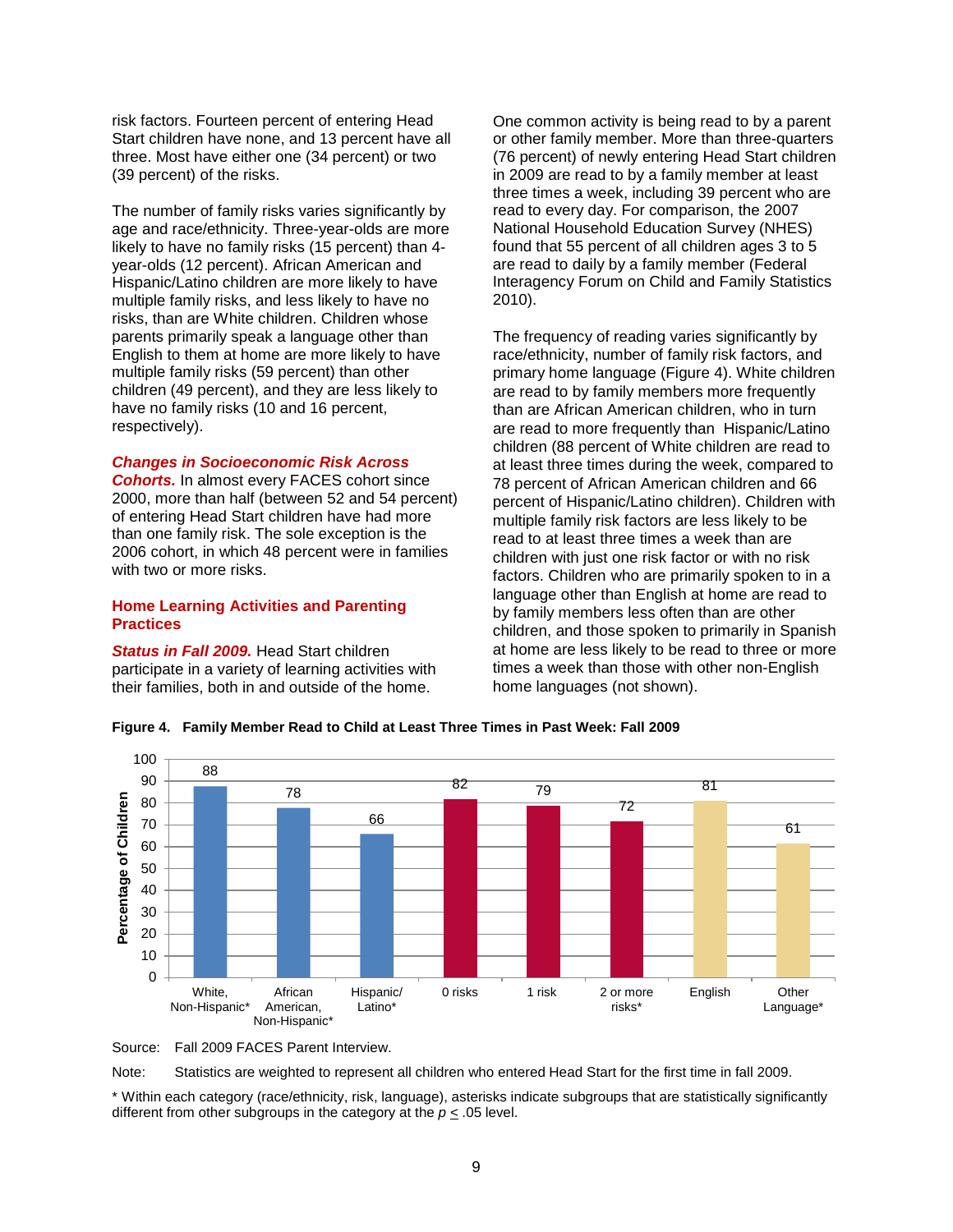Besides reading, the most common home learning activities—in which at least 90 percent of children's families engaged in the past week—are playing with toys or games indoors; teaching letters, words, or numbers; taking children along on errands; and talking about Head Start (Figure 5). The most common activities in which family

members engaged in the past month involve taking the child with them to a playground or park, to a shopping mall, and to church activities (Figure 6). For each of these destinations, more than half of families (53 percent or more) had taken their Head Start child in the past month.



**Figure 5. Family Members' Activities with Child in Past Week: Fall 2009**

Note: Statistics are weighted to represent all children who entered Head Start for the first time in fall 2009.

![](_page_12_Figure_6.jpeg)

**Figure 6. Family Members' Activities with Child in Past Month: Fall 2009**

Source: Fall 2009 FACES Parent Interview.

Note: Statistics are weighted to represent all children who entered Head Start for the first time in fall 2009.

Source: Fall 2009 FACES Parent Interview.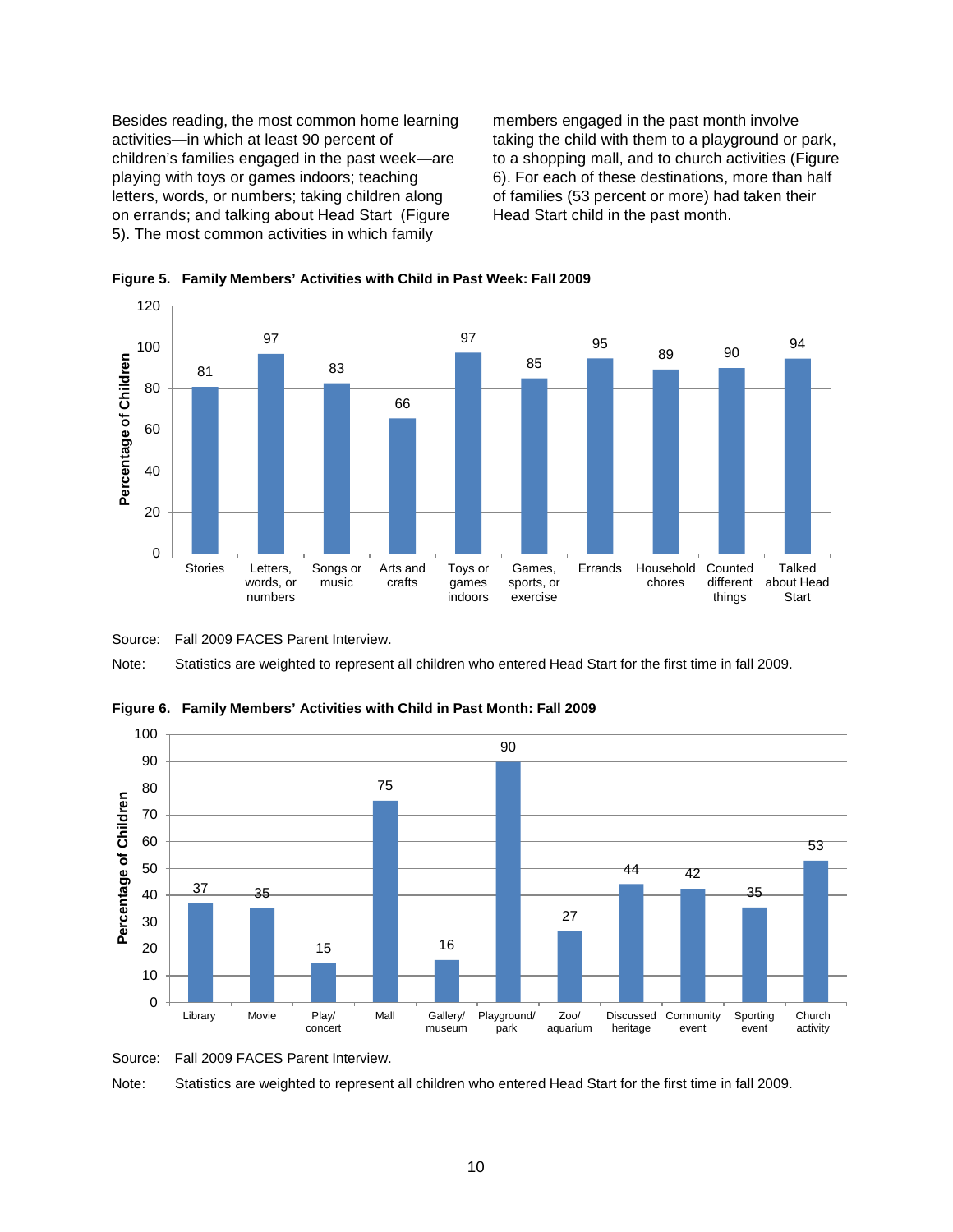FACES asked about rules and routines in the home. Forty-six percent of Head Start children's parents report that their families eat dinner together every night, and another quarter (25 percent) eat dinner together five or six times a week. On average, children's families eat dinner together about five nights per week. Sixty-one percent of Head Start children brush their teeth every night, and another 16 percent do so five or six nights a week. On average, children brush their teeth about six nights per week.

Almost 9 in 10 (89 percent) newly entering Head Start children have a regular bedtime. Nearly all children (95 percent) sleep soundly through the night, according to their parents, and 92 percent wake up full of energy. $^{25}$ 

#### *Changes in Home Learning Activities Across*

*Cohorts.* The percentage of entering Head Start children who are read to by a family member three or more times a week has increased gradually, from 66 percent in fall 2000 to 76 percent in 2009. In 2009, only two percent of children are not read to at all, compared to six percent in 2000.

The relative popularity of different home learning activities has been fairly stable over time. Playing with toys or games indoors has been the most common activity reported in the past week for each FACES cohort between 2000 and 2009. Taking the child along on errands; teaching letters, words, or numbers; and talking about Head Start have each also been reported by more than 90 percent in each cohort. Visiting a playground or park or having a picnic has been the most common activity reported in the past month for each cohort, followed by going to the mall. Working on arts and crafts has consistently been the least common activity in the past week; and attending live shows and visiting an art gallery, museum, or historical site have consistently been the least common activities in the past month.

However, the percentage of children engaging in a few specific activities has increased over time. Teaching the child letters, words, or numbers and teaching songs or music have increased consistently across FACES cohorts. The percentage of children who had visited a library with family members during the past month was more than 10 percentage points higher in 2009

than for earlier cohorts. Overall, the mean number of activities in which family members engaged with Head Start children remained stable from 2000 to 2006, then increased (by a small but statistically significant amount) in 2009.

#### **Health Care and Nutrition**

**Status in Fall 2009.** Health care practices can directly influence a child's health, well-being, and development. More than 9 in 10 newly entering Head Start children (92 percent) in 2009 have a regular health care provider. Almost all (99 percent) have had a regular medical checkup in the past year, and 88 percent have seen a dentist during that time.

Nearly all Head Start children (96 percent) have some type of health insurance. This percentage is higher than the reported nationwide insurance coverage rate among children of 90 percent in 2009 (Kaiser Commission on Medicaid and the Uninsured 2011). Among Head Start children with health insurance, most (87 percent) are covered by some type of government insurance, including 50 percent who are reported to be covered by both private and government health insurance.<sup>26</sup>

Health care practices vary significantly by age and race/ethnicity. Three-year-olds are more likely than 4-year-olds to have a regular health care provider and to be covered by health insurance (although these differences are small). Threeyear-olds are less likely than 4-year-olds to have had a dental checkup in the past year.

Hispanic/Latino children are less likely than White or African American children to have a regular health care provider but are more likely to have had a dental checkup in the past year. Although the percentage of children covered by health insurance does not differ significantly by racial/ethnic background, type of insurance coverage does. Hispanic/Latino children are more likely to be reported by a parent to be covered by both private health insurance and government insurance, and less likely to be covered by only private health insurance than are children of other ethnic backgrounds.

Parental encouragement of good nutritional choices at home can contribute to the development of healthy habits in their children and help combat childhood obesity. FACES asked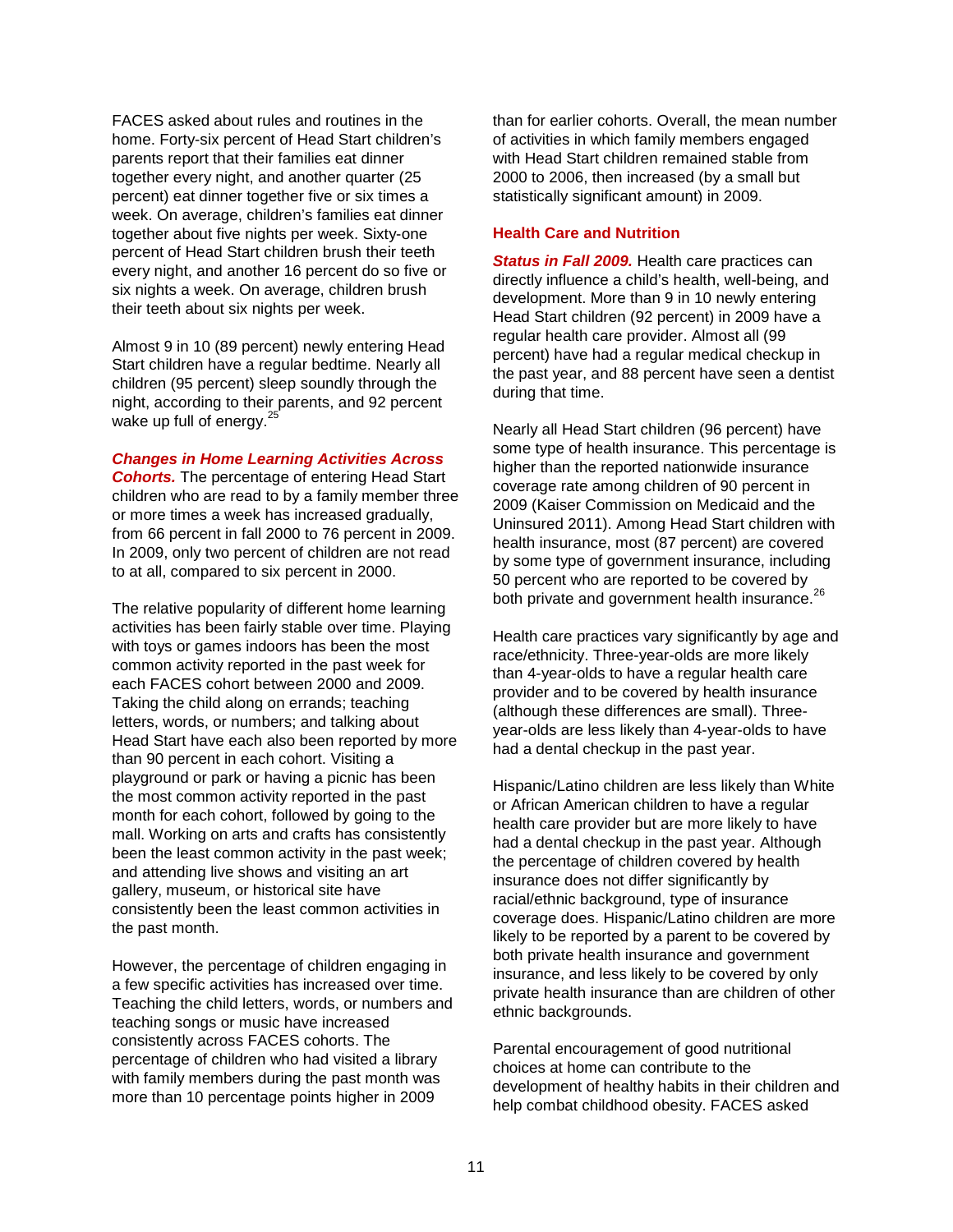parents to report on the foods their child consumed over the past week, concentrating on types of foods that are particularly salient for young children, such as milk, fruits and vegetables, soda, fast food, salty snacks, and sweets. Figure 7 shows their reported consumption relative to thresholds that indicate healthier nutritional choices in these areas. Based on parent reports regarding the past week, twothirds of Head Start children (67 percent) drink milk at least twice a day, 38 percent eat fruit at least twice a day, and one-third (34 percent) eat vegetables that often. Almost three-quarters (74 percent) eat salty snacks less than once a day, and two-thirds (67 percent) eat sweets less than once a day. One-third (33 percent) consume no fast food, and 24 percent do not drink soda or other sweetened beverages.

![](_page_14_Figure_2.jpeg)

**Figure 7. Child Nutrition in Past Week: Fall 2009**

Source: Fall 2009 FACES Parent Interview.

Note: Statistics are weighted to represent all children who entered Head Start for the first time in fall 2009.

Nutritional intake varies by child's age, with younger Head Start children more likely to meet some of the thresholds that indicate healthier nutritional choices. In particular, 3-year-olds are more likely than 4-year-olds to eat fruits at least twice a day, vegetables at least twice a day, and salty snacks less than once a day.

*Changes in Health Care Across Cohorts.* The proportion of Head Start children reported to be covered by both private insurance and some type of government insurance increased from 33 percent in 2006 to 50 percent in 2009.<sup>27</sup> This was driven by both an increase in those reporting private insurance (from 52 to 63 percent) and an increase in those reporting government insurance (from 82 to 87 percent).

#### **Child Care**

The NHES 2005 Early Childhood Program Participation survey found that almost threequarters (73 percent) of children ages 3 to 5 who have not yet entered school are in some type of nonparental care arrangement, and that these children spend an average of 28 hours per week in such care (Iruka and Carver 2006). Because many children (43 percent) attend half-day Head Start programs, and even full-day programs may not match the schedules of some working parents, FACES asked about child care arrangements before and after Head Start. Newly entering children spend an average of 25 hours per week in their Head Start program. More than a third of them (37 percent) are also cared for by someone other than their parents before or after Head Start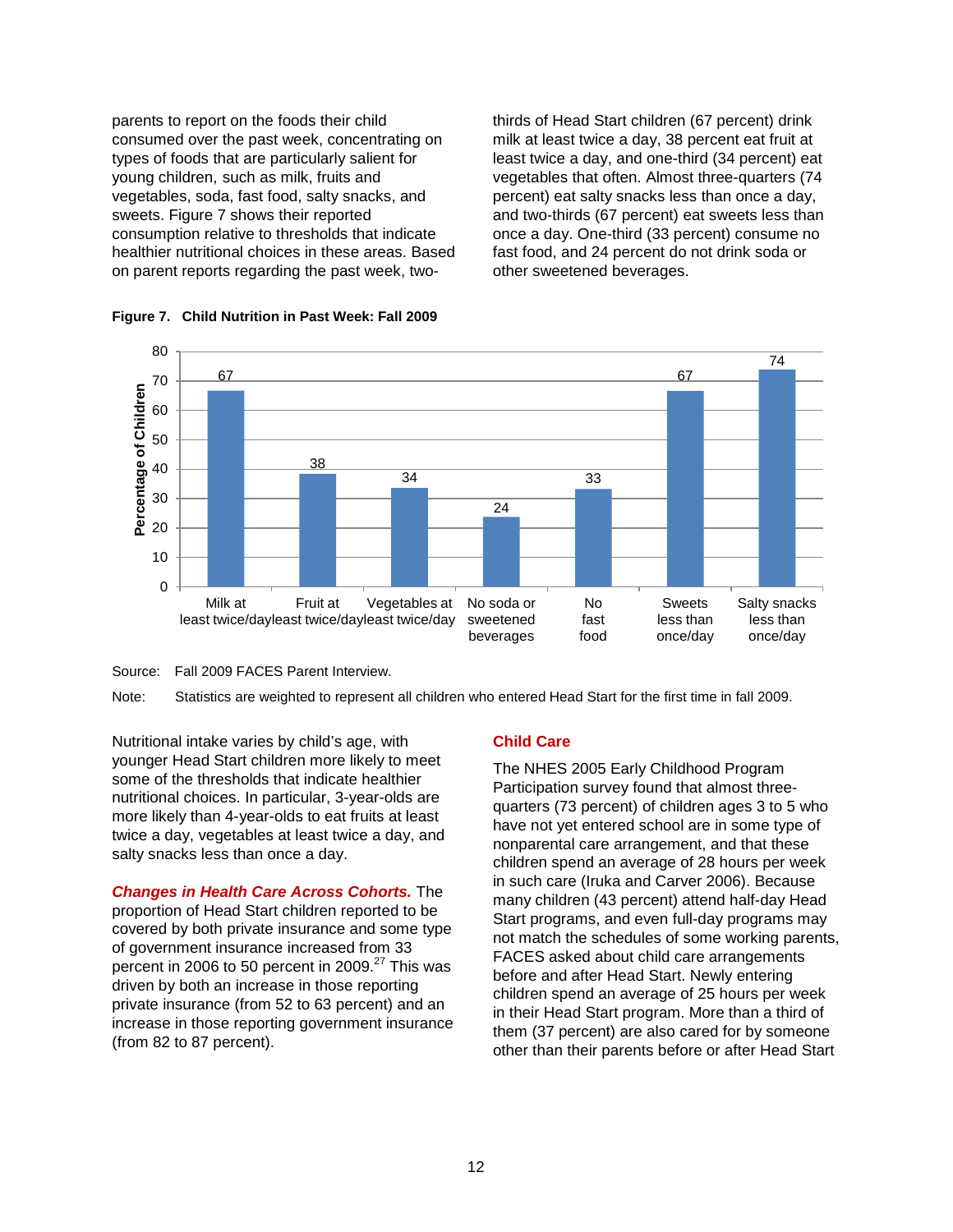(Figure 8), spending an additional 15 hours per week, on average, away from their parents. Children attending full-day Head Start programs are no less likely to be in child care than are those in half-day Head Start programs. However, among children in child care, those attending full-day Head Start programs spend less time in child care (14 hours per week, on average) than those attending half-day programs (about 16 hours).

![](_page_15_Figure_2.jpeg)

**Figure 8. Child Care Arrangements Before and After Head Start: Fall 2009**

Source: Fall 2009 FACES Parent Interview.

Note: Statistics are weighted to represent all children who entered Head Start for the first time in fall 2009.

<sub>a</sub><br>Center-based care includes wraparound care provided at the child's Head Start site that is not part of the Head Start program.

Care by a relative is the most common type of child care, received by one-quarter (25 percent) of newly entering Head Start children. Only eight percent of children are cared for in a center-based program (including wraparound care provided at the Head Start site) in addition to Head Start, and three percent are cared for by a non-relative in a home-based setting.

Child care usage varies significantly by age and race/ethnicity. Use of before- and after-care is more common for 4-year-olds (41 percent) than for 3-year-olds (35 percent). African American children are more likely to be in child care before or after Head Start than are children of other racial/ethnic backgrounds. Hispanic/Latino children are least likely to be in center-based care and are more likely to be in home-based nonrelative care, compared to White and African American children. The patterns of child care usage may relate to parent employment patterns, because children whose mothers are employed are more likely to be in child care than those whose mothers do not work outside the home.

#### **CHILD COGNITIVE DEVELOPMENT**

In this section, we describe children's cognitive, social-emotional, and health and physical development as they enter Head Start for the first time in fall 2009, highlighting differences in children's performance by important groups, including children's age at program entry, gender, race/ethnicity, and number of family risks.<sup>2</sup> Specifically, in the area of children's cognitive development, we provide descriptive information on the skills of children who were assessed in English at Head Start entry and separately provide similar information for children who were assessed in Spanish. In addition, where comparable measures exist, we report on changes and trends in the skills that children bring with them to Head Start, using data from FACES 2000 through 2009. In some cases, we describe changes in skills that have only been measured twice in FACES (such as the set of broader early math skills measured using items from the Early Childhood Longitudinal Study, Birth Cohort (ECLS–B). We report on children's skills on norm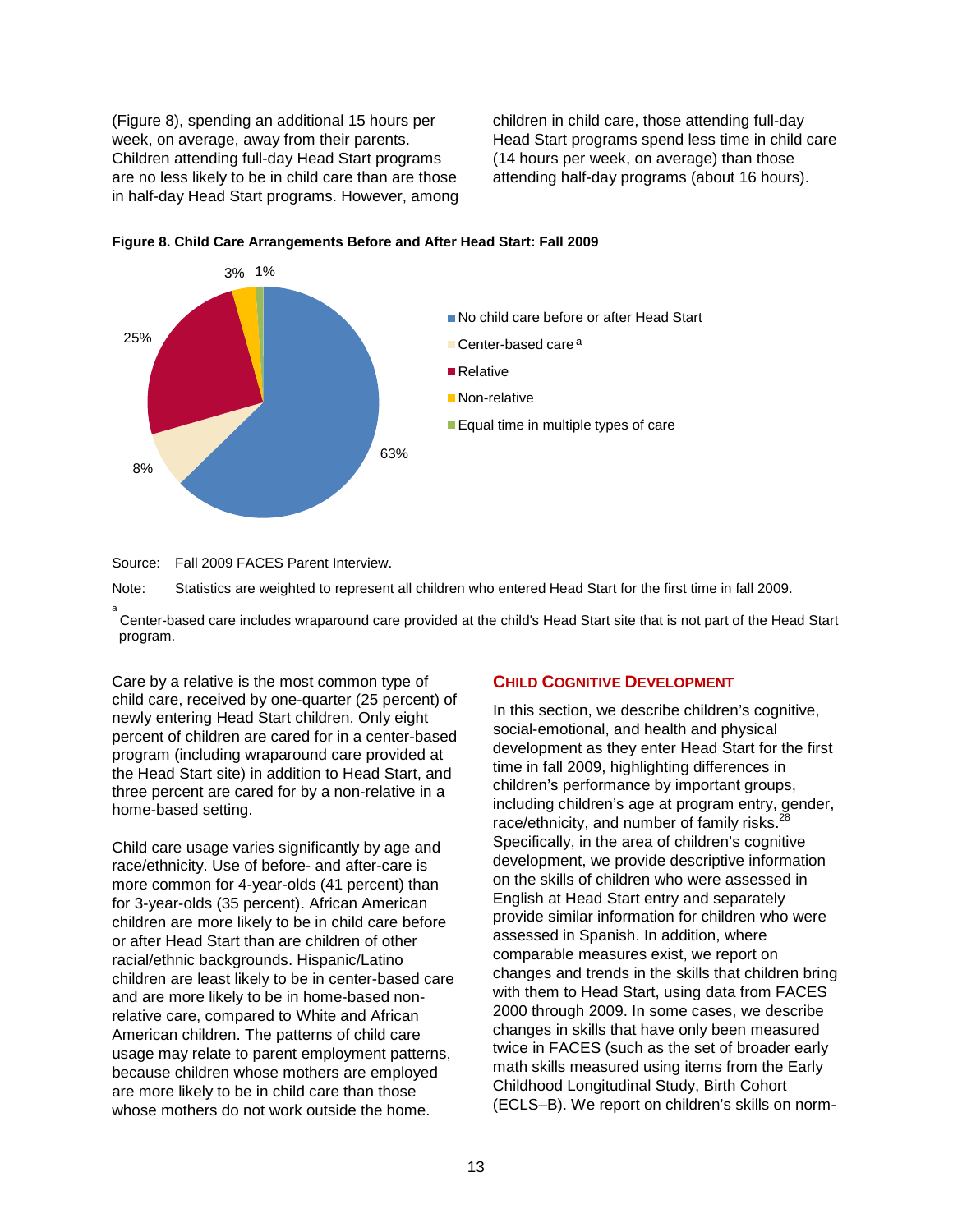and criterion-referenced measures, using raw scores, W scores, item response theory (IRT) based scores, and standard scores. Standard scores provide information on children's performance relative to same-age peers. These scores have a mean of 100 and a standard deviation of 15. An increase in a child's standard score signifies that the child is making progress relative to peers. In contrast, raw, W, and IRT scores allow for measurement of change or growth in performance on the same scale over time. They are an indicator of absolute, rather than relative, performance.

*Instruments used.* To assess children's skills and knowledge, norm- and criterion-referenced measures of language, literacy, and math development were directly administered to the children. Receptive and expressive vocabulary were measured using the Peabody Picture Vocabulary Test, Fourth Edition (PPVT-4) (Dunn and Dunn 2006) and the Expressive One-Word Picture Vocabulary Test (EOWPVT; EOWPVT-SBE; Brownell 2000). The EOWPVT and EOWPVT-SBE measure the expressive vocabulary of children from English- and Spanishspeaking households. The EOWPVT provides a measure of children's expressive vocabulary relative to English-speaking peers nationally, while the EOWPVT-SBE reflects children's vocabulary skills relative to Spanish-bilingual and Spanish-dominant peers. <sup>29</sup> In addition, the Test de Vocabulario Imagenes Peabody (TVIP) (Dunn et al. 1986) was used to measure children's receptive vocabulary in Spanish.<sup>30</sup> The assessment battery also measured children's letter-word knowledge and skills in applied problems and early writing, using the Letter-Word Identification, Applied Problems, and Spelling subtests from the Woodcock-Johnson Tests of Achievement, Third Edition (Woodcock et al. 2001) and the *Batería III* Woodcock-Muñoz Tests of Achievement (Woodcock et al. 2004).<sup>31</sup> A supplemental set of math items from the ECLS–B math assessment was used to assess a broader set of skills than is captured by Applied Problems.<sup>32</sup>

*Language screening.* At Head Start entry in fall 2009, the direct child assessment began with a screening to determine whether children who primarily spoke a language other than English at home should be assessed in English, in Spanish, or with a short assessment of vocabulary and height and weight measurements. Two subtests

from the Preschool Language Assessment Survey 2000 (Pre-LAS 2000; Duncan and DeAvila 1998), Simon Says and Art Show, were used as screening tools. All children were also administered the PPVT-4 and the EOWPVT or EOWPVT-SBE to measure their English receptive vocabulary and expressive vocabulary, respectively. Following administration of both measures, children whose home language $33$  was Spanish and who made five consecutive errors on Simon Says and Art Show were then routed to the Spanish-language cognitive assessment.<sup>3</sup> Similarly, a child who made five consecutive errors on both the Simon Says and Art Show and primarily spoke a language other than English or Spanish was routed out of the cognitive assessment following administration of the vocabulary measures and was weighed and measured for height. Children who passed the screener and whose primary home language was a language other English received the cognitive assessment battery in English. Those from homes in which English was primarily spoken were administered the cognitive assessment battery in English, regardless of their scores on the language screener. Table 2 presents the routing procedures for the assessment based on a child's home language and performance on the screener.

#### *Status in Fall 2009: Children Assessed in*

*English.* On average, children entering Head Start for the first time in fall 2009 score below national norms on measures of language, literacy, and math development. They score approximately one standard deviation below national norms on English receptive vocabulary (87.2), two-thirds of a standard deviation below national norms on applied problems (89.5), and one-third of a standard deviation below national norms on letterword identification (95.9) and early writing (94.5). Children also score more than one standard deviation below norms on average in expressive vocabulary (81.6).

On the ECLS–B math items, the FACES sample is performing about one standard deviation below the ECLS–B sample. For example, while nearly two-thirds of children (63 percent) in the ECLS–B national sample were able to demonstrate number/shape skills, only 28 percent of Head Start children are able to demonstrate these skills at the start of the program year.<sup>35</sup> Children in Head Start score in the middle range on the counting task (7.9 out of a possible 20) and, on average, can count up to 8 at the start of the program year.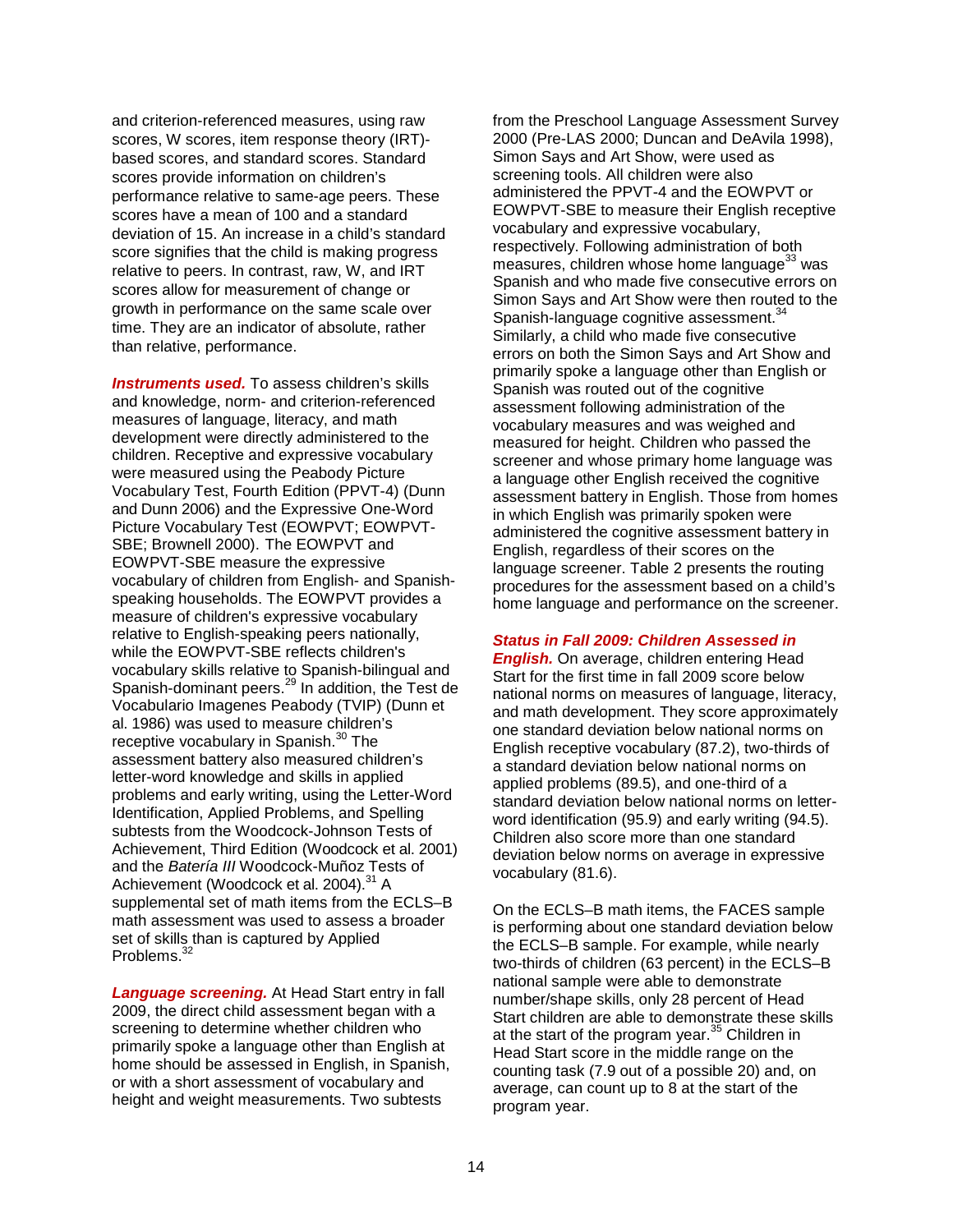| Home Language                                                            |                                                                          |                                                                                                           |                                                                          |                                                   |  |
|--------------------------------------------------------------------------|--------------------------------------------------------------------------|-----------------------------------------------------------------------------------------------------------|--------------------------------------------------------------------------|---------------------------------------------------|--|
|                                                                          | Spanish                                                                  |                                                                                                           | Other                                                                    |                                                   |  |
| English                                                                  | <b>English Path</b>                                                      | Spanish Path                                                                                              | English Path                                                             | Non-English Path                                  |  |
| Language Screener<br>(Simon Says and Art<br>Show)                        | Language Screener<br>(Simon Says and Art<br>Show)                        | Language Screener<br>(Simon Says and Art<br>Show)                                                         | Language Screener<br>(Simon Says and Art<br>Show)                        | Language Screener<br>(Simon Says and Art<br>Show) |  |
| PPVT-4                                                                   | PPVT-4                                                                   | PPVT-4                                                                                                    | PPVT-4                                                                   | PPVT-4                                            |  |
| <b>EOWPVT</b>                                                            | EOWPVT-SBE<br>(conceptually<br>scored)                                   | EOWPVT-SBE<br>(conceptually<br>scored)                                                                    | <b>EOWPVT</b>                                                            | <b>EOWPVT</b>                                     |  |
|                                                                          | <b>TVIP</b>                                                              | <b>TVIP</b>                                                                                               |                                                                          |                                                   |  |
| WJ III (Spelling,<br>Letter-Word<br>Identification,<br>Applied Problems) | WJ III (Spelling,<br>Letter-Word<br>Identification,<br>Applied Problems) | Batería III (Spelling,<br>Letter-Word<br>Identification,<br>Applied Problems)                             | WJ III (Spelling,<br>Letter-Word<br>Identification,<br>Applied Problems) |                                                   |  |
| <b>ECLS-B Math</b>                                                       | <b>ECLS-B Math</b>                                                       | <b>ECLS-B Math</b><br>(Spanish translation<br>available)                                                  | <b>ECLS-B Math</b>                                                       |                                                   |  |
| Executive<br><b>Functioning Pencil</b><br>Tapping Task <sup>a</sup>      | Executive<br><b>Functioning Pencil</b><br>Tapping Task <sup>a</sup>      | Executive<br><b>Functioning Pencil</b><br>Tapping Task <sup>a</sup><br>(Spanish translation<br>available) | Executive<br><b>Functioning Pencil</b><br>Tapping Task <sup>a</sup>      |                                                   |  |
| Height and Weight                                                        | Height and Weight                                                        | Height and Weight                                                                                         | Height and Weight                                                        | Height and Weight                                 |  |

#### **Table 2. FACES 2009 Language Routing Assessment Paths**

EOWPVT = Expressive One-Word Picture Vocabulary Test

EOWPVT-SBE = Expressive One-Word Picture Vocabulary Test, Spanish-Bilingual Edition

PPVT–4 = Peabody Picture Vocabulary Test-Fourth Edition

TVIP = Test de Vocabulario de Imagines Peabody

WJ III = Woodcock-Johnson III Tests of Achievement

Batería III = Batería III Woodcock-Muñoz Tests of Achievement.

a This task is administered only to children age 4 and older.

Diversity exists in the entering Head Start population (Figure 9). For example, mean standard scores for the highest quartile of children entering Head Start are at or near national averages in two areas: 100.5 in letter-word knowledge and 99.3 in early writing skills. However, in receptive vocabulary, children in the highest quartile score, on average, 92.5, about two-thirds of a standard deviation below national

norms. The highest quartile scores in expressive vocabulary, on average, are 87.8, nearly one standard deviation below national norms. Mean standard scores for the lowest quartile of Head Start children are more than one standard deviation below national averages (for example, 69.8 in receptive vocabulary and 77.5 in early writing skills).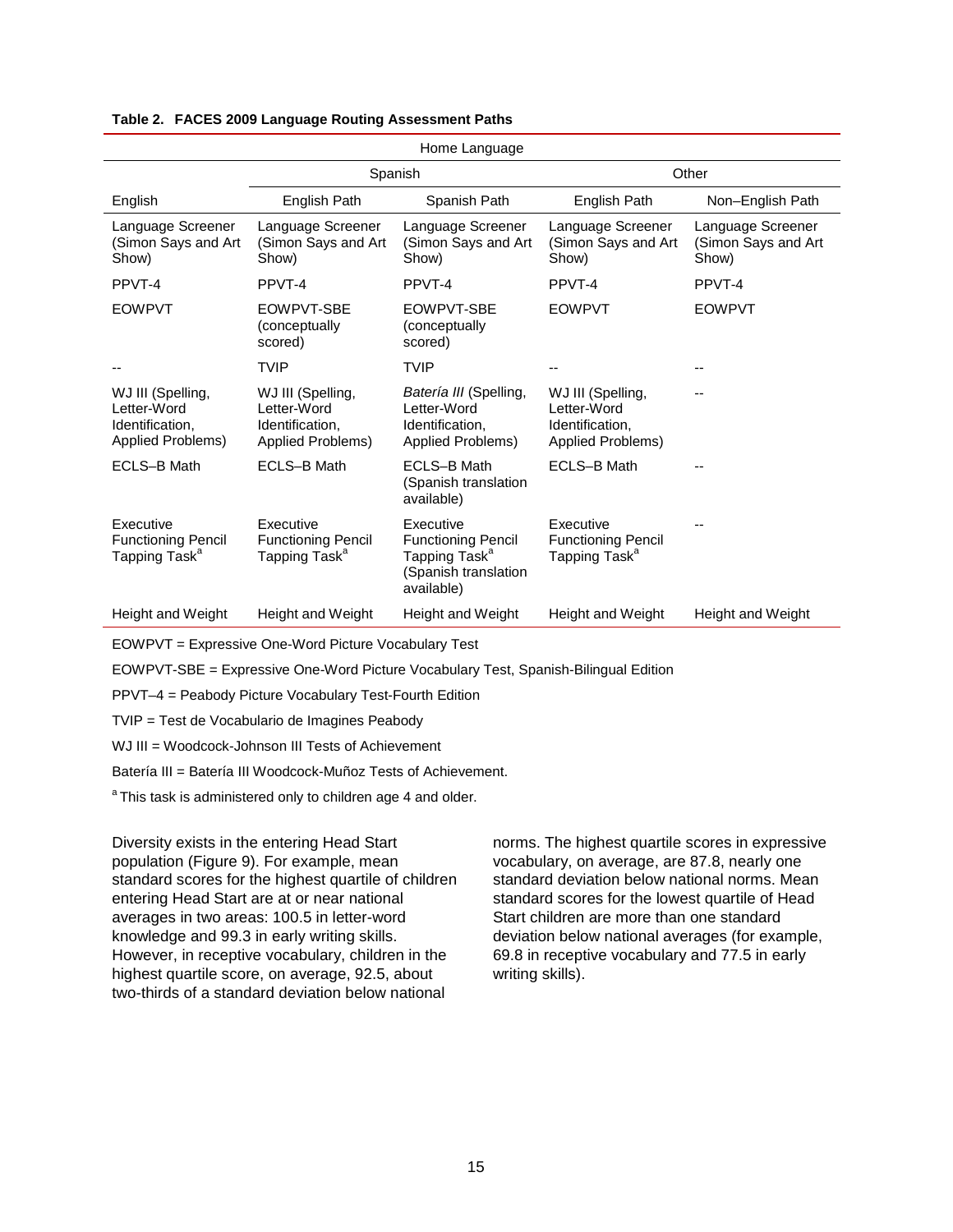![](_page_18_Figure_0.jpeg)

![](_page_18_Figure_1.jpeg)

Source: Fall 2009 FACES Direct Child Assessment.

Note: Statistics are weighted to represent all children who entered Head Start for the first time in fall 2009.

Reported scores are for children who passed the threshold on the language screener and took the assessment in English, including children from Spanish and Other language households.

Newly entering 3-year-olds who took the assessment in English are performing closer to their same-age peers nationally than are entering 4-year-olds across several measures. For example, in English receptive vocabulary, letterword knowledge, and applied problems, differences in relative performance favor younger Head Start children. The two age groups score similarly relative to same-age peers in expressive vocabulary and early writing, however. Using scores reflecting absolute performance, such as W ability and IRT scores, 4-year-olds are outperforming 3-year-olds, indicating that absolute (rather than age-normed) performance of 4-yearolds exceeds that of 3-year-olds. Similarly, on the ECLS–B math items, 4-year-olds outperform 3 year-olds. For example, 4-year-olds are more than twice as likely to have mastered the number/shape skill set (44 versus 17 percent).

Relative to same-age peers, newly entering girls who are assessed in English perform better than boys on letter-word knowledge, early writing, and applied problems. Girls also are more likely than boys to demonstrate number and shape skills. There are no gender differences in receptive or expressive vocabulary. White children score

higher on applied problems than do African American and Hispanic/Latino children. While they also score closer to norms than do African American children in English receptive vocabulary, expressive vocabulary, letter-word knowledge, ECLS–B math, and ECLS–B number/shape proficiency, both of these groups of children score closer to norms than Hispanic/Latino children across these areas. Finally, children with no or one family risk score closer to norms in English receptive vocabulary and expressive vocabulary than do children with two or more risks. Those with no family risks score better than those with one or more risks in letter-word knowledge and the ECLS–B math items.

#### *Status in Fall 2009: Children Assessed in*

*Spanish.* Like other Head Start children, children taking the assessment in Spanish score below norms on many measures of language, literacy, and math development.<sup>36</sup> Head Start entrants assessed in Spanish score approximately one standard deviation below norms on Spanish receptive vocabulary (84.8), two-thirds of a standard deviation below norms in early writing (90.5), and more than one standard deviation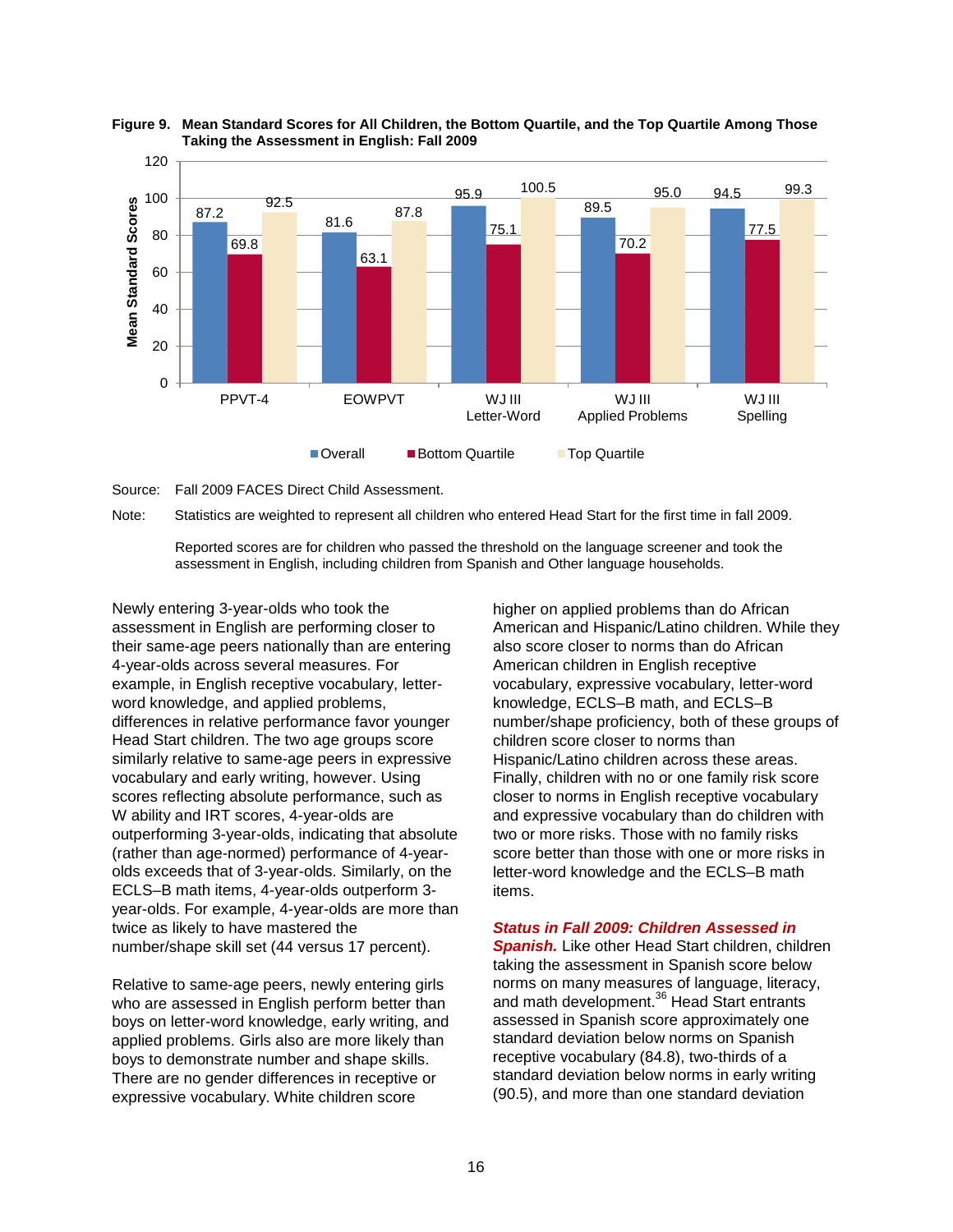below norms on letter-word knowledge (81.2) and applied problems (82.9). Children also score more than two standard deviations below norms on average in expressive vocabulary relative to English-speaking peers (66.4) and approximately one standard deviation below norms in expressive vocabulary relative to Spanish-speaking peers (86.3).

Differences between the highest and lowest quartiles of Head Start children who take the assessment in Spanish are not as large as they are among other Head Start children, and the top quartile scores well below norms across measures or domains (Figure 10). The mean

standard scores for the lowest quartile of children are at least two standard deviations below norms, and in some instances their scores are approximately a standard deviation lower than the top quartile. Children assessed in Spanish also enter Head Start with skills that are behind those of children assessed in English. For example, they enter with English receptive vocabulary skills approximately 20 points lower than those of other children (63.0 versus 87.2). There are similar differences in their expressive vocabulary, with children who take the assessment in Spanish scoring nearly 20 points lower than those assessed in English (66.4 versus 81.6).

![](_page_19_Figure_3.jpeg)

![](_page_19_Figure_4.jpeg)

![](_page_19_Figure_5.jpeg)

Source: Fall 2009 FACES Direct Child Assessment.

Note: Statistics are weighted to represent all children who entered Head Start for the first time in fall 2009.

Reported scores are for children from Spanish language households who did not pass the threshold on the language screener and took the assessment in Spanish. PPVT-4 and EOWPVT standard scores reported here provide a measure of children's English receptive and expressive skills relative to young children in the U.S., respectively. For children from homes where Spanish is primarily spoken, the expressive vocabulary assessment is conceptually scored.

Compared to same-age peers, newly entering 3-year-old children who take the assessment in Spanish are performing better than are newly entering 4-year-olds in domains of English and Spanish receptive vocabulary, early writing, and applied problems. They score similarly on measures of expressive vocabulary and letterword knowledge. Except for English receptive vocabulary, where 3- and 4-year-olds score

similarly, W scores indicate that 4-year-old children who take the assessment in Spanish are outperforming their 3-year-old counterparts across domains. This indicates that absolute (rather than age-normed) performance of 4-year-olds exceeds that of 3-year-olds. These patterns are generally similar to what we see among children assessed in English, with 3-year-olds typically performing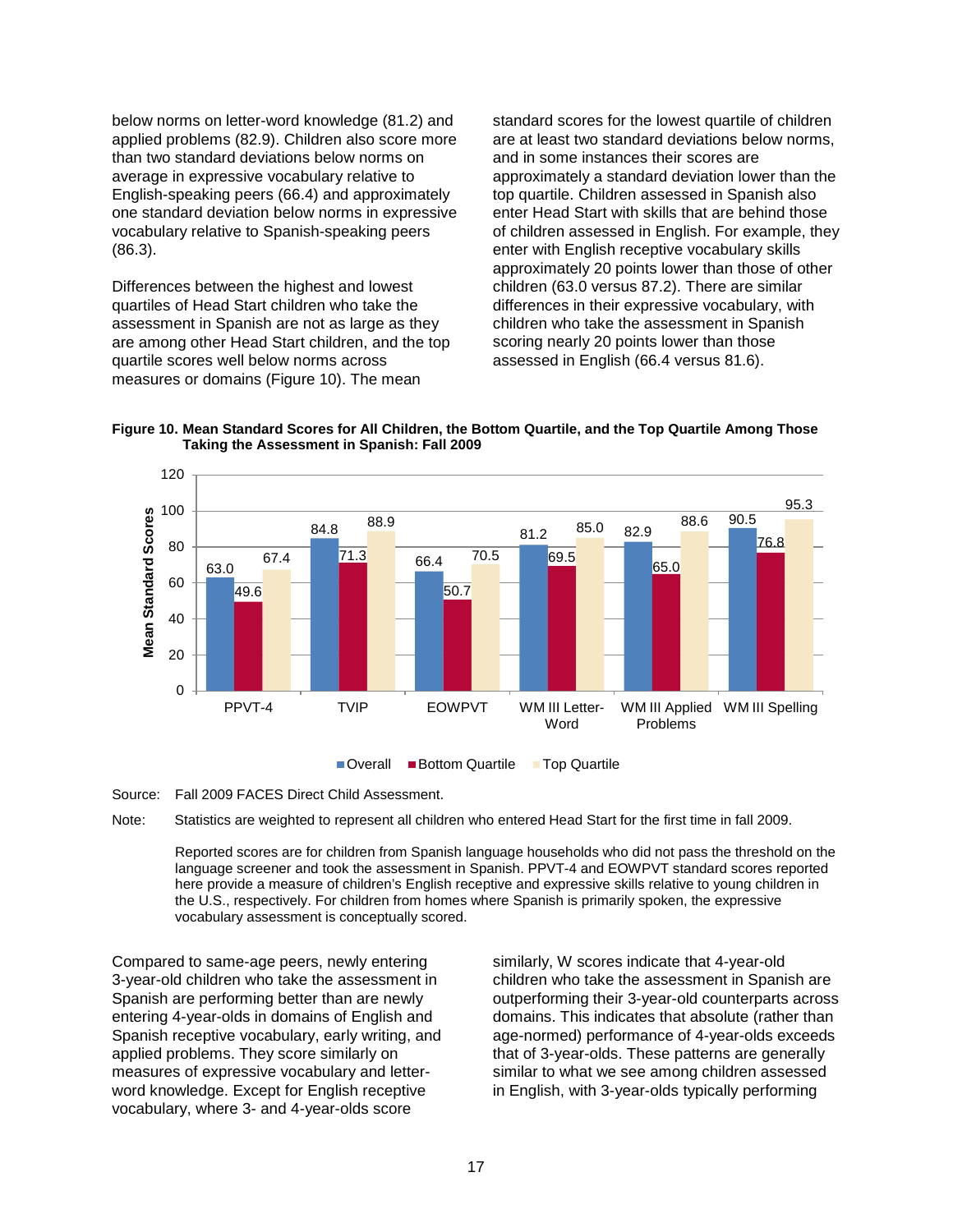closer to same-age peers, but 4-year-olds having higher skills in absolute terms.

There are two differences by gender on the Spanish assessments. Relative to same-age peers, newly entering girls taking the assessment in Spanish perform better than boys in early writing and applied problems. Except for early writing and applied problems, differences by number of family risks are not present among children taking the assessment in Spanish. In both areas, differences favor children with fewer risks.

#### *Status in Fall 2009 by Language of*

*Assessment.* As described previously, FACES 2009 assesses the expressive vocabulary and English receptive vocabulary of all children regardless of home language, providing an opportunity to understand the language development of all children. For children from

Spanish-speaking households, FACES assesses their receptive vocabulary in English and in Spanish, as well as their conceptual expressive vocabulary.<sup>37</sup> The former provides an opportunity to understand the language development of this group of children both in English and in their home language, while the latter depicts their development across languages. Children from households where a language other than English is spoken (dual language learners or DLLs) enter Head Start with English receptive vocabulary skills (71.5) considerably behind those of children who come from households where English is the primary language spoken in the home (88.8; Figure 11). As expected, children who are DLLs who are unable to pass the language screener have the lowest scores. We see similar patterns in expressive vocabulary relative to English speaking peers, with those unable to pass the language screener performing most poorly.

![](_page_20_Figure_5.jpeg)

![](_page_20_Figure_6.jpeg)

Source: Fall 2009 FACES Direct Child Assessment.

Note: Statistics are weighted to represent all children who entered Head Start for the first time in fall 2009.

Among children from Spanish-speaking households, when looking at expressive vocabulary relative to Spanish-dominant and Spanish-bilingual peers, those who are able to pass the language screener have stronger skills than those who do not pass the language screener. In fact, those passing the screener score near norms (98.3) relative to Spanishspeaking peers.<sup>38</sup> Regardless of performance on the screener, both groups score closer to the Spanish-bilingual norms than to the English norms on expressive vocabulary. When examining their Spanish receptive vocabulary skills, there are only small differences based on children's ability to pass the language screener. That is, both those who do and do not demonstrate enough English proficiency to be assessed in English have similar Spanish receptive vocabulary skills.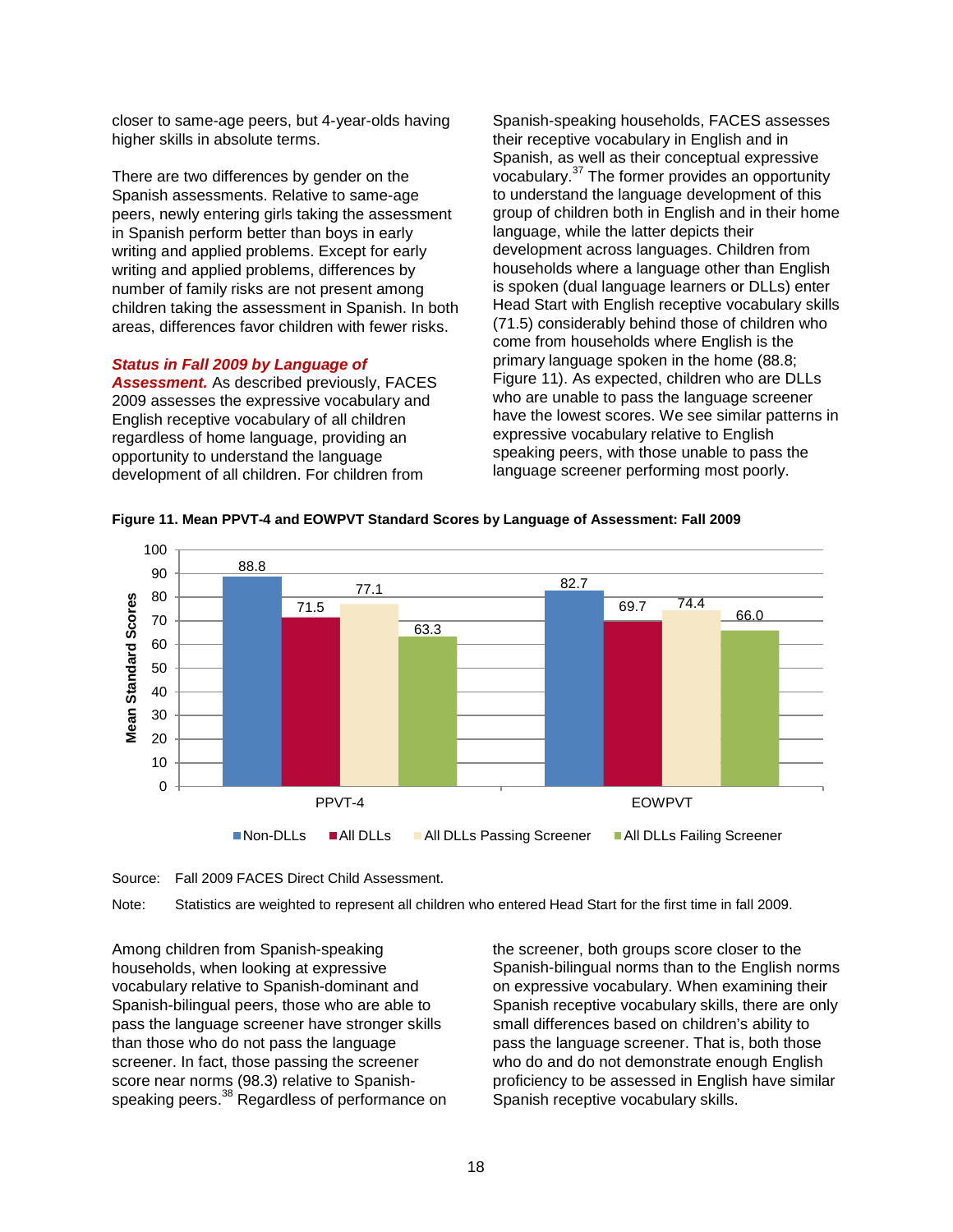#### *Changes in Children's Entering Skills Across*

*Cohorts.* In this section, we describe the language, literacy, and math skills of children as they entered Head Start in fall 2000, 2003, 2006, and 2009, focusing on children who were assessed in English. We highlight trends or patterns in these skills over time. When specific data are not available for all children in a given cohort, we exclude the cohort in our discussion of outcomes in that area. For example, in FACES 2000, the Woodcock-Johnson subtests were only administered to children age 4 and older. We thus exclude this cohort when describing children's skills on these subtests in this section.

Various factors influence our ability to provide comparable estimates of children's cognitive skills across cohorts. For example, the language screening and routing process differs across cohorts, influencing the group of children who were administered the English (versus Spanish) version of the assessment battery. In addition, newer versions of the direct assessment measures were used in the more recent cohorts, which influences interpretation of standard scores and children's performance relative to norms.<sup>39</sup>

Across cohorts, most children are assessed in English at Head Start entry. Between 12 and 16 percent are assessed in Spanish. Very small numbers speak a language other than English or Spanish and cannot be fully assessed across domains.

Children entering Head Start for the first time in fall 2003, 2006, and  $2009<sup>40</sup>$  score below national norms on measures of language, literacy, and math development (Table 3). $4<sup>1</sup>$  It is important to keep in mind that these are the skills that children have when they arrive at the program, and these skills are influenced by home life and other early childhood settings before Head Start. At program entry in 2003, 2006, and 2009, they score approximately one standard deviation below national norms on receptive vocabulary (85.1, 85.4, and 87.2, respectively), two-thirds of a standard deviation below national norms on applied problems (88.8, 89.8, and 89.5, respectively), and one-third of a standard deviation below national norms on letter-word identification (92.8, 93.9, and 95.9, respectively) and early writing (93.4, 95.0, and 94.5, respectively). Thus, children score lowest in receptive vocabulary and applied problems at program entry. They score closer to norms in letter-word knowledge and early writing. In their entering receptive vocabulary and letter-word knowledge skills, children move closer to norms between fall 2003 and 2009. However, the norming sample and versions used for measures differ, depending on the FACES cohort of interest.

#### **Table 3. Standardized Scores for 3- and 4-Year-Old Children Taking the Assessment in English: Fall 2000–2009**

|                                                   | Mean             |                  |                  |                  |
|---------------------------------------------------|------------------|------------------|------------------|------------------|
| <b>Scales</b>                                     | <b>Fall 2000</b> | <b>Fall 2003</b> | <b>Fall 2006</b> | <b>Fall 2009</b> |
| <b>PPVT Standard Score</b>                        | 85.1             | 85.1             | 85.4             | 87.2             |
| WJ: Letter-Word Identification Standard Score     | NA.              | 92.8             | 93.9             | 95.9             |
| WJ: Dictation/Spelling Standard Score             | NA.              | 93.4             | 95.0             | 94.5             |
| WJ: Applied Problems Standard Score               | NA.              | 88.8             | 89.8             | 89.5             |
| <b>ECLS-B Math IRT Score</b>                      | <b>NA</b>        | <b>NA</b>        | 7.4              | 6.9              |
| ECLS-B Number/Shape Proficiency Probability Score | NА               | <b>NA</b>        | 0.25             | 0.28             |
| Combined ECLS-B/WJ III Applied Problems IRT Score | <b>NA</b>        | <b>NA</b>        | 14.0             | 13.6             |
| WJ: Letter-Word Identification W Ability Score    | <b>NA</b>        | 305.5            | 304.7            | 308.1            |
| WJ: Dictation/Spelling W Ability Score            | <b>NA</b>        | 346.8            | 345.0            | 345.8            |
| WJ: Applied Problems W Ability Score              | <b>NA</b>        | 376.2            | 374.8            | 376.1            |

Source: Fall 2000, 2003, 2006, 2009 FACES Direct Child Assessment.

Note: Statistics are weighted to represent all children entering Head Start for the first time in the cohort year.

NA = not available or administered. Unlike in other cohorts, in FACES 2000, the Woodcock-Johnson Tests of Achievement were only administered to children age 4 and older. Scores for this cohort are only for children who are 4 and older. ECLS-B math items were not administered in FACES 2000 or 2003.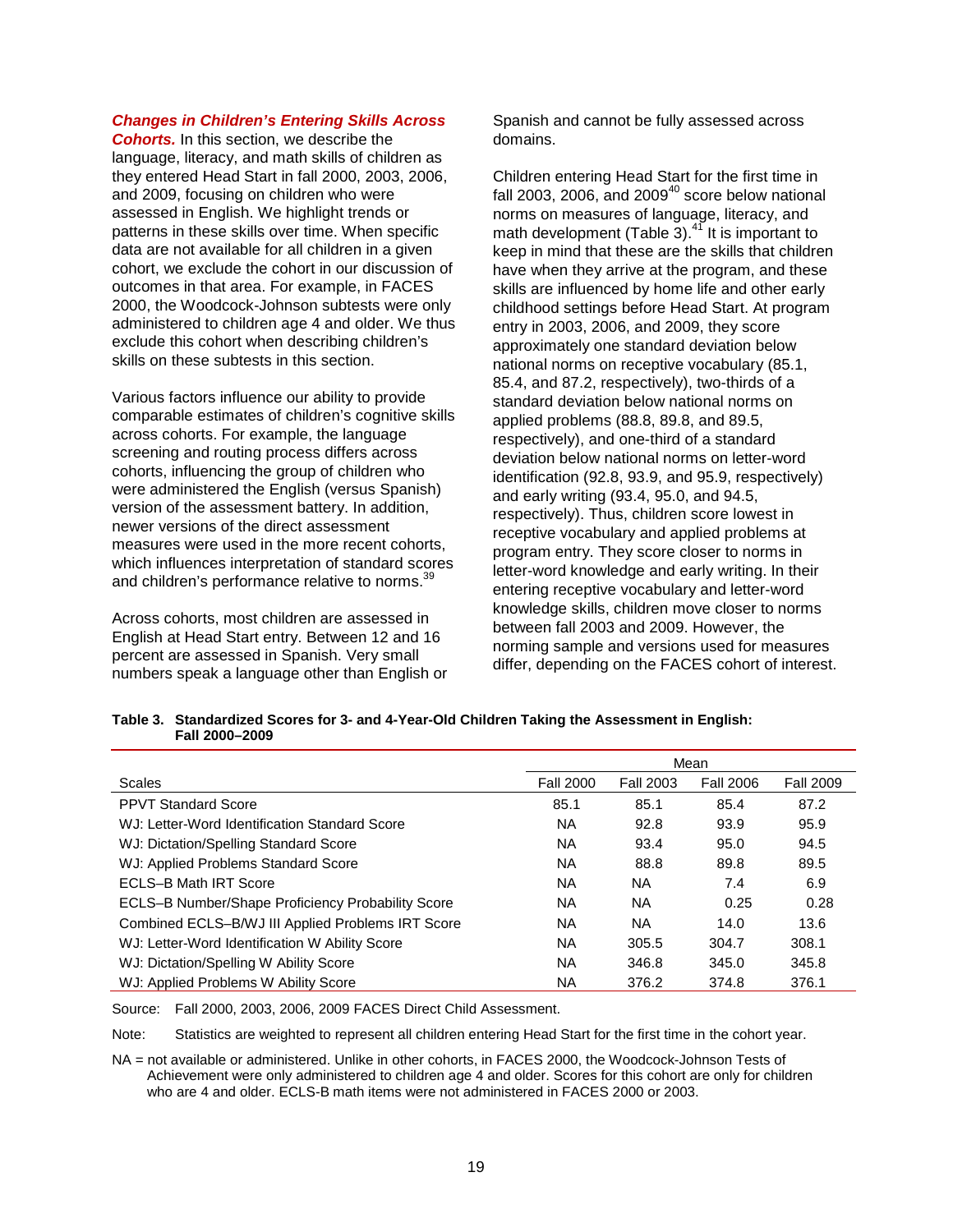In absolute skills, as measured by W scores, children have similar early writing and applied problems skills in fall 2003, 2006, and 2009. Children's entering letter-word scores are statistically significantly higher in fall 2009 than in 2003, although these differences are small.

## **CHILD SOCIAL-EMOTIONAL DEVELOPMENT**

FACES 2009 uses measures from a variety of sources—teacher, parent, and assessor—to add a dimension to children's developmental status at entry into Head Start. Using items taken from the Behavior Problems Index (Peterson and Zill 1986), the Personal Maturity Scale (Entwisle et al. 1997), and the Social Skills Rating Scale (Gresham and Elliott 1990), we present teacher reports of children's cooperative classroom behavior, such as making friends easily and waiting their turn in games or other activities, as well as their problem behaviors in the classroom, such as being very restless and unable to sit still or disrupting ongoing activities. We also present teachers' ratings of children's approaches to learning, using the ECLS–K Approaches to Learning scale (U.S. Department of Education 2002).<sup>42</sup> Parents also reported on children's social skills and problem behaviors in the home environment. Using the Leiter-Revised Examiner Rating Scale (Leiter-R; Roid and Miller 1997), assessors rated children's behaviors during the assessment situation in such areas as attention, organization and impulse control, activity level, and sociability. Finally, for FACES 2009, a pencil tapping task (Blair 2002; Diamond and Taylor 1996; Smith-Donald et al. 2007) was added to capture 4-year-old children's executive functioning, also reported in this section.

As with the cognitive measures, we describe the skills and behaviors of all children in fall 2009, and then for important groups of children (defined by children's age at program entry, gender, race/ethnicity, and number of family risks). Where comparable data are available, we provide comparisons across cohorts of Head Start children's skills and abilities as measured at

entrance to the program. Where possible, we present national data on children's socialemotional development using information from other national studies.

**Status in Fall 2009.** On average, both teachers and parents rate many items asking about children's behavior problems as being "not true" and items asking about children's social skills as being "very true." For example, at Head Start entry, teachers rate children as having mean social skills scores that are about 15 out of a possible 24 and mean problem behavior scores that are 5.3 out of a possible 36). They rate children's aggressive, hyperactive, and withdrawn behavior problems at similar levels. Parents rate children as having strong social skills (12 out of a possible 16) and few behavior problems (5.4 out of a possible 24).

On the Approaches to Learning scale, on average, teachers rate children as "sometimes" to "often" (mean of 1.6 out of 3) demonstrating skills related to attention, persistence, adaptability, and independence. For example, they rate about three-quarters of children as "sometimes" or "often" paying attention well (77 percent), persisting in completing tasks (75 percent), and showing eagerness to learn new things (74 percent; Figure 12). Finally, based on children's behavior during the direct assessment, assessors rate children as demonstrating social/cognitive skills that are about one standard deviation below norms and same-age peers (87.1).

As noted previously, in FACES 2009, the pencil tapping task was added to capture 4-year-old children's executive functioning<sup>43</sup>. In the task, children are asked to inhibit the natural response to imitate the adult assessor exactly (or to tap repeatedly) and instead to keep in mind that the rule is to do the opposite of what the assessor does. At Head Start entry, children are able to inhibit their initial impulse and respond correctly on the pencil tapping task 42 percent of the time.<sup>44</sup>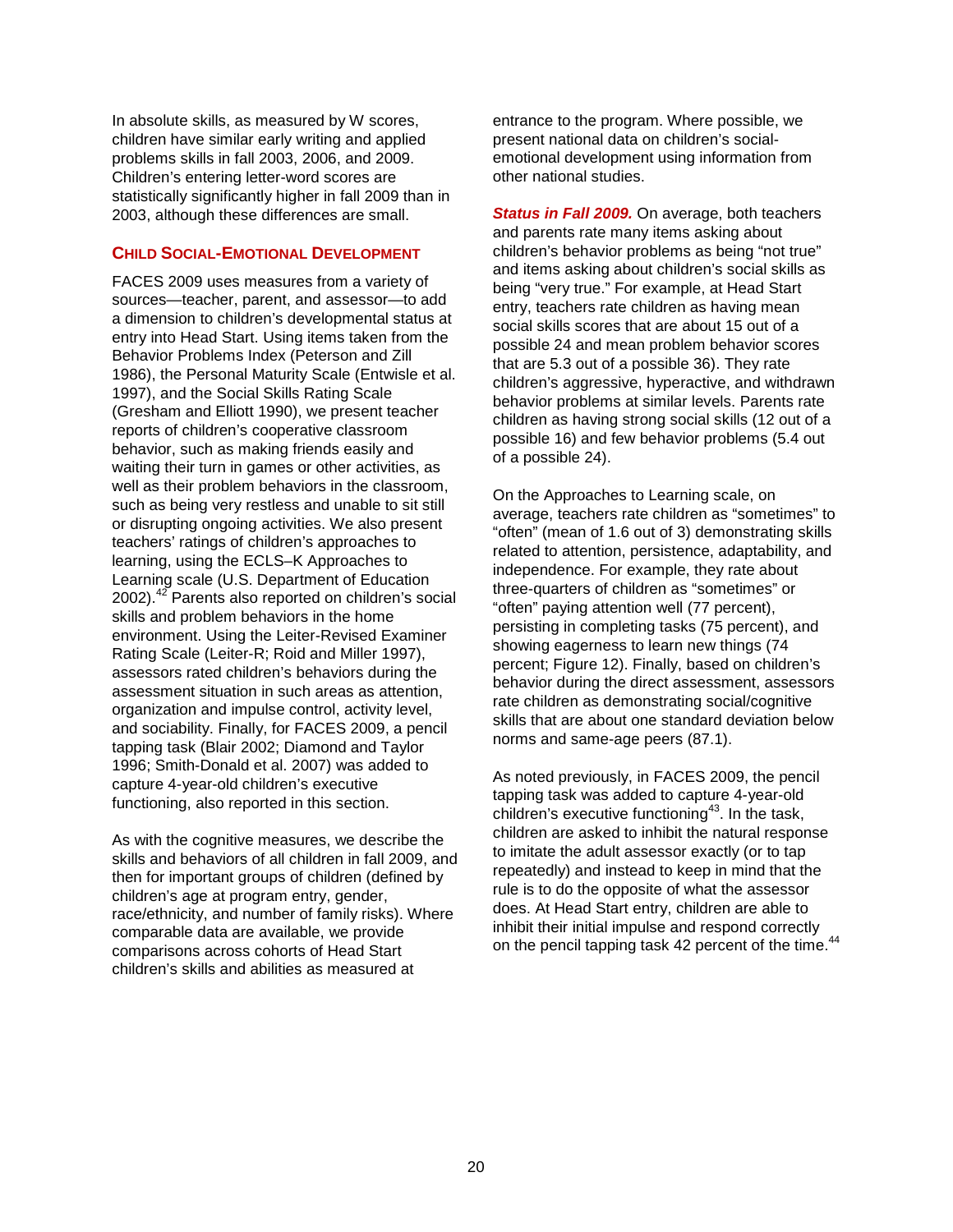![](_page_23_Figure_0.jpeg)

**Figure 12. Percentage of Children Demonstrating Approaches to Learning Behaviors: Fall 2009**

Source: Fall 2009 FACES Direct Child Assessment.

Note: Statistics are weighted to represent all children who entered Head Start for the first time in fall 2009.

Entering children show expected developmental differences in levels of social-emotional readiness. Teachers report that 4-year-olds have more social skills and fewer total problem behaviors than 3 year-olds (Figure 13). Teachers report that 4-yearolds have more advanced approaches to learning than 3-year-olds. Parents rate 4-year-olds as

having more social skills than 3-year-olds. Based on the child's behavior during the direct assessment, assessors rate 4-year-olds as demonstrating better social/cognitive skills than 3 year-olds. Both groups score about one standard deviation below norms in this area, however (88.3 and 86.3, respectively).

![](_page_23_Figure_6.jpeg)

**Figure 13. Children's Teacher-Reported Social-Emotional Development: Fall 2009**

Source: Fall 2009 FACES Direct Child Assessment.

Note: Statistics are weighted to represent all children who entered Head Start for the first time in fall 2009. \*Asterisk indicates that the difference between the age groups is statistically significant at the  $p < .05$  level.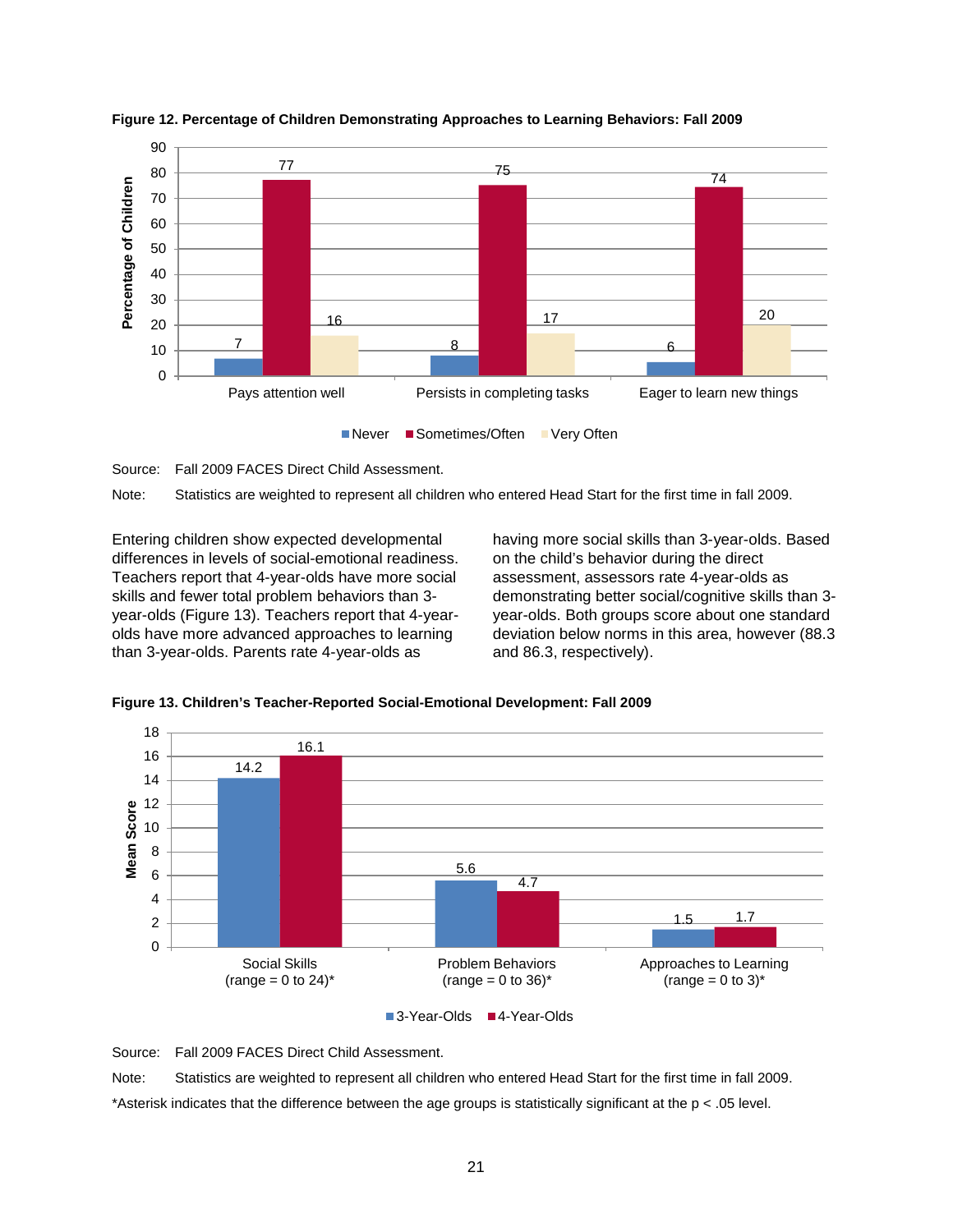In addition to developmental differences, gender differences emerge in reports of children's social skills and problem behaviors. Both teachers and parents report that boys have fewer social skills and more problem behaviors than girls. Among teacher-reported problem behaviors, boys show more hyperactive, aggressive, and withdrawn behavior problems than girls. Girls also earn higher scores from teachers on their approaches to learning. There are no differences by gender in children's ability to inhibit their initial impulse and respond correctly on the pencil tapping task. Based on the child's behavior during the direct assessment, assessors rate girls as having better social/cognitive skills than boys.

In terms of child race/ethnicity, teachers report more total behavior problems for White children in their classrooms than for African American and Hispanic/Latino children. They also report them as having more withdrawn behavior problems than other children. They report Hispanic/Latino children as having fewer aggressive and hyperactive behaviors and higher approaches to learning scores than African American and White children. Teachers also report more social skills for Hispanic/Latino children than for White children. Parents of African American and White children report fewer behavior problems than do parents of Hispanic/Latino children. Parents of African American children report more social skills than do parents of Hispanic/Latino and White children. White children are better able to inhibit their initial impulse and respond correctly on the pencil tapping task than are African American and Hispanic/Latino children. Assessors rate African American children as having fewer social/cognitive skills than White and Hispanic/Latino children, including attention, organization/impulse control, and activity level. Thus, teachers report White children as having more behavior problems than other children, and Hispanic/Latino children as having fewer aggressive and hyperactive problems and more social skills and positive approaches to learning. In contrast, parents of Hispanic/Latino report them as having more problem behaviors than other children.

Parents of children with two or more family risks report more behavior problems than do parents of children with one or no family risks. There are no differences in executive function (pencil tapping) by number of family risks. Assessors rate children with two or more family risks as having fewer social/cognitive skills than children with no risks. including attention and organization/impulse control.

#### *Changes in Children's Entering Skills Across*

**Cohorts.** Parents and teachers report small but statistically significant differences in children's entering social-emotional skills between fall 2000 and 2009 (Table 4). For example, teacherreported social skills increase slightly over time. Parent-reported problem behaviors decrease slightly over time. Based on the behavior during the direct assessment, assessors rate children who entered the program in fall 2006 as demonstrating social/cognitive skills that are closer to norms than those who entered in fall 2009.<sup>45</sup> Thus, assessor ratings decrease over time.

#### **CHILD HEALTH AND PHYSICAL DEVELOPMENT**

A child's health status is an integral part of wellbeing and development. Parents and teachers reported on several aspects of children's health and physical development, including disability status and health and developmental conditions or concerns. As in FACES 2006, each child's height and weight were also measured to support analyses of obesity or underweight status. In this section, we provide information from teacher reports on children's status in fall 2009, including child disability and Individualized Education Plan (IEP) or Individualized Family Service Plan (IFSP) status. From parent reports, we present child health status. We also report on Head Start children's height and weight and Body Mass Index (BMI); these data are compared to FACES 2006 data and national data from the National Center for Health Statistics and the National Center for Education Statistics. Trends over time are discussed as available across cohorts.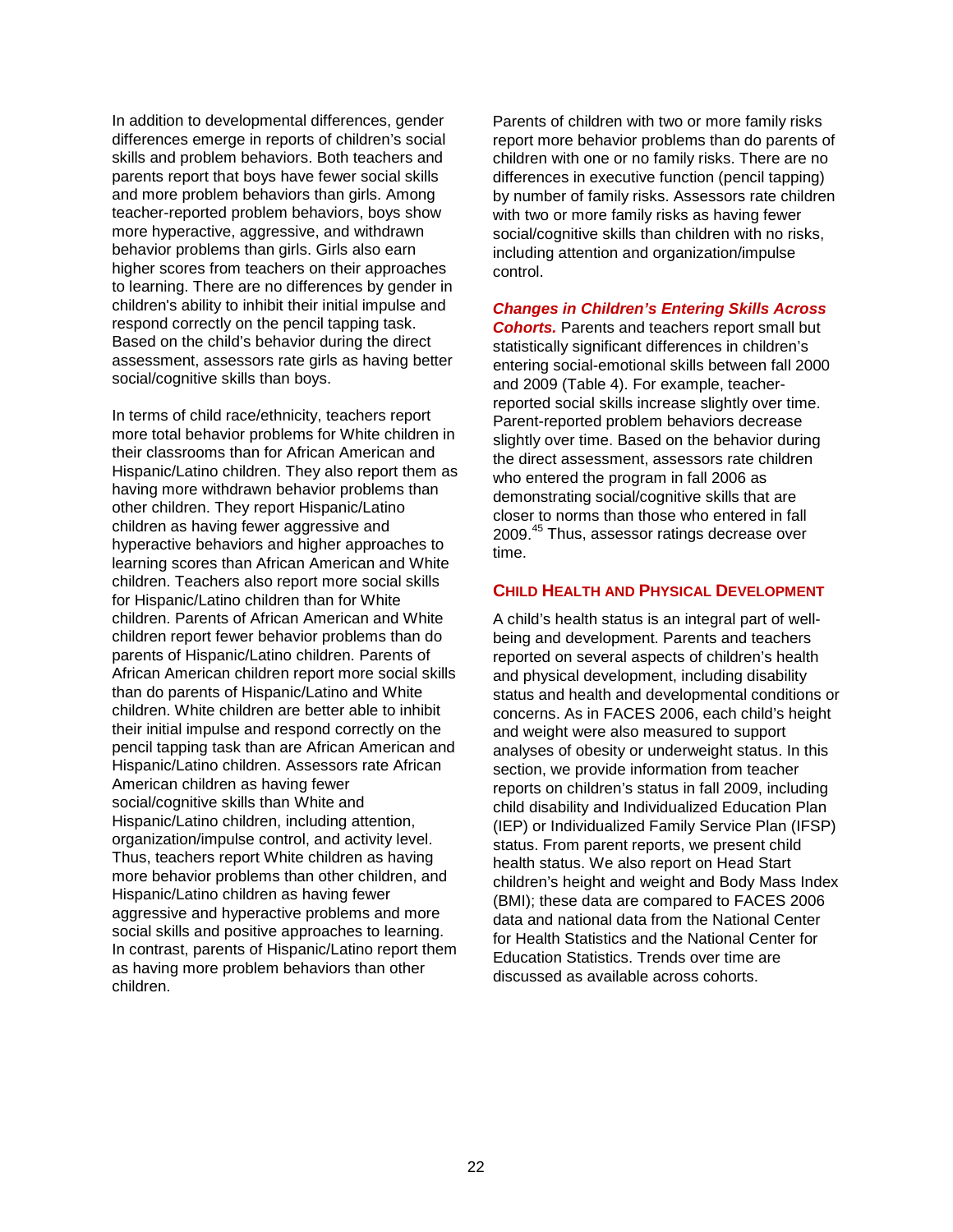|                                                       | Mean             |                  |                  |                  |
|-------------------------------------------------------|------------------|------------------|------------------|------------------|
| <b>Scales</b>                                         | <b>Fall 2000</b> | <b>Fall 2003</b> | <b>Fall 2006</b> | <b>Fall 2009</b> |
| <b>Teacher Child Report</b>                           |                  |                  |                  |                  |
| Social Skills*                                        | 14.6             | 15.5             | 15.5             | 15.0             |
| <b>Parent Interview</b>                               |                  |                  |                  |                  |
| Social Skills/Positive Approaches to Learning*        | 12.1             | 15.7             | 11.9             | 12.0             |
| Total Behavior Problems*                              | 6.2              | 4.4              | 5.8              | 5.4              |
| <b>Assessor Rating</b>                                |                  |                  |                  |                  |
| Leiter Cognitive/ Social Raw Score*                   | <b>NA</b>        | <b>NA</b>        | 54.6             | 51.4             |
| Leiter Cognitive/ Social Standard Score <sup>a*</sup> | <b>NA</b>        | <b>NA</b>        | 90.0             | 87.1             |
| Attention                                             | <b>NA</b>        | <b>NA</b>        | 19.3             | 18.3             |
| Organization/Impulse Control*                         | <b>NA</b>        | <b>NA</b>        | 15.4             | 14.5             |
| Activity Level*                                       | <b>NA</b>        | <b>NA</b>        | 8.1              | 7.4              |
| Sociability*                                          | <b>NA</b>        | ΝA               | 11.9             | 11.2             |

## **Table 4. Parent Interview, Teacher Child Report, and Assessor Rating Measures: Fall 2000–2009**

Source: Fall 2000, 2003, 2006, 2009 FACES Direct Child Assessment, Teacher Child Report, and Parent Interview.

Note: Statistics are weighted to represent all children entering Head Start for the first time in the cohort year.

Scores for teacher-reported behavior problems are not comparable across all cohorts and are therefore excluded from the table.

<sup>a</sup> This standard score has a mean of 100 and a standard deviation of 15.

\* Asterisk indicates that the trend is statistically significant at the *p <* .05 level.

 $NA = not available.$ 

**Status in Fall 2009.** About 11 percent of children in Head Start are reported by their teachers to have a diagnosed disability.<sup>46</sup> Head Start requires that at least 10 percent of its enrollment slots be made available to children with an identified disability. Most children with disabilities are reported to have either speech/language impairments (86 percent) or cognitive impairments (27 percent). Ten percent or fewer have behavioral/emotional (7 percent), sensory (10 percent), or physical impairments (6 percent; Figure 14).<sup>47</sup> About half (51 percent) of children with teacher-reported disabilities also have an IEP or IFSP. Nearly one-third (30 percent) have multiple impairments. In comparison, in fall 2008, the most common identified disabilities among children ages 3 to 5 nationally were speech/language impairments (47 percent) and cognitive impairments (44 percent; Individuals with Disabilities Education Act Data Accountability Center 2011). Only one percent had multiple impairments.

Newly entering Head Start children have an average BMI (mean  $= 16.5$ ) that is higher than the 50th percentile for age and gender groups.<sup>48</sup> Using criteria set by the Centers for Disease Control and Prevention (CDC), <sup>49</sup> about 17 percent of children entering Head Start for the first time are obese, and about one-third (34 percent) are overweight or obese (Figure 15). While a similar percentage (18 percent) of preschoolers in the ECLS–B were obese in 2005–2006 (Anderson and Whitaker 2009), a slightly smaller percentage (15 percent) of low-income preschoolers nationally were obese in 2008 (Centers for Disease Control and Prevention 2009). More than three-quarters (82 percent) of newly entering children in Head Start are rated as having "excellent" or "very good" health by their parents. Only five percent are rated as having "fair" or "poor" health by parents. Similarly, most parents of first-time kindergartners nationally report their child's health to be "excellent" or "very good" (83 percent; U.S. Department of Education 2000).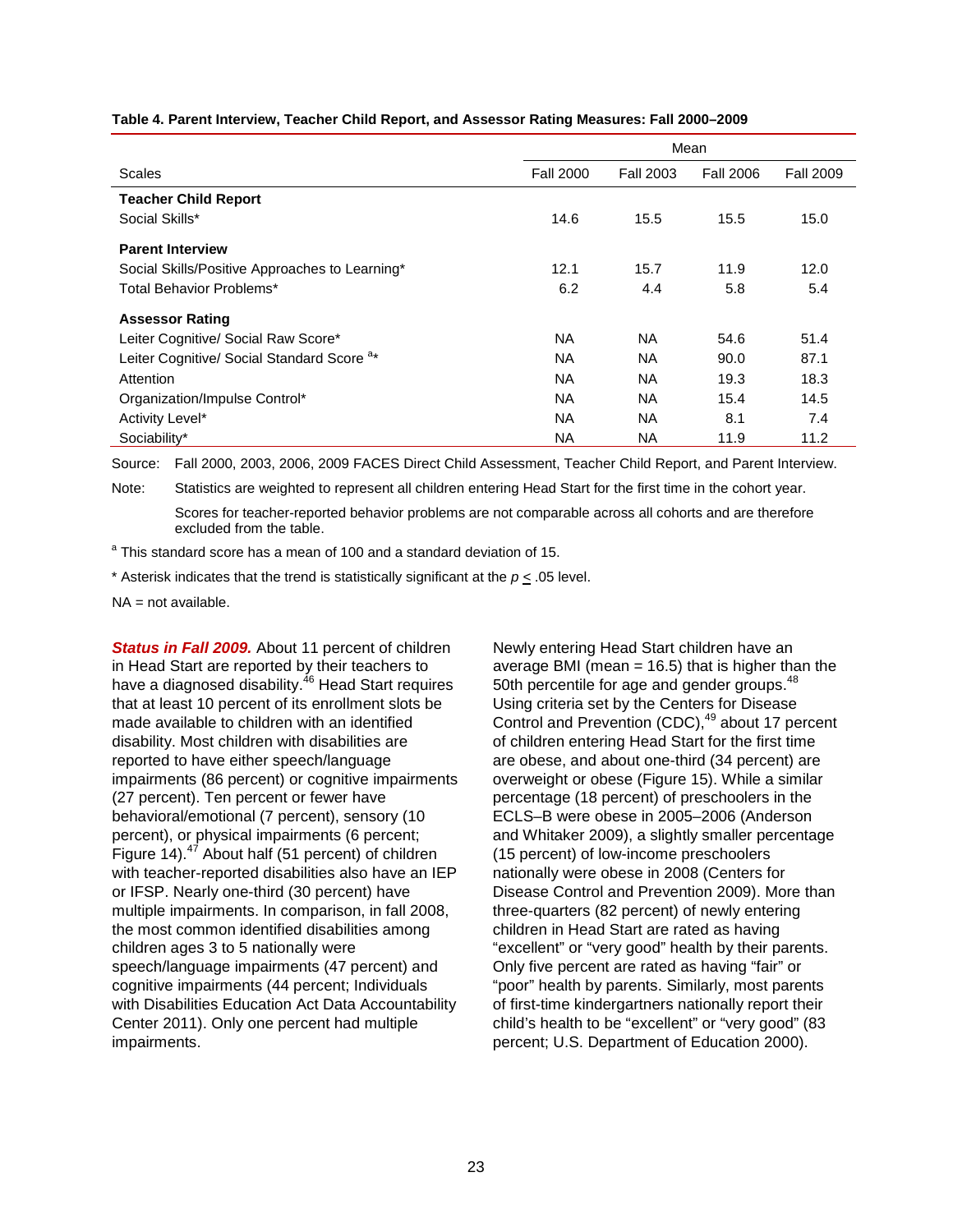![](_page_26_Figure_0.jpeg)

#### **Figure 14. Teacher-Reported Disability Categories for Children with Disabilities: Fall 2009**

Source: Fall 2009 FACES Direct Child Assessment.

Note: Statistics are weighted to represent all children who entered Head Start for the first time in fall 2009.

Percentages do not add to 100 because children can be reported to have more than one impairment across the impairment categories.

![](_page_26_Figure_5.jpeg)

![](_page_26_Figure_6.jpeg)

Source: Fall 2009 FACES Direct Child Assessment.

Note: Statistics are weighted to represent all children who entered Head Start for the first time in fall 2009.

Similar percentages of 3- and 4-year-old children in Head Start are reported by their teacher to have a disability at program entry. Meanwhile, teachers report that a larger percentage of boys than girls have an identified disability, and that those with no or one risk are more likely to have an identified disability than those who have two or more family risks.<sup>50</sup> Teachers also report that a larger

percentage of White children have an identified disability than children of all other racial/ethnic groups in Head Start.

Compared to 3-year-olds, a larger percentage of 4-year-olds are obese, with a smaller percentage of normal weight. More boys than girls are obese. Hispanic/Latino children are more likely than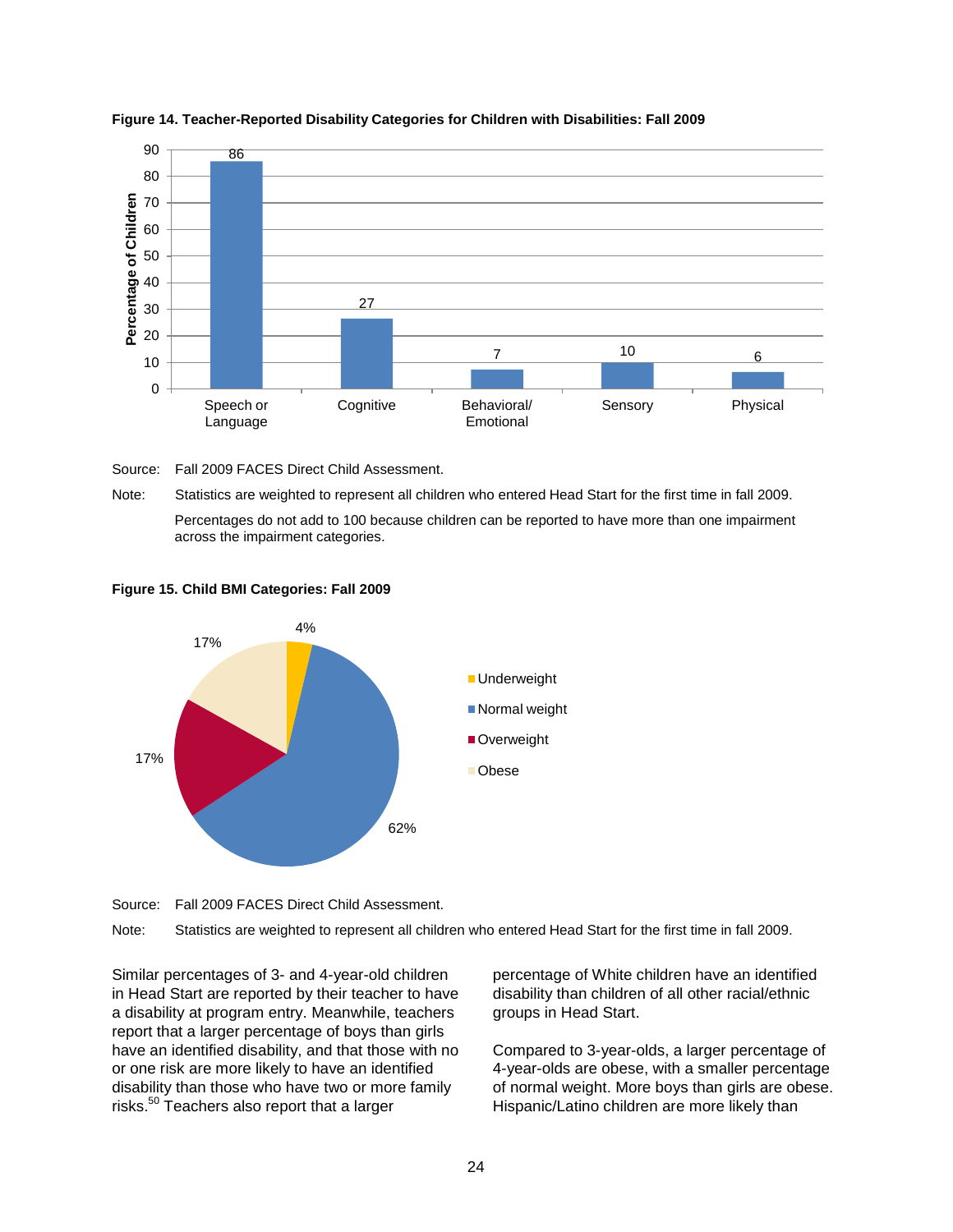White and African American children to be obese and less likely to be of normal weight, while African American children are more likely than White and Hispanic/Latino children to be underweight. There are no statistically significant differences in height, weight, or BMI by the number of family risks.

Finally, fewer entering 4-year-olds than 3-yearolds are rated as having "excellent" or "very good" health by their parents. In contrast, more are rated as having "good" health. Parents of Hispanic/Latino children are less likely to rate them as having "excellent" or "very good" health than are parents of children from other racial/ethnic groups, and instead are more likely to rate them as having "good" and "fair/poor" health. Parents of children with two or more family risks are also less likely than parents of children from families with one or no risks to rate their children as having "excellent" or "very good" health. Parents with no family risks are less likely than

parents with more risks to rate the child as having "fair" or "poor" health. There are no differences by gender in parents' ratings of children's health status.

#### *Changes in Children's Entering Health Across*

**Cohorts.** Larger percentages of children are reported by their teachers as having a disability in fall 2003 than in fall 2006 or 2009 (Figure 16). In fall 2003, 2006, and 2009,<sup>51</sup> most children with disabilities are reported to have either speech/language impairments or cognitive impairments. However, higher percentages of children with disabilities are reported as having speech/language impairments in fall 2009 than in 2006. Across cohorts, about half of children who enter Head Start with teacher-reported disabilities also have an IEP or IFSP, on average (50, 41, and 50 percent in 2003, 2006, and 2009, respectively). About one-quarter of these children in fall 2003, 2006, and 2009 (28, 21, and 28 percent, respectively) have multiple impairments.

![](_page_27_Figure_5.jpeg)

![](_page_27_Figure_6.jpeg)

Source: Fall 2009 FACES Teacher Child Report and Parent Interview.

Note: Statistics are weighted to represent all children who entered Head Start for the first time in fall 2009.

Teacher-reported disability status is not available in FACES 2000, and data on BMI are not available in FACES 2000 and 2003.

\*Asterisk denotes statistically significant change across cohorts at the p < .05 level.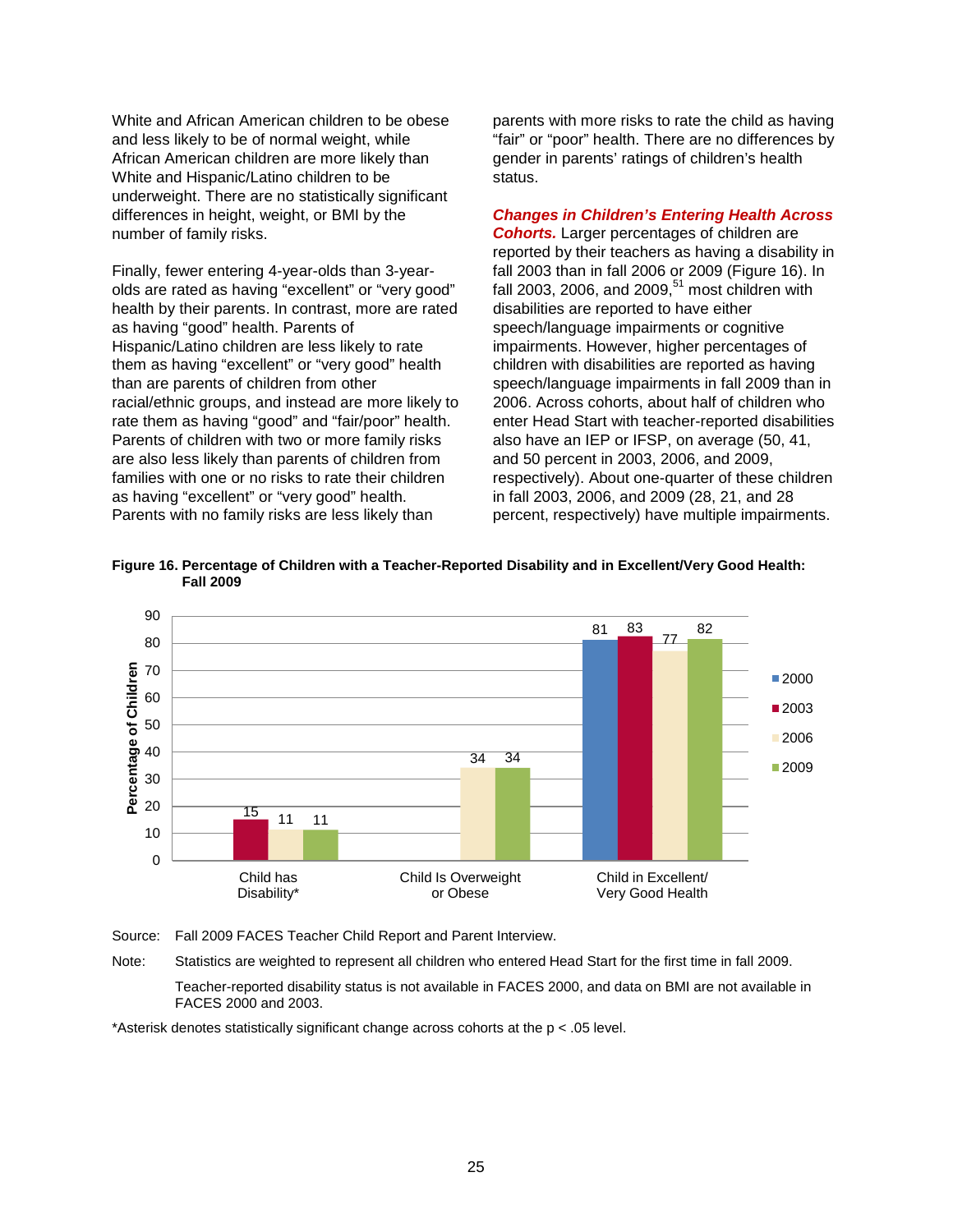Similar percentages of children entering Head Start for the first time in fall 2006 and 2009 are overweight or obese.<sup>52</sup> Both groups of children also have similar BMIs. Across cohorts, more than three-quarters of newly entering children in Head Start (between 77 and 83 percent) are rated as having "excellent" or "very good" health by their parents. Across cohorts, newly entering Hispanic/Latino children are less likely than White and African American children to be rated as having "excellent" or "very good" health. Similarly, except for fall 2000, children with two or more family risks are less likely than their peers with one or no risks to be rated as having "excellent" or "very good" health. In 2000, those with two or more risks were less likely than those with no risks to be rated as having "excellent" or "very good" health.

## **HEAD START TEACHERS AND CLASSROOMS**

The FACES conceptual framework envisions a relationship between the provision of quality early care and educational services and children's developmental outcomes. To examine teacher and classroom characteristics that may relate to the quality of services for parents and children, in fall 2009, FACES conducted interviews with lead teachers in each classroom where sample children were enrolled. Teacher reports of classroom activities and curricula were also collected.<sup>53</sup>

In this section, we present information on Head Start teachers and classrooms that serve children entering in fall 2009. Specifically, we present information regarding teacher background (years teaching and education), teacher beliefs and knowledge of child development, teacher mental health, learning activities and curriculum, and the classroom language environment. Where possible, we provide information on trends in teacher characteristics, credentials, and classroom activities across FACES cohorts.<sup>54</sup> We also include comparable information for the broader population of preschool teachers and classrooms when available.<sup>55</sup>

## **TEACHER CHARACTERISTICS**

*Status in Fall 2009.* Most Head Start teachers are female (99 percent), a finding consistent with the Multi-State Study of Pre-Kindergarten and

Study of State-Wide Early Education Programs (SWEEP) conducted between 2001 and 2004 (Early et al. 2005). More than half (55 percent) are between ages 30 and 49. Forty-five percent of Head Start teachers are White, 32 percent are African American, and nearly 20 percent are Hispanic/Latino. For comparison, the Multi-State and SWEEP studies of prekindergarten found that 64 percent of teachers are White, 13 percent are African American, and 15 percent are Hispanic/Latino.

The average Head Start teacher has been in the classroom for nearly nine years, and more than half (64 percent) have five or more years of experience teaching in Head Start. The average annual salary is \$28,127. More than threequarters of Head Start teachers (81 percent) have at least an associate's (A.A.) degree, and almost half (46 percent) have at least a bachelor's (B.A.) degree. For comparison, the Multi-State and SWEEP studies found that 85 percent of prekindergarten teachers have at least an A.A. degree, and nearly three-quarters (73 percent) have a B.A. degree or more (Early et al. 2005).

In addition to their degrees, many Head Start teachers have specific training in child development and teaching. Half (53 percent) of all teachers pursued a field of study that included early childhood education, and 88 percent of teachers enrolled in at least six courses in early childhood education. Almost half of Head Start teachers (47 percent) report having a Child Development Associate (CDA) certificate, compared to 23 percent of teachers in the Multi-State Study of Pre-Kindergarten (Early et al. 2005). Between 30 and 40 percent of Head Start teachers have a state-awarded certificate, teaching certificate, or license, or are currently enrolled in teacher-related training. Slightly more than one-quarter of Head Start teachers (27 percent) completed a college or other training course on children who are dual language learners (DLLs).

FACES measured teacher beliefs and attitudes using a 24-item Teacher Beliefs Scale (Burts et al. 1990) that consists of statements worded to reflect positive attitudes and knowledge of generally accepted practices in preschool settings, or to reflect a lack of these attitudes and knowledge. Scores regarding attitudes toward developmentally appropriate practice average 7.9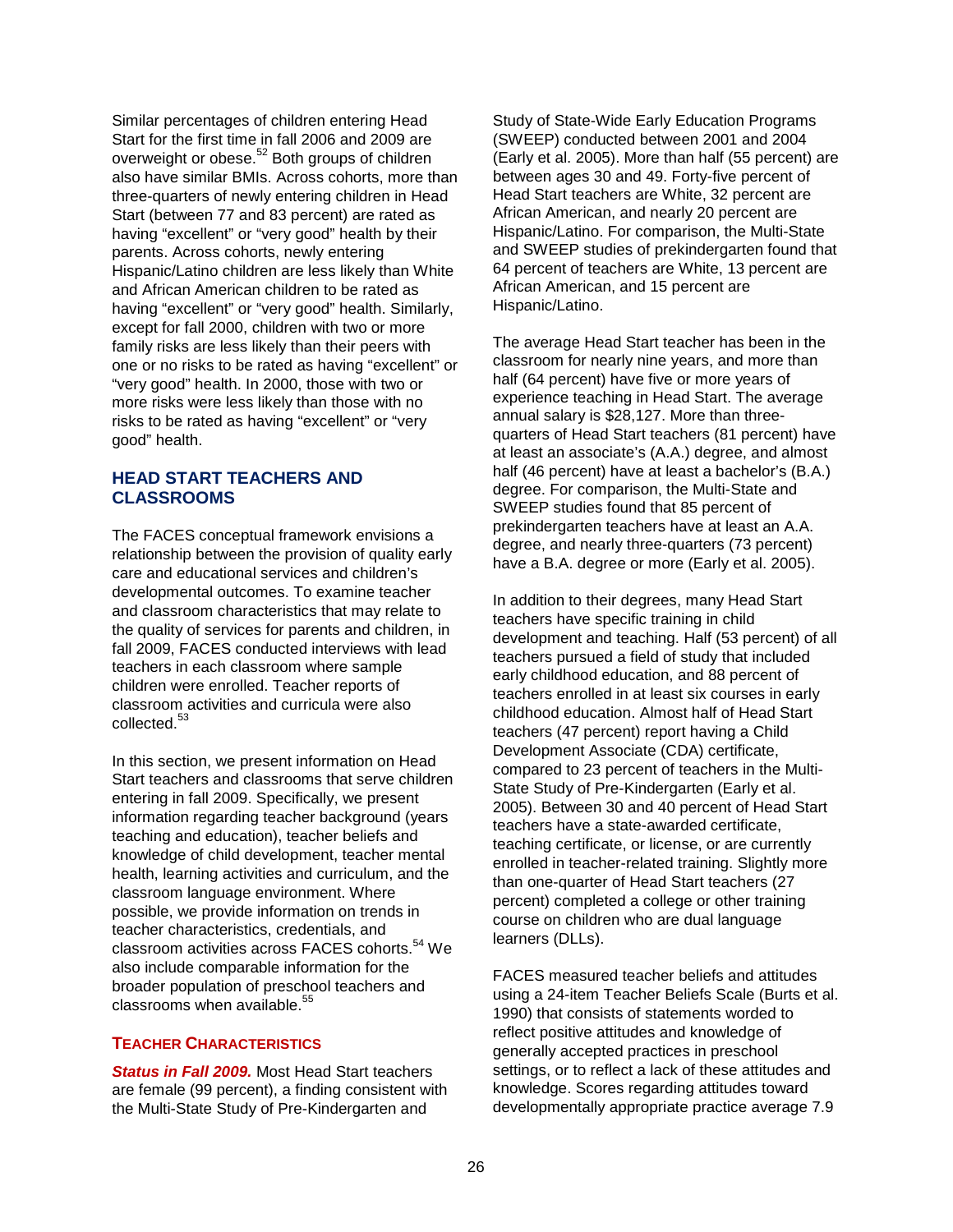out of 10 overall. Teachers score higher on childinitiated practice (4.5 out of 5) than on didactic, strictly teacher-initiated practice (2.6 out of 5). Teachers scoring higher on developmentally appropriate practice are likely to endorse such items as "Head Start classroom activities should be responsive to individual differences in development" and to disagree with such items as "Children should work silently and alone on seatwork."

As teachers' mental health status could affect their classroom behaviors and interactions with children, teachers were asked about their depressive symptoms using the short (12-item) form of the Center for Epidemiologic Studies Short Depression Scale (CES–D) (Radloff 1997). As Figure 17 shows, most Head Start teachers (64 percent) do not report symptoms of depression. However, four percent of teachers report symptoms of severe depression, and another six percent report symptoms of moderate depression.

![](_page_29_Figure_2.jpeg)

**Figure 17. Depressive Symptoms Among Head Start Teachers: Fall 2009**

Source: Fall 2009 FACES Teacher Interview.

Note: Statistics are weighted to represent all teachers serving children entering Head Start for the first time in fall 2009.

#### *Changes in Teacher Characteristics Across*

*Cohorts.* Across cohorts, nearly all Head Start classrooms have female teachers. Over time, the percentage of Head Start classrooms with female teachers remained above 95 percent and increased from fall 2000 to fall 2009 as the percentage of Head Start classrooms with male teachers decreased from five percent in fall 2000 to less than one percent in fall 2009. Across cohorts, most Head Start classrooms have teachers who are between ages 30 and 49 and are White or African American. The percentage of classrooms with teachers who identify themselves as Hispanic/Latino ranged from 15 to 22 from 2000 to 2009, but there was no consistent statistically significant trend across cohorts.

The percentage of Head Start classrooms with teachers having more than five years of Head Start teaching experience increased from 2000 through 2006 and remained stable from 2006 to 2009. Despite the increase in the percentage of teachers with more than five years' experience, teachers' mean years of teaching in Head Start remained stable over time (between eight and nine years). The mean annual salary of teachers is significantly greater in fall 2009 than in fall 2000  $(S28,352 \text{ versus } $20,750, \text{ respectively})$ .<sup>56</sup>

Consistent with Head Start's mandate to increase the educational levels of its teachers to an A.A. degree or higher, the percentage of Head Start classrooms with teachers having at least an A.A. significantly increased across cohorts, from 57 percent in 2000 to 82 percent in 2009. The percentage of Head Start classrooms with teachers having at least a B.A. degree remained stable (around 40 percent) from 2000 through 2006 and was nearly 50 percent in fall 2009 (Figure 18). The percentage of Head Start classrooms with teachers who have completed at least six courses in early childhood education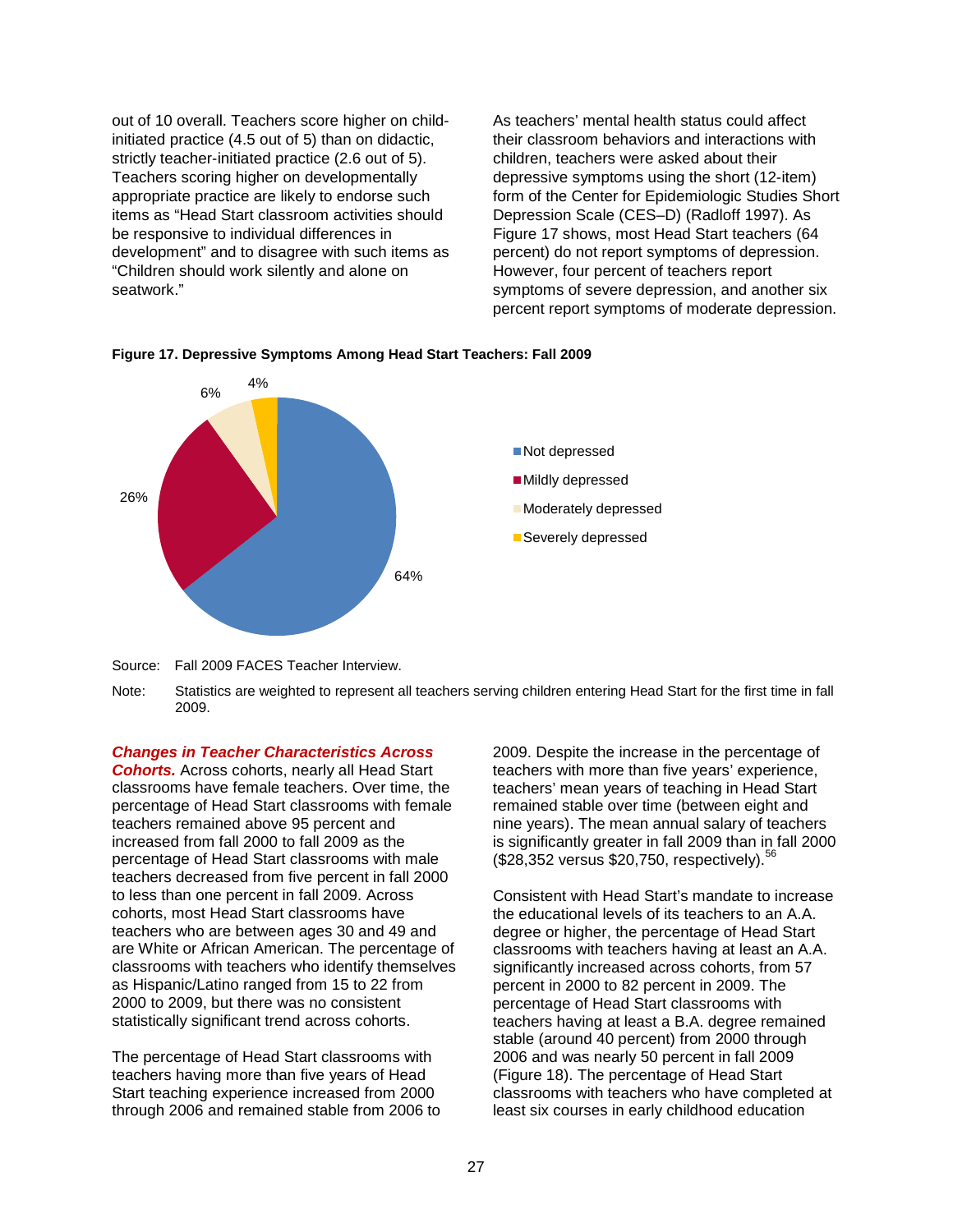remained stable from 2003 through 2009. Across cohorts, the percentage of Head Start classrooms with teachers who reported having a CDA certificate, are currently enrolled in a teacherrelated training, or have a state-awarded certificate has remained steady.

In fall 2006 and fall 2009, the percentage of Head Start classrooms with teachers who report no symptoms of depression was similar, with an average teacher depressive symptoms score of 4 (scores ranging from 0 to 4 are coded as not depressed).<sup>57</sup> Except for higher 2003 scores compared to the other cohorts, teachers' mean scores regarding attitudes toward developmentally appropriate practice were stable from 2000 to 2009. Also except for lower 2003 scores compared to the other cohorts, teachers' didactic scale scores were stable from 2000 to 2009. Child-initiated scale scores did not differ across cohorts.

## **CURRICULUM**

*Status in Fall 2009.* We asked teachers to report on the curricula they use in the classroom. Slightly less than half (46 percent) of all Head Start teachers report using Creative Curriculum as their primary curriculum, whether they use only one curriculum or a combination of curricula. The High/Scope Curriculum is used by 19 percent of teachers, while 13 percent of teachers report using another widely available curriculum,<sup>58</sup> and only 3 percent of teachers use a locally designed curriculum. Other types of curricula are used by 20 percent of teachers.<sup>59</sup> The Multi-State Study also found that Creative Curriculum and High/Scope are the most commonly used curricula in prekindergarten programs, with 38 percent of prekindergarten classrooms using High/Scope and 19 percent using Creative Curriculum (Clifford et al. 2005).

![](_page_30_Figure_4.jpeg)

![](_page_30_Figure_5.jpeg)

Source: Fall 2000, 2003, 2006, 2009 FACES Teacher Interview.

Note: Statistics are weighted to represent all classrooms serving children entering Head Start for the first time in the cohort year.

\*Asterisk denotes statistically significant change across cohorts at the p < .05 level.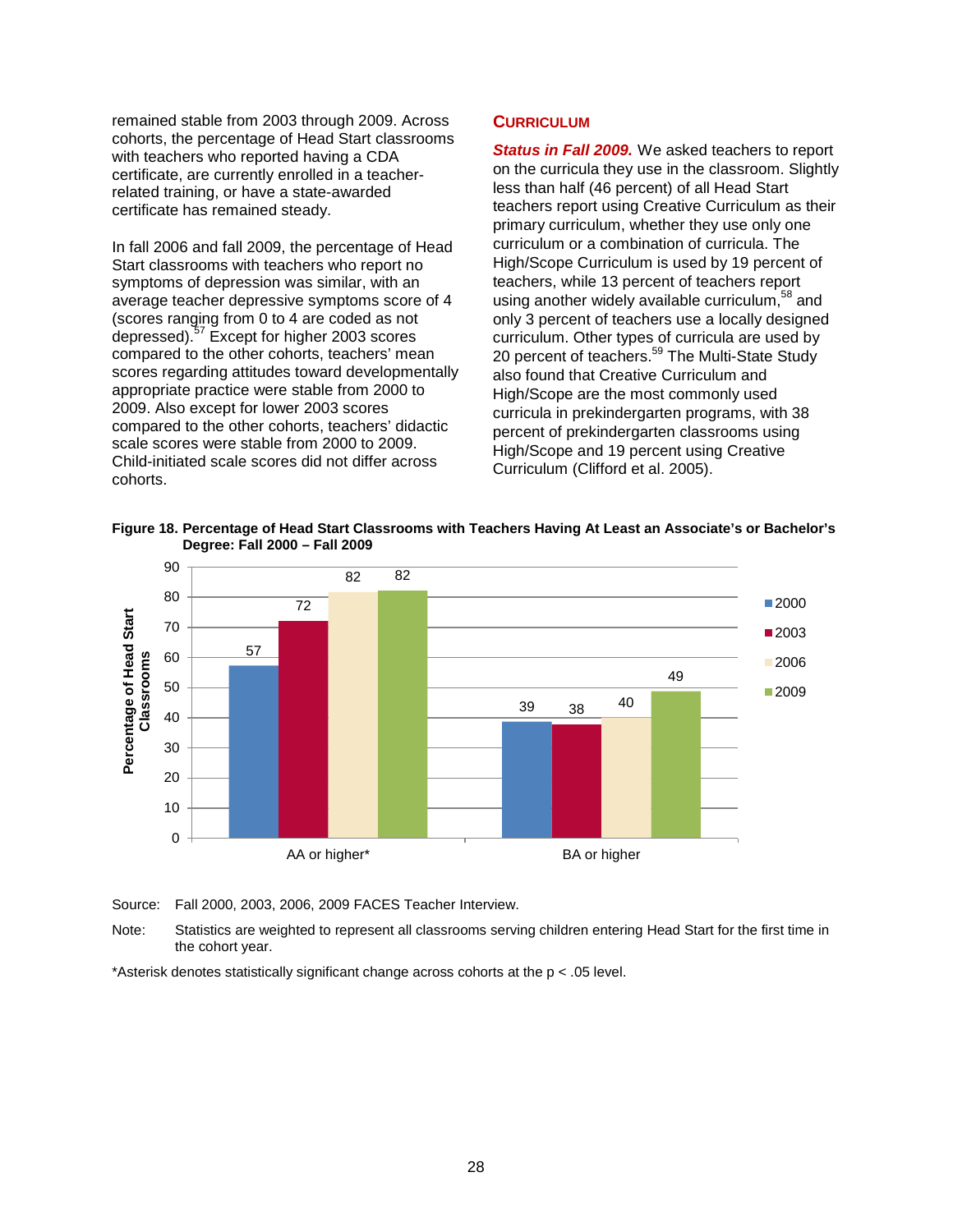#### *Changes in Curriculum Across Cohorts.*

Across cohorts, the relative prevalence of different types of curricula used was fairly stable. Creative Curriculum was the curriculum most often used in Head Start classrooms from 2000 to 2009.

#### **CLASSROOM CHARACTERISTICS**

*Status in Fall 2009.* On average, classrooms serve almost 17 children, slightly more than half of whom (9 children) are 4-year-olds. Three-quarters (75 percent) of all Head Start classrooms are mixed-age classrooms. Fifteen percent of classrooms only serve 4-year-old children, and the remaining 10 percent of classrooms only serve 3-year-old children. Head Start classes meet, on average, five days each week for an average of 6 hours per day (or 26 hours each week). For comparison, the Multi-State/SWEEP studies found prekindergarten classes meet an average of 25 hours each week (Early et al. 2005).

More than 70 percent of Head Start classrooms have children who are DLLs enrolled, with an average of five such children per classroom. Eighty-eight percent of classrooms serving children who are DLLs include children who speak Spanish. In nearly 20 percent of classrooms with any children who are DLLs enrolled, children speak an Asian language, <sup>60</sup> and children speak another non-English language in 12 percent of DLL classrooms. Nearly all DLL classrooms use English for instruction (92 percent), and a little more than half of DLL classrooms (53 percent) use Spanish for instruction. English is also the language used most often for reading and speaking in DLL classrooms (94 and 92 percent, respectively). Less than half of DLL classrooms (40 percent) have lead teachers who speak non-English languages for instruction, and about a third of DLL classrooms (36 percent) have assistant teachers who speak non-English languages for instruction.

## **CLASSROOM LEARNING ACTIVITIES**

*Status in Fall 2009.* FACES 2009 asked teachers about the types and frequency of learning activities in early literacy and mathematics that were commonly used in their classrooms. For

most reading and language activities, more than half of teachers report engaging in the activities daily or almost daily. The most common of these, reported by at least 75 percent of teachers as occurring daily or almost daily are working on letter naming, discussing new words, listening to the teacher read stories where children can see the print, and learning about conventions of print. Activities occurring less frequently, although still occurring daily or almost daily in at least half of classrooms (57 percent or more), include practicing writing letters, dictating stories to an adult, working on phonics, retelling stories, writing names, and learning about common prepositions. Of the activities asked about in FACES, only listening to the teacher read stories where children do not see print and learning about rhyming words and word families occur in less than 50 percent of classrooms daily or almost daily.

More than half of teachers report engaging in various math activities daily or almost daily. The most common of these, reported by at least 75 percent of teachers as occurring daily or almost daily, are counting out loud, working with geometric manipulatives, working with counting manipulatives, engaging in calendar-related activities, and engaging in activities that involve shapes and patterns. All other math activities addressed occur less often but still occur daily or almost daily in at least half of classrooms (52 percent or more): playing math-related games, using music to understand math concepts, using creative movement or creative drama to understand math concepts, working with rulers or other measuring instruments, and engaging in activities related to telling time.

*Changes in Classroom Learning Activities* 

*Across Cohorts.* Between 2000 and 2009, the frequencies of reading and language activities that occur daily or almost daily in Head Start classrooms stayed about the same for most reading and language activities. However, the percentage of Head Start classrooms with teachers who reported working on letter names, practicing writing letters, working on phonics, and writing own name daily or almost daily increased over this period.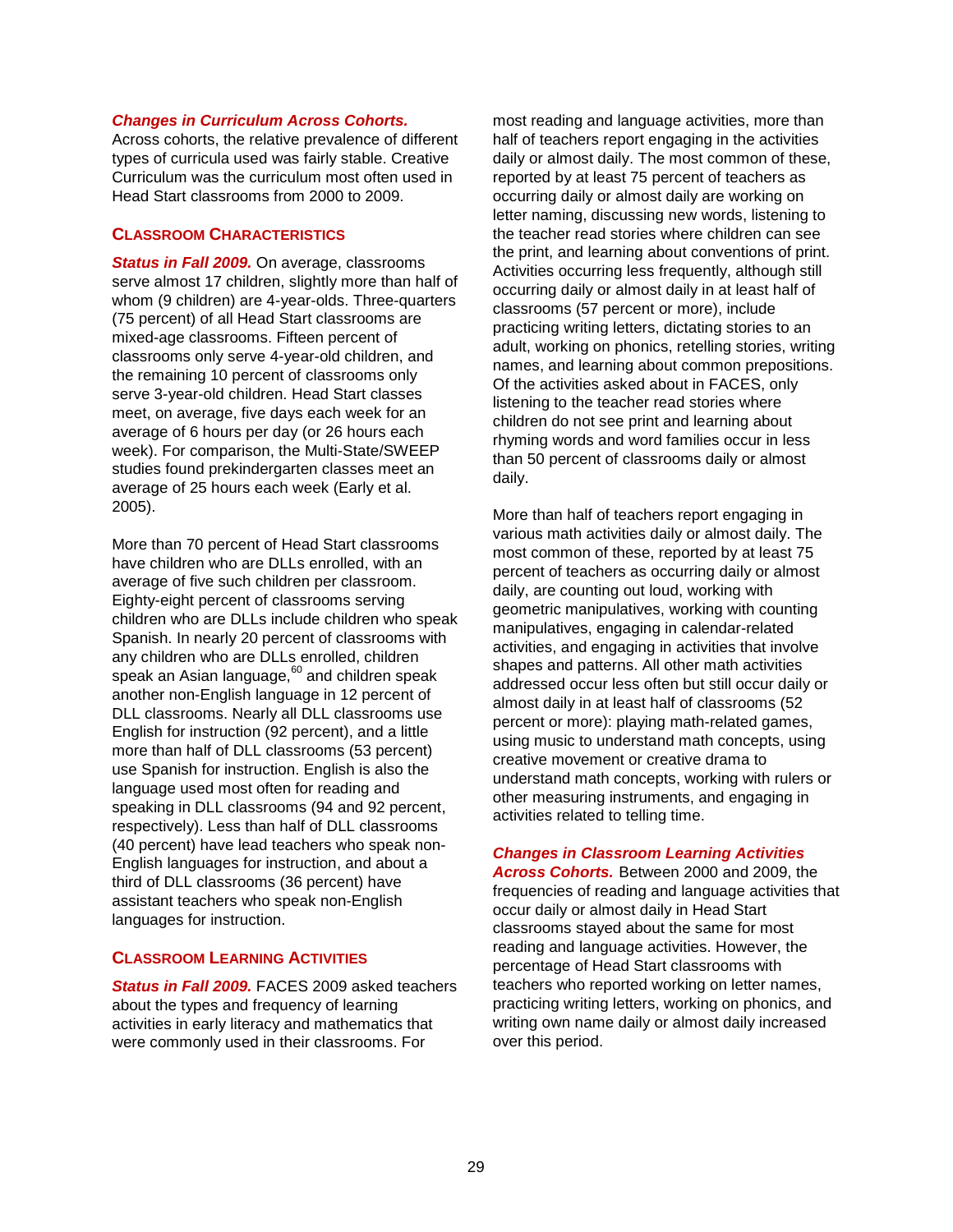## **SUMMARY**

Data from FACES provide a wealth of information on the children entering Head Start for the first time, their families, and their Head Start teachers and classrooms. The report documents these characteristics for those entering Head Start in 2009 and offers comparisons across the past decade of FACES cohorts.

Head Start continues to serve a diverse population of low-income children and their families. Sixty-one percent of first-time Head Start children are 3 years old (as of September 1, 2009), and the entering Head Start population is nearly evenly divided between boys and girls. More than a third (36 percent) of first-time Head Start children are Hispanic/Latino, and another third (33 percent) are African American. The racial/ethnic composition of the entering child population has changed across FACES cohorts, with an increase from 66 percent in 2000 to 77 percent in 2009 in the percentage that are minorities, and a commensurate decrease in the percentage who are White.

#### **FAMILY ENVIRONMENT**

Most children entering Head Start in 2009 (95 percent) live with at least one of their biological or adoptive parents, including half (50 percent) who live with their mothers only. The percentage of entering Head Start children who live with both of their biological or adoptive parents decreased across FACES cohorts (from 48 percent in 2000 to 42 percent in 2009).

More than two-thirds (68 percent) of children entering Head Start in fall 2009 have a parent with at least a high school diploma or GED living with them, and almost half (47 percent) of children live with at least one parent who is working full time. Many Head Start children live in households that receive federal assistance; the most common type received in 2009 is SNAP, which increased from 44 percent of children's households in 2000 to 64 percent in 2009.

Slightly more than a quarter (26 percent) of newly entering Head Start children in 2009 live in households in which a language other than English is primarily spoken to them. Spanish is by far the most prevalent non-English primary language. The percentage of children who are

spoken to primarily in a language other than English is higher in 2009 than in 2000. 61

The percentage of newly entering Head Start children who are read to by a family member at least three times a week has increased gradually, from 66 percent in fall 2000 to76 percent in 2009. The relative popularity of other home learning activities in which Head Start children participate with their families has been fairly stable over time. For each FACES cohort between 2000 and 2009, playing with toys or games indoors has been the most common activity reported in the past week, and visiting a playground or park or having a picnic has been the most common activity reported in the past month.

More than 9 in 10 newly entering Head Start children in 2009 have a regular health care provider, all but a few (99 percent) have had a regular medical checkup in the past year, and 88 percent have seen a dentist during that time. Nearly all Head Start children (96 percent) have some type of health insurance, and most of those (83 percent) are covered by some type of government insurance (including 48 percent also reportedly covered by private insurance).

In addition to the 25 hours per week, on average, spent in Head Start, 37 percent of newly entering children are also cared for by someone other than their parents before or after Head Start, spending an additional 15 hours per week, on average, away from their parents. Care by a relative is the most common type of child care, received by onequarter (25 percent) of newly entering Head Start children.

#### **CHILD COGNITIVE, SOCIAL-EMOTIONAL, AND PHYSICAL DEVELOPMENT**

Newly-entering Head Start children score below norms across developmental areas, including language, literacy, and mathematics development at program entry. In fall 2009, we see this pattern among those assessed in English, as well as those assessed in Spanish. We also see diversity in children's skills when they first enter the program, although this diversity is less pronounced among those who are assessed in Spanish. For example, although the top quartile of those assessed in English in fall 2009 scores above norms in many areas, among those assessed in Spanish, the top quartile scores below norms across areas.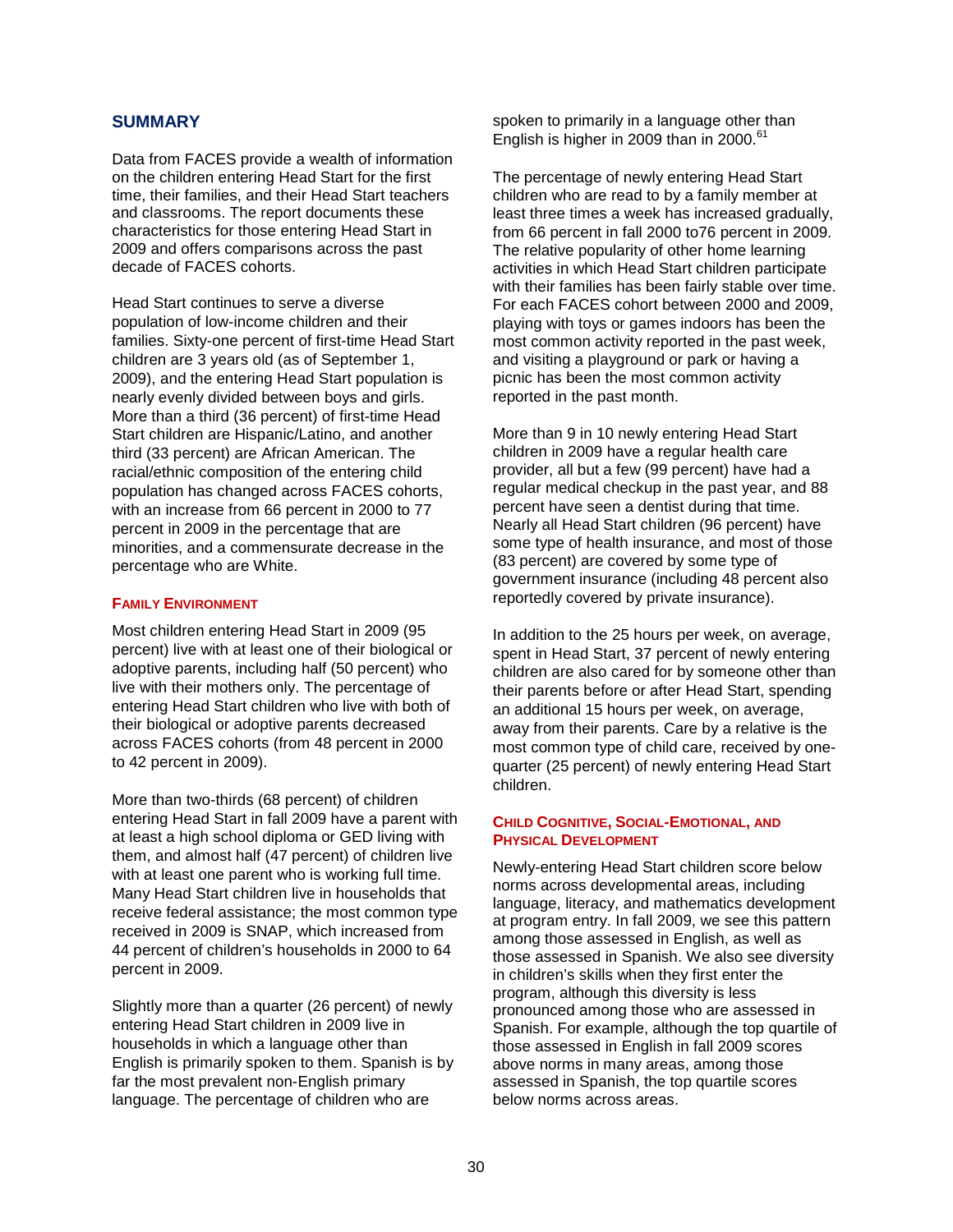Across cohorts, parents report children as having strong social skills and few problem behaviors. Teachers also report children as having few problem behaviors. In contrast, assessors rate children entering in fall 2009 as having social/cognitive skills that are about one standard deviation below norms. In addition, on an executive functioning task, children entering in fall 2009 respond correctly less than half of the time. This suggests that children have not yet fully developed their working memories or their ability to inhibit their initial impulses. Many patterns across groups of children are in expected directions, with, for example, younger children reported as having fewer social skills and problem behaviors than older children, and girls having stronger social skills, better approaches to learning, and fewer problem behaviors than boys.

At Head Start entry, 11 percent of children have an identified disability, with the majority of these reported to be speech or language impairments. This pattern holds across cohorts. In fall 2006 and 2009, more than one-third of children (34 percent) are overweight or obese. Finally, on average, parents across cohorts generally report children to be in excellent or very good physical health.

#### **HEAD START TEACHERS AND CLASSROOMS**

Consistent with prior cohorts, Head Start teachers in 2009 have, on average, multiple years of experience in the Head Start classroom. Most have earned a postsecondary degree (A.A. or B.A.), and the percentage that have earned an A.A. has increased over time. Most teachers also have specific training in early childhood. As in prior FACES cohorts, teachers are most likely to report using the Creative Curriculum as their primary curriculum.

Head Start classrooms provide intensive services to children, meeting on average five days each week for six hours a day. Children are served in a linguistically diverse environment; a majority of Head Start classrooms include DLL children. Multiple language, literacy, and mathematics activities take place in a majority of classrooms daily or almost daily. Over time, the percentage of classrooms engaging daily or almost daily in work on letter names, phonics, and writing letters or names has increased.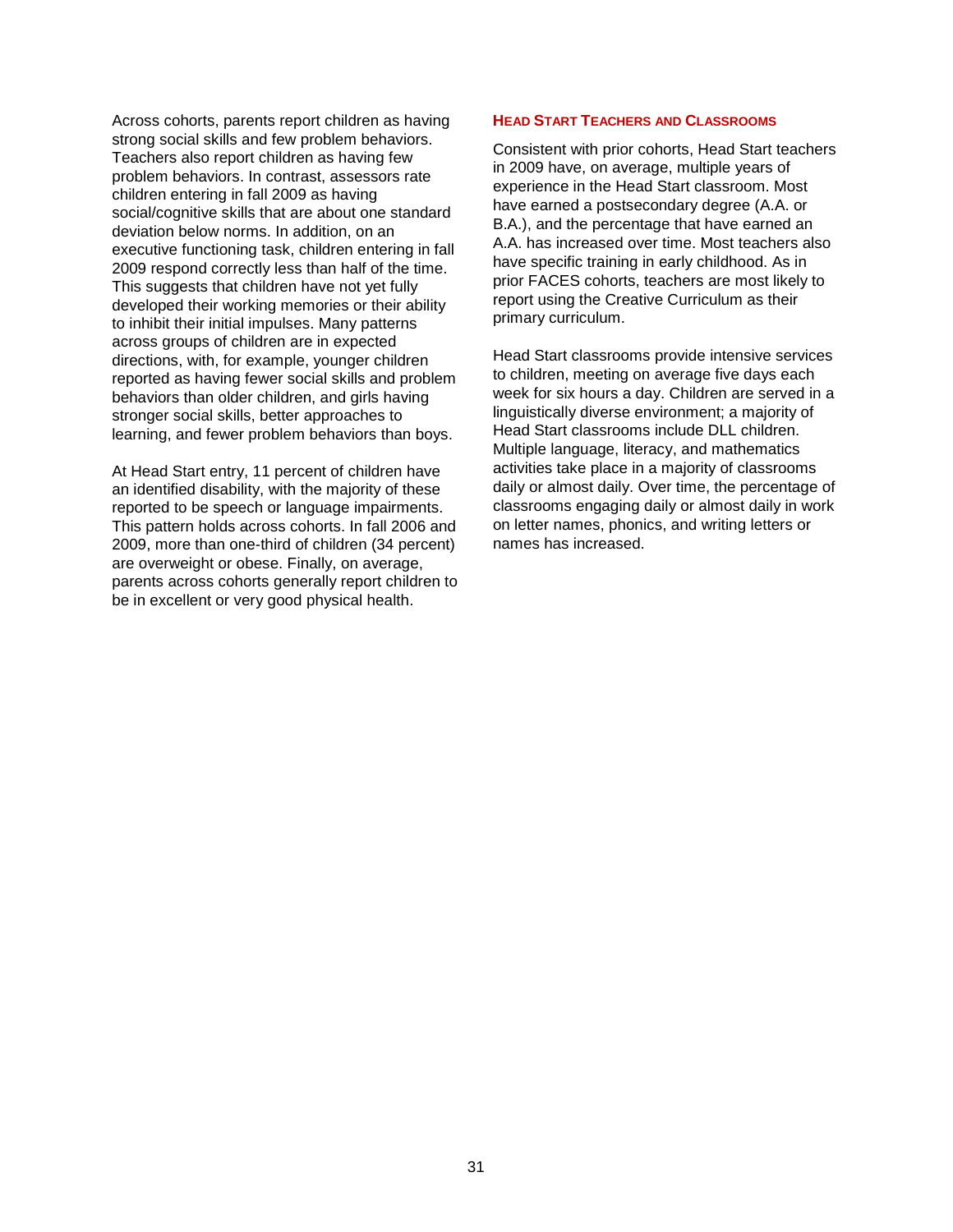## **REFERENCES**

- Aikens, N., L.K. Hulsey, E. Moiduddan, A. Kopak, A. Takyi-Laryea, L. Tarullo, and J. West. "Data Tables for FACES 2009 Head Start Children, Families, and Programs: Present and Past Data from FACES Report. OPRE Report 2011-33b." Washington, DC: Office of Planning, Research and Evaluation, Administration for Children and Families, U.S. Department of Health and Human Services, December 2011.
- Anderson, S.E., and R.C. Whitaker. "Prevalence of Obesity Among U.S. Preschool Children in Different Racial and Ethnic Groups." *Archives of Pediatric and Adolescent Medicine*, vol. 163, no. 4, 2009, pp. 344–348.
- Blair, C. "School Readiness: Integrating Cognition and Emotion in a Neurobiological Conceptualization of Children's Functioning at School Entry." *American Psychologist,* vol. 57, 2002, pp. 111–127.
- Blair, C., and R. Razza. "Relating Effortful Control, Executive Function, and False Belief Understanding to Emerging Math and Literacy Ability in Kindergarten." *Child Development,* vol. 78, no. 2, 2008, pp. 647– 663.
- Brownell, R. "Expressive One-Word Picture Vocabulary Test." San Antonio, TX: Harcourt Assessment, Inc., 2000.
- Burts, D.C., C.H. Hart, R. Charlesworth, and L. Kirk. "A Comparison of Frequencies of Stress Behaviors Observed in Kindergarten Children in Classrooms with Developmentally Appropriate Versus Developmentally Inappropriate Instructional Practices." *Early Childhood Research Quarterly*, vol. 5, 1990, pp. 407–423.
- Centers for Disease Control and Prevention. "Obesity Prevalence Among Low-Income, Preschool-Aged Children—United States, 1998–2008." *Morbidity and Mortality Weekly Report*, vol. 58, no. 28, 2009, pp. 769–796.
- Chernoff, J., K. D. Flanagan, C. McPhee, and J. Park. "Preschool: First Findings from the Preschool Follow-up of the Early Childhood Longitudinal Study, Birth Cohort (ECLS-B)." NCES 2008–025. Washington, DC: U.S. Department of Education, Institute of Education Sciences, NCES, 2007.
- Child Trends. "Early Childhood Program Enrollment." Child Trends Databank, 2010. Retrieved from [http://www.childtrendsdatabank.org/ ?q=node/280].
- Clifford, R.M., O. Barbarin, F. Chang, D.M. Early, D. Bryant, C. Howes, M. Burchinal, and R. Pianta. "What Is Pre-Kindergarten? Characteristics of Public Pre-Kindergarten Programs." *Applied Developmental Science*, vol. 9, 2005, pp. 126–143.
- Croninger, R.G., and V.E. Lee. "Social Capital and Dropping Out of High School: Benefits to At-Risk Students of Teachers' Support and Guidance." *Teachers College Record*, vol. 103, no. 4, 2001, pp. 548–541.
- Diamond, A., and C. Taylor. "Development of an Aspect of Executive Control: Development of the Abilities to Remember What I Said and to "Do as I Say, Not as I Do." *Developmental Psychobiology*, vol. 29, 1996, pp. 315–334.
- Downey, D.B., P.T. von Hippel, and B. Broh. "Are Schools the Great Equalizer? Cognitive Inequality During the Summer Months and the School Year." *American Sociological Review,* vol. 69, no. 5, 2004, pp. 613–635.
- Duncan, S. E., and E. A. DeAvila. *Preschool Language Assessment Survey 2000 Examiner's Manual: English Forms C and D.*  Monterey, CA: CTB/McGraw-Hill, 1998.
- Dunn, L.M., D.E. Lugo, E.R. Padilla, and L.M. Dunn. *Test de Vocabulario en Imagenes Peabody.* Circle Pines, MN: American Guidance Service, 1986.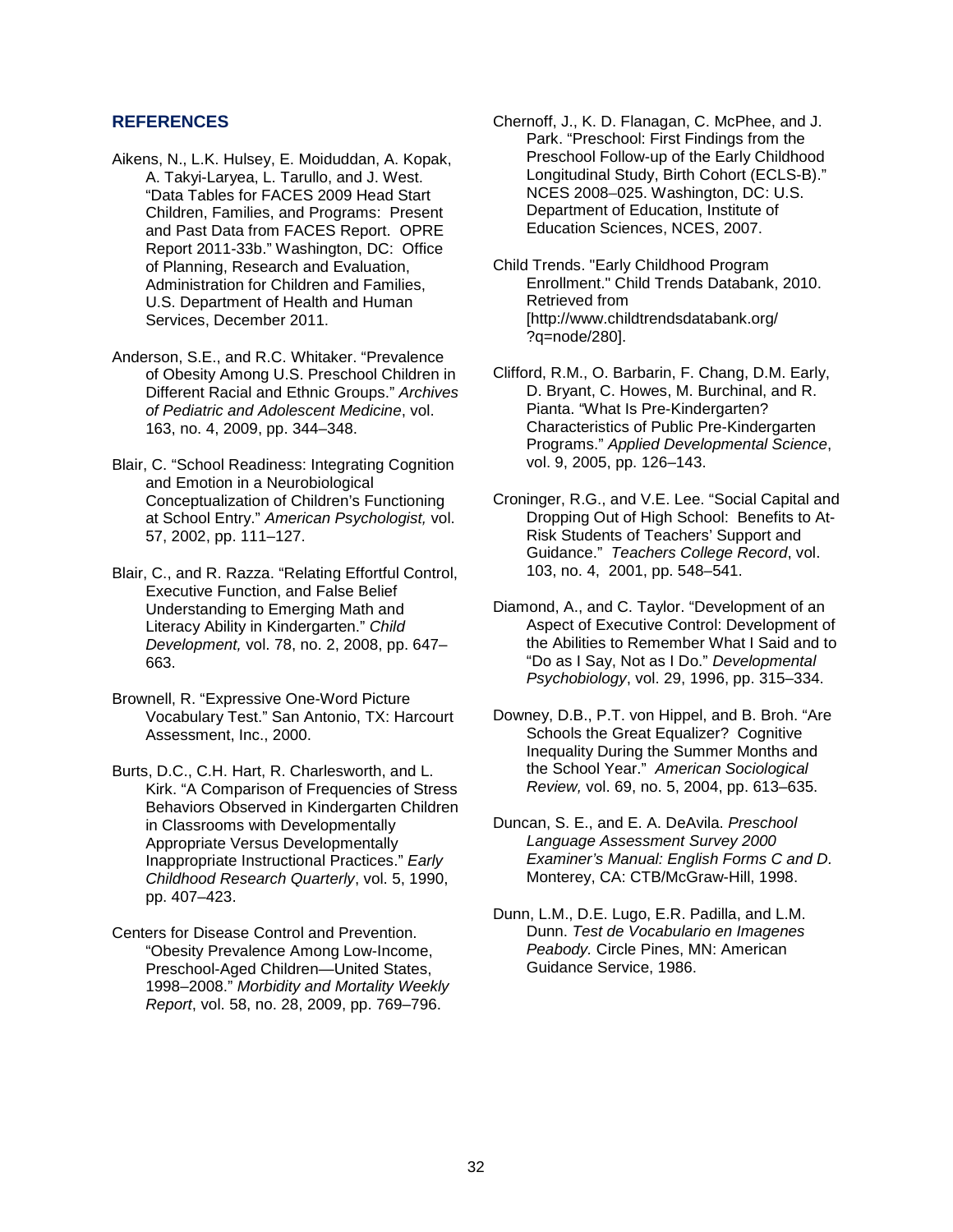Dunn, L., and D. Dunn. *Peabody Picture Vocabulary Test. Fourth Edition*. Circle Pines, MS: American Guidance Service, 2006.

- Early, D., O. Barbarin, D. Bryant, M. Burchinal, F. Chang, R. Clifford, G. Crawford, W. Weaver, C. Howes, S. Ritchie, M. Kraft-Sayre, R. Pianta, and W. S. Barnett. "Pre-Kindergarten in Eleven States: NCEDL's Multi-State Study of Pre-Kindergarten and Study of State-Wide Early Education Programs (SWEEP)." Preliminary descriptive report. NCEDL working paper. Chapel Hill, NC: University of North Carolina, Chapel Hill, May 24, 2005.
- Entwisle, D.R., K.L. Alexander, and L.S. Olson. *Children, Schools, and Inequality*. Boulder, CO: Westview Press, 1997.
- Federal Interagency Forum on Child and Family Statistics. *America's Children in Brief: Key National Indicators of Well-Being, 2010*. Washington, DC: U.S. Government Printing Office, 2010.
- Gresham, F.M., and S.N. Elliot. *Social Skills Rating System.* Circle Pines, MN: American Guidance Service, 1990.
- Individuals with Disabilities Education Act (IDEA) Data. "Part B Child Count (2008)." Retrieved from https://www.ideadata.org/arc\_toc10. asp#partbCC on February 21, 2011.
- Iruka, I.U., and P.R. Carver. "Initial Results from the 2005 NHES Early Childhood Program Participation Survey." NCES 2006-075. Washington, DC: National Center for Education Statistics, 2006.
- Kaiser Commission on Medicaid and the Uninsured. "Health Coverage of Children: The Role of Medicaid and CHIP." Washington, DC: Henry J. Kaiser Family Foundation, 2011. http://www.kff.org/medicaid/upload/7698- 05.pdf

Mabli, J., and C. Ferrerosa. *Supplemental Nutrition Assistance Program Caseload Trends and Changes in Measures of Unemployment, Labor Underutilization, and Program Policy from 2000 to 2008.* Alexandria, VA: U.S. Department of Agriculture, Food and Nutrition Service, 2010.

- McDermott, P.A., L.F. Green, J.M. Francis, and D.H. Stott. *Preschool Learning Behaviors Scale.* Philadelphia: Edumetric and Clinical Science, 2000.
- National Center for Education Statistics. "Common Core of Data: Build a Table." Washington, DC: NCES, 2011. Retrieved from [http://nces.ed.gov/ccd/bat/].
- Pallas, A.M., G. Natriello, and E.L. McDill. "The Changing Nature of the Disadvantaged Population: Current Dimensions and Future Trends. *Educational Researcher*, vol. 18. no. 5, 1989, pp. 16–22.
- Peterson, J., and N. Zill. "Marital Disruption, Parent-Child Relationships, and Behavior Problems in Children." *Journal of Marriage and the Family*, vol. 48, 1986, pp. 295–307.
- Radloff, L.S. "The CES-D Scale: A Self-Report Depression Scale for Research in the General Population." *Journal of Applied Psychological Measurement*, vol. 1, no. 3, 1977, pp. 385–401.
- Rathbun, A., and J. West. *From Kindergarten Through Third Grade: Children's Beginning School Experiences.* NCES 2004-007. Washington, DC: National Center for Education Statistics, 2004.
- Roid, G.H., and L.J. Miller. *Examiners Manual: Leiter International Performance Scale-Revised*. Chicago: Stoelting Co., 1997.
- Smith-Donald, R., C. C. Raver, T. Hayes, and B. Richardson. "Preliminary Construct and Concurrent Validity of the Preschool Self-Regulation Assessment (PSRA) for Field-Based Research." *Early Childhood Research Quarterly,* vol. 22, 2007, pp. 173–187.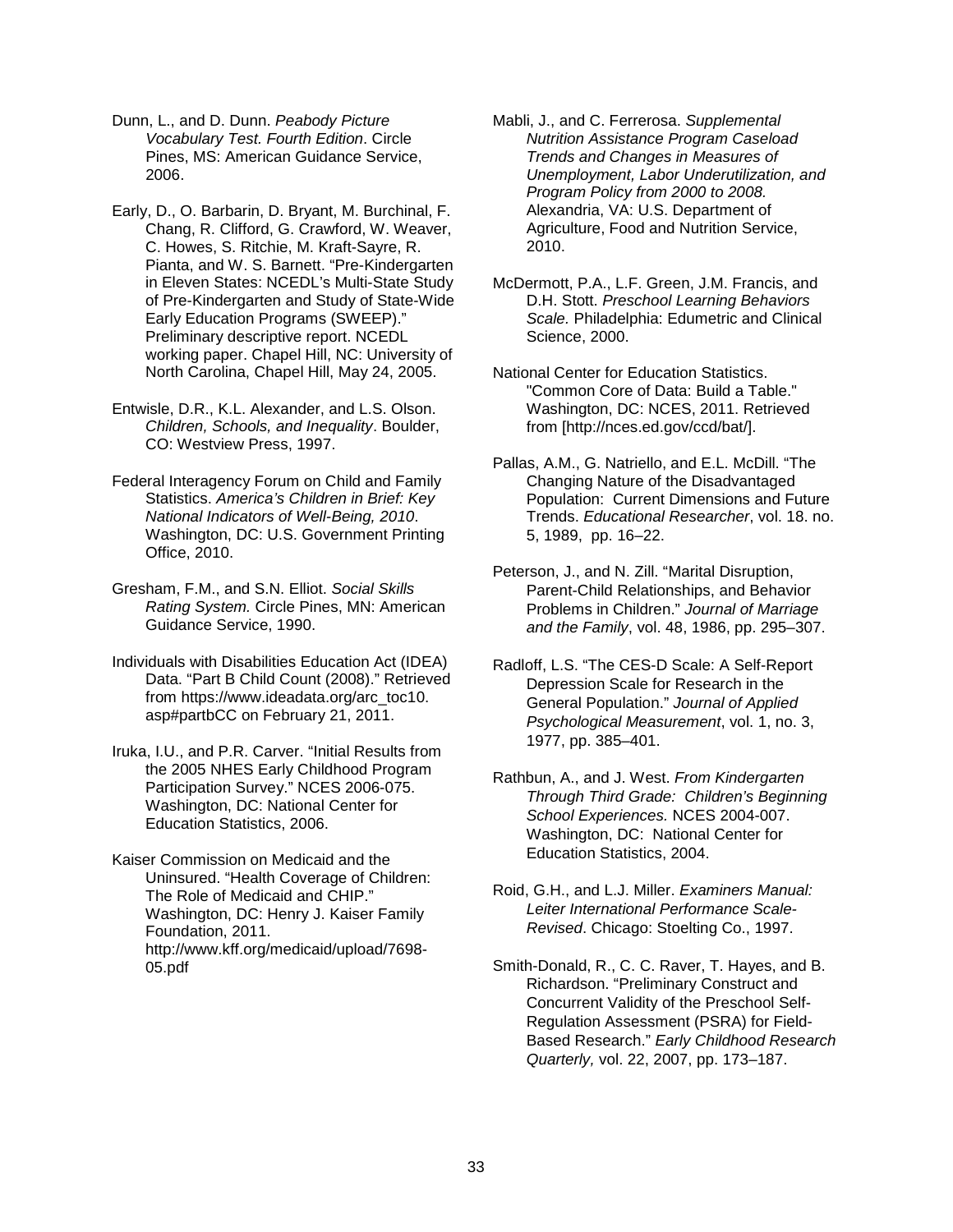- Tarullo, L., J. West, N. Aikens, and L.K. Hulsey. *Beginning Head Start: Children, Families, and Programs in Fall 2006.* Washington, DC: U.S. Department of Health and Human Services, 2008.
- U.S. Department of Education, National Center for Education Statistics. "Early Childhood Longitudinal Study—Kindergarten Class of 1998–99 (ECLS–K), Psychometric Report for Kindergarten Through First Grade." NCES 2002–05. Washington, DC: U.S. Department of Education, Institute of Education Sciences, NCES, 2002.
- U.S. Department of Education, National Center for Education Statistics. "America's Kindergartners: Findings from the Early Childhood Longitudinal Study-Kindergarten Class of 1998-99, Fall 1998." NCES 2000– 07. Washington, DC: U.S. Department of Education, NCES, 2000.
- West, J., K. Denton, and L. Reaney. *The Kindergarten Year.* NCES 2001-023. Washington, DC: National Center for Education Statistics, 2001.
- West, J., and L.K. Hulsey, "Who Is Served by Head Start? A 10-Year Perspective." Paper presented at the Association for Public Policy Analysis and Management Fall Conference, Washington, DC, 2009.
- West, J., L. Tarullo, N. Aikens, L. Malone and B.L. Carlson. "FACES 2009 Study Design." Washington, DC: Office of Planning, Research and Evaluation, Administration for Children and Families, U.S. Department of Health and Human Services, November 2010.
- West, J., N. Aikens, B. Carlson, C. Meagher, L. Malone, A. Bloomenthal, A. Kelly, K. Rall, and R. Zota. "Head Start Family and Child Experiences Survey: 2006. User's Manual." Washington, DC: U.S. Department of Health and Human Services, 2010.
- Woodcock, R.W., K. McGrew, and N. Mather. *Woodcock-Johnson III Tests of Achievement*. Itasca, IL: Riverside Publishing, 2001.
- Woodcock, R.W., A.F. Muñoz-Sandoval, K. McGrew, N. Mather, and F. Schrank. *Batería III Woodcock-Muñoz*. Itasca, IL: Riverside Publishing, 2004.
- Zill, N., K. Kim, A. Sorongon, R. Herbison, C. Clark. "Head Start Family and Child Experiences Survey 2000: Data User's Guide." Washington, DC: U.S. Department of Health and Human Services, Administration for Children and Families. Office of Planning, Research and Evaluation, 2005.
- Zill, N., K. Kim, A. Sorongon, G. Shapiro, R. Herbison. "Head Start Family and Child Experiences Survey 2003: Data User's Guide." Washington, DC: U.S. Department of Health and Human Services, Administration for Children and Families. Office of Planning, Research and Evaluation, 2008.
- Zill, N., and J. West. *Findings from the Condition of Education 2000: Entering Kindergarten Children.* NCES 2001-035. Washington, DC: National Center for Education Statistics, 2001.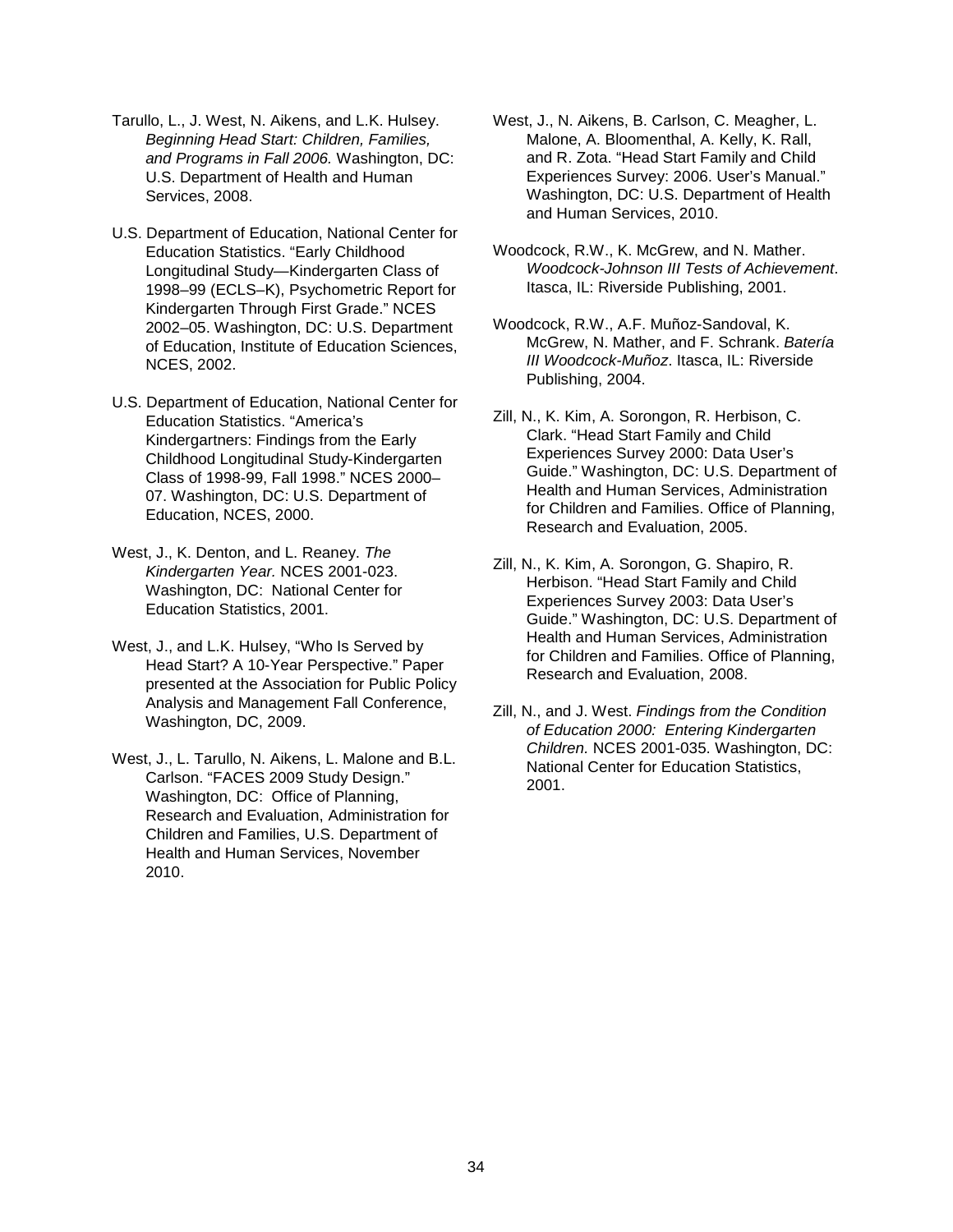## **NOTES**

<sup>1</sup> Observations of classroom quality are administered in the spring data collection waves, and are not included in this report.

 $2$  For detailed information on the FACES 2009 study design and measures, see West, Tarullo et al. 2010.

<sup>3</sup> Migrant and Seasonal Worker programs (MSHS), American Indian and Alaska Native (AI/AN) programs, programs in Puerto Rico and other U.S. territories, and programs not directly providing services to 3-, 4-, and 5-year-olds (such as Early Head Start) were excluded from the frame. The Office of Head Start provided information about any defunded (or soon-to-be defunded) programs before sampling, and these programs were then deleted from the sampling frame. FACES 2006 also excluded from the sampling frame 13 programs affected by Hurricanes Katrina and Rita in August 2005 that were unable to provide information for the 2004– 2005 PIR data.

 $4$  Three of the 65 programs originally sampled were determined to be ineligible because we learned that they were under provisional management or otherwise in financial jeopardy. In addition, two eligible programs declined to participate.

<sup>5</sup> These are all weighted response rates. The cumulative weighted response rates, which take into account the response rate for all levels of the sample, are lower. The cumulative weighted response rates for centers and classrooms are both 93 percent. The cumulative teacher response rate is 91 percent, and the cumulative child response rate (consent rate) is 85 percent. The cumulative weighted response rates for the child assessments, parent interviews, and teacher ratings are 80, 79, and 83 percent, respectively. At the teacher level, among participating classes, marginal weighted response rate for the teacher interview was 99 percent. At the child level, among children with consent, the child assessment rate was 94 percent, parent interview was 93 percent, and Teacher Child Report (TCR) was 97 percent.

 $6$  Eighty-four percent of parents were interviewed by telephone and the rest in person during the weeklong visit by FACES data collection teams. The fall 2009 round also included program director, center director, and education coordinator interviews, but data from these sources are not used in this report.

 $7$  Before FACES 2006, which also used a web survey, TCRs were collected using a paper survey.

<sup>8</sup> Children's height and weight were measured for the first time in FACES 2006.

 $9$  The screening process and cognitive assessment measures used in FACES 2009 and earlier FACES cohorts are described in the section of this report that describes children's cognitive outcomes.

<sup>10</sup> FACES 2006 screened children in the same way and also administered the assessment with the assistance of a laptop computer. Early FACES cohorts used a standard easel format to administer the assessment, but did not use laptop computers and recorded children's responses on paper.

 $11$  In fall 2009, 79 percent of TCRs were completed using the web instrument.

 $12$  These are the unweighted conditional response rates and pertain to the percent of children with a child assessment among the group of children with parent consent. They do not take into account the parent consent rate or participate rates for prior stages of sampling (for example, programs, centers, classrooms), which would lower the overall response rate. For example, in FACES 2006, overall unweighted response rate for the child assessment is 84 percent.

 $13$  To facilitate cross-cohort comparisons and to track changes in the population of children and families served by Head Start, there is a large overlap in the content of the measures used in the FACES instruments. However, each cohort study includes some new measures in order to adapt to changes in Head Start policies, practices, and the larger community context surrounding the program, and drops a few measures that have not proven useful in analysis. New cohorts also add or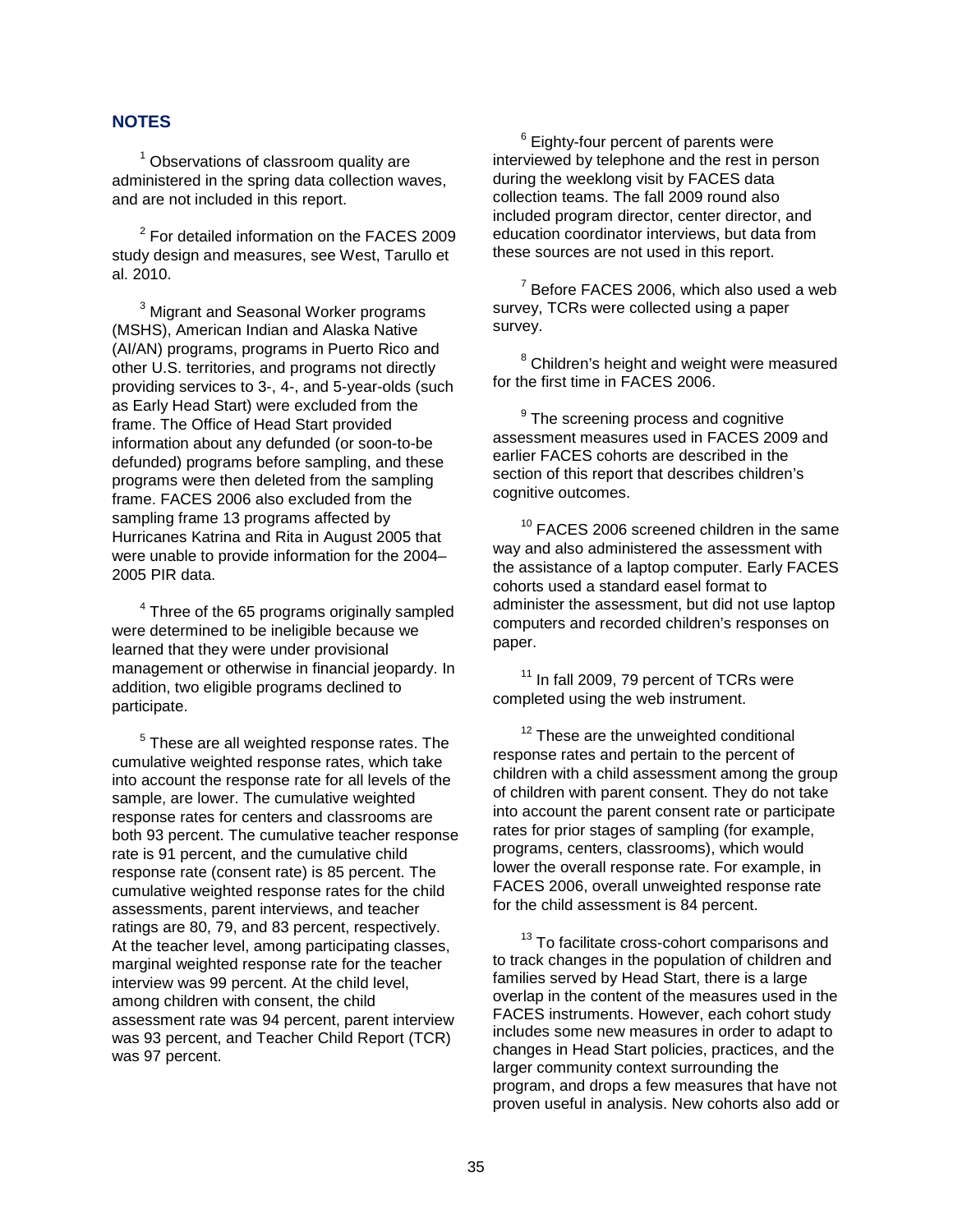substitute measures to take advantage of measures development in the field. More information on the comparability of measures across cohorts is provided in later sections of this report.

<sup>14</sup> All statistics found in this report and information on reliability of the measures can be found in Aikens et al. 2011.

<sup>15</sup> Weights are used to compensate for the differential probabilities of selection at the sampling stage (for example, 3-year-olds were sampled at a higher rate than 4-year-olds) and to adjust for the effects of nonresponse.

<sup>16</sup> All references to African American refer to African American, Non-Hispanic.

<sup>17</sup> All references to White refer to White, Non-Hispanic.

<sup>18</sup> Nationally, the percentage of children enrolled in public school prekindergarten programs who are White decreased from 47 percent in school year 2000-01 to 46 percent in 2009-10, while the percentage of children who are African American decreased from 25 percent to 21 percent. The percentage of children in these programs who are Hispanic increased from 24 percent to 27 percent during the same period (National Center for Education Statistics 2011). The percentage of Hispanic children ages 3 to 5 enrolled in any center-based programs (such as day care centers, Head Start programs, and state prekindergarten) increased between 2001 and 2006, while the percentage of White children in such programs had almost no change over the same time span (Child Trends 2010).

<sup>19</sup> All references to mothers, fathers, or parents include both biological and adoptive parents.

 $20$  The percentages presented in this section apply only to children whose mothers and/or fathers live with them.

 $21$  The federal poverty threshold for a family of four in 2009 was \$20,050. The eligibility criterion for Head Start is based on parent, rather than household, income.

 $22$  There was no consistent statistically significant trend across cohorts in the percentage of entering Head Start children spoken to primarily in English or other languages at home.

 $23$  Croninger and Lee 2001; Pallas et al. 1989; Rathbun and West 2004; Zill and West 2001.

<sup>24</sup> Downey et al. 2004; Rathbun and West 2004; West et al. 2001.

 $^{25}$ Sixty-five percent of children's parents "strongly agree" that their children sleep soundly through the night, and another 30 percent "agree." Fifty-eight percent "strongly agree" that their children wake up full of energy, and another 34 percent "agree."

<sup>26</sup> Government insurance includes Medicaid. State Children's Health Insurance Program (SCHIP), military health care, Indian Health Service, and other government insurance programs.

<sup>27</sup> Comparable information on health care was not collected for FACES cohorts before 2006.

<sup>28</sup> The number of risks is based on three characteristics of children's living circumstances: (1) whether the child resides in a single-parent household, (2) whether the household income is below the federal poverty threshold, and (3) whether the child's mother has less than a high school degree.

<sup>29</sup> The EOWPVT-SBE allows for conceptual scoring (that is, it provides prompts for both English and Spanish and accepts responses in each language and various Spanish dialects). All children take the same items but are scored as correct when they accurately identify an object, whether they label it in English or Spanish, thereby providing a picture of children's bilingual expressive vocabulary. In FACES, the EOWPVT-SBE was used with children whose primary home language was Spanish, while the EOWPVT was used with all other children.

<sup>30</sup> All children, regardless of home language or performance on the Pre-LAS, received the English receptive vocabulary measure, the PPVT-4, and the expressive vocabulary measure, the EOWPVT or EOWPVT-SBE. The TVIP is the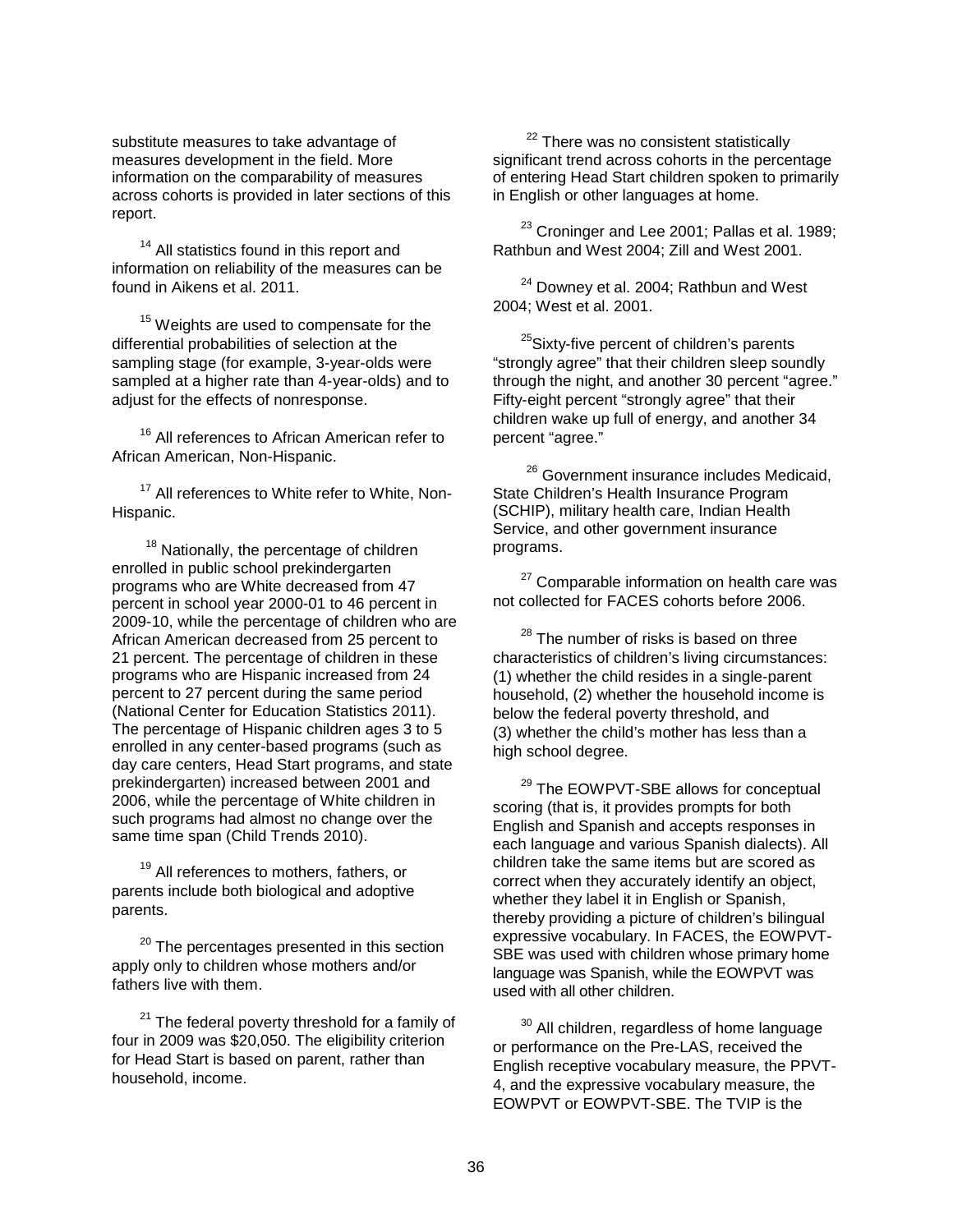Spanish-language version of the PPVT-4 and was used with children whose primary home language was Spanish, regardless of performance on the Pre-LAS. Thus, children whose parents spoke Spanish to them at home received the receptive vocabulary component of the battery in English (PPVT-4) as well as in Spanish (TVIP). They also received the Spanish-bilingual version of the EOWPVT. All other children received the PPVT-4 and the EOWPVT.

<sup>31</sup> The English assessment used the Woodcock-Johnson III Tests of Achievement, and the Spanish assessment used the *Batería III* Woodcock-Muñoz Tests of Achievement.

<sup>32</sup> FACES uses 23 mathematics items from the ECLS–B in fall and spring of the Head Start year(s) and an additional 7 items from the ECLS– K in kindergarten.

<sup>33</sup> For the direct assessment, home language was based on information provided on parent consent forms.

<sup>34</sup> As noted previously, regardless of performance on the language screener, children from homes where Spanish was primarily spoken were also administered the TVIP as a measure of their receptive Spanish vocabulary. Thus, these children received the receptive vocabulary component of the battery in English (PPVT-4) and in Spanish (TVIP). They also received the Spanish-bilingual version of the EOWPVT.

<sup>35</sup> The ECLS-B preschool wave was intended to assess children in the fall, when most children would be about 48 through 57 months of age. However, the age at time of testing in the ECLS–B preschool wave ranged from approximately 3 years, 8 months to 5 years, 5 months (Chernoff et al. 2007). On average, the FACES children in the fall 2009 round were assessed earlier in the program year than the ECLS–B sample, and their ages ranged from approximately 2 years, 3 months to 6 years, 3 months. The ECLS–B is a national study of 14,000 children born in 2001.

<sup>36</sup> The calibration sample for the Woodcock-Muñoz was drawn from both inside and outside (Mexico, Costa Rica, Panama, Argentina, Colombia, Puerto Rico, and Spain) the United

States. Calibration data were then equated to the Woodcock-Johnson norms. The TVIP was normed on a sample of individuals in Mexico and Puerto Rico in the early 1980s (Dunn et al. 1986). The norms for the EOWPVT-SBE are based on a national sample of children of Hispanic/Latino origin from 4–12 years old, while the standardization sample for the EOWPVT is nationally representative of all children in the United States from 2-18.

 $37$  For children from homes where Spanish is primarily spoken, the expressive vocabulary assessment is conceptually scored. For these children, standard scores using both the EOWPVT-SBE and the EOWPVT norms are created. EOWPVT standard scores provide a measure of children's English expressive vocabulary relative to young children in the U.S., while the EOWPVT-SBE standard scores reflect children's bilingual (English and Spanish) vocabulary skills relative to young Hispanic children nationally.

<sup>38</sup> As noted previously, the EOWPVT and EOWPVT-SBE measure the expressive vocabulary of children from English- and Spanishspeaking households. The EOWPVT provides a measure of children's expressive vocabulary relative to English-speaking peers nationally, while the EOWPVT-SBE reflects children's vocabulary skills relative to Spanish-bilingual and Spanish-dominant peers.

 $39$  In FACES 2006 and 2009, the fourth edition of the PPVT was administered to children. The third edition of the PPVT was administered in earlier cohorts. The norming sample for the third edition of the PPVT matches the U.S. population in 1994, while that for the PPVT-4 matches the population in 2004. Thus, standard scores on the former assessment compare children to same-age peers in 1994, while those on the latter compare them to children in 2004. Similarly, the third edition of the Woodcock-Johnson Tests of Achievement was administered to children in FACES 2006 and 2009, while the revised edition was administered to children in FACES 2000. A hybrid of the third and revised editions was administered in FACES 2003. A third edition score, derived from this hybrid, is reported here. The norming sample for the revised edition of the Woodcock-Johnson matches the U.S. population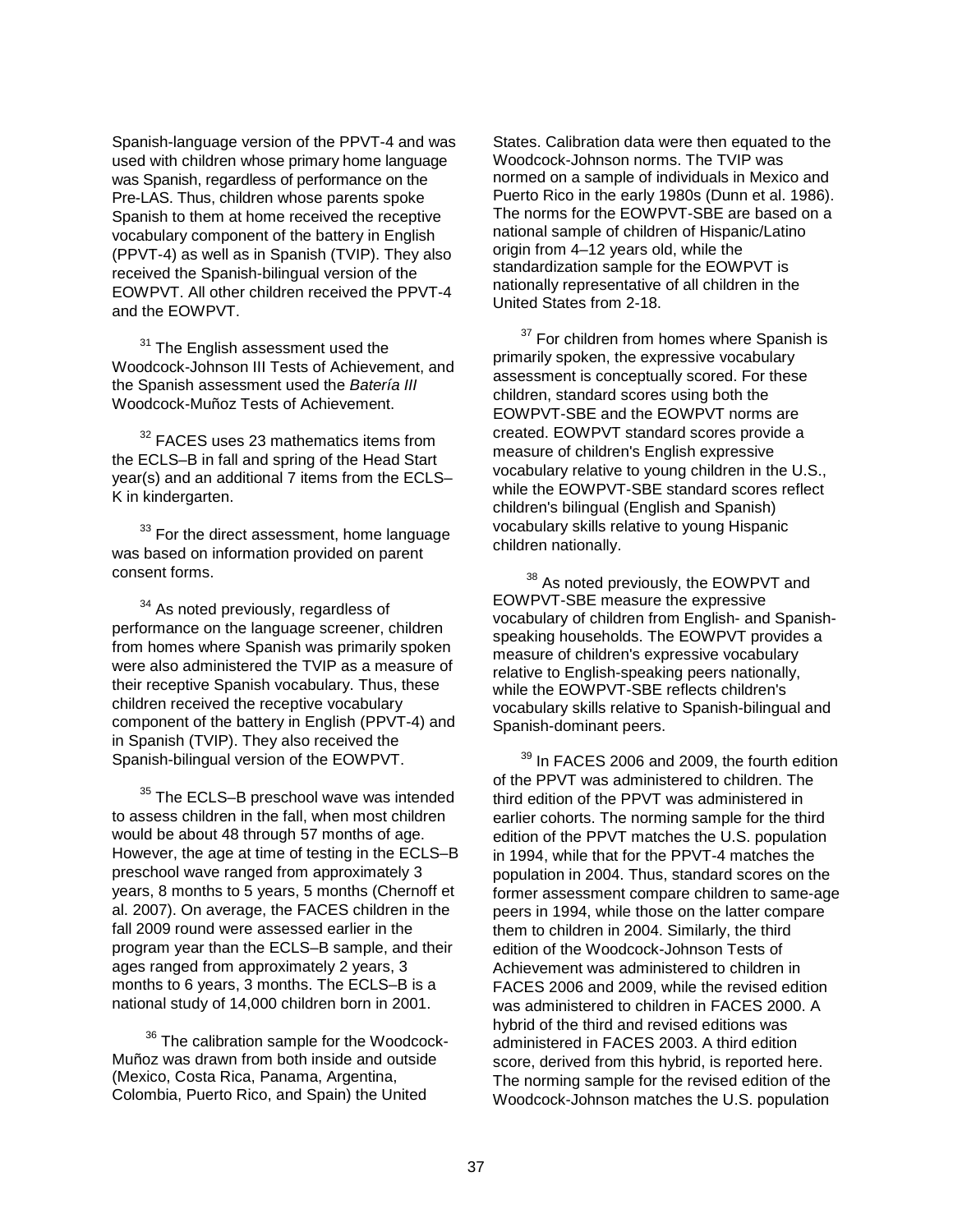in 1980. That for the third edition matches the population in 2000.

<sup>40</sup> Unlike in other cohorts, in FACES 2000, the Woodcock-Johnson Tests of Achievement were only administered to children age 4 and older. Thus, reported scores for this cohort are only available for children who are 4 and older. In this section, we exclude this cohort and describe the entering skills for all children in fall 2003, 2006, and 2009, regardless of age at entry. Appendix Table B.24 provides the mean entering scores for 4-year-old children in fall 2000, 2003, 2006, and 2009.

<sup>41</sup> Although all children, regardless of home language, in FACES 2006 and 2009 were administered the PPVT, only scores for children assessed in English are included here. The PPVT was only administered to children assessed in English in FACES 2000 and 2003.

 $42$  For the first time in FACES, teachers in FACES 2009 rated each child on the six items that comprise the Approaches to Learning scale from the ECLS–K (U.S. Department of Education 2002). Earlier FACES cohorts used the Preschool Learning Behavior Scale (PLBS) (McDermott et al. 2000) to assess children's approaches to learning.

<sup>43</sup> Because the pencil tapping task requires working memory and more attention to auditory and visual stimuli, FACES administers the measure only to children age 4 and older.

<sup>44</sup> A similar percentage of Head Start children (56 percent; mean age  $=$  5 years, 1 month) responded correctly across trials on the peg tapping task (Blair 2008). Pencil tapping is an adaptation of the peg tapping task. Both tasks require a child do the opposite of what the assessor says (for example, tap once when the assessor says to tap two times). These authors argue that developmental changes around age 4 in inhibitory control likely influence children's executive function and self-regulation, but they also point out that other factors may influence children's skills on executive function tasks as well. In comparison, in another study of a small sample of older Head Start children (mean age = 60.5 months), a larger percentage of children

responded correctly across trials (59 percent [Smith-Donald et al. 2007]).The pencil tapping task does not have normative data. We report data from this study to provide a comparison to the performance of FACES children on this task.

 $45$  The Leiter was used for the first time in FACES in 2006. Thus, comparable scores are not available for earlier cohorts.

<sup>46</sup> Teachers were asked whether a professional had indicated that children had a developmental problem, delay, or other special need, and to indicate the specific need or disability.

 $47$  Teachers were asked whether a professional had indicated that the child had a developmental problem, delay, or other special need, and to indicate the specific need or disability. Five disability categorizations are reported here: speech or language, cognitive, behavioral/emotional, sensory, and physical impairment. Cognitive impairment includes developmental delay, mental retardation, and autism or pervasive developmental delay. Behavioral/emotional impairment includes behavior problems, hyperactivity, and attention deficit. Sensory impairment includes deafness, hearing impairment/hard of hearing, blindness, and vision impairment. Physical impairment includes motor impairment.

 $48$  According to the CDC, the 50th percentile in BMI for children ages 3 to 5 ranges from 15.4 to 16.0.

 $49$  According to the CDC, a child is considered to be overweight when his or her BMI score is at or above the 85th percentile for their age and gender, and obese if his or her BMI is at or above the 95th percentile for their age and gender.

 $50$  Head Start allows enrollment by children who are above the federal poverty level if they have a diagnosed disability. Forty-three percent of those with a disability have household incomes at or above the federal poverty line, while 36 percent of those without a disability have similar incomes.

<sup>51</sup> Teacher-reported disability status is not available in FACES 2000. Accordingly, in this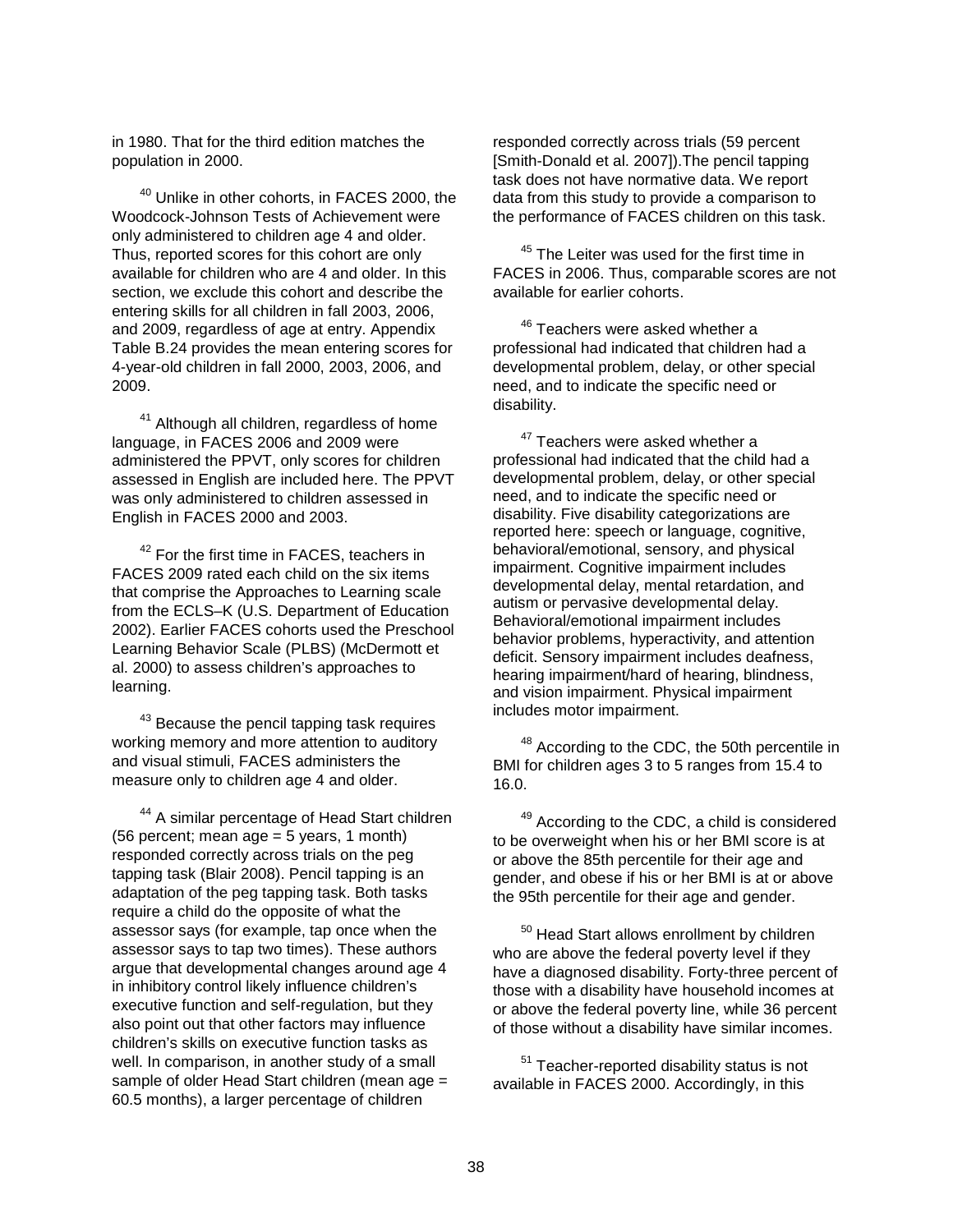section, we only report this information for children in FACES 2003, 2006, and 2009.

52 The Centers for Disease Control and Prevention (CDC) sets the criterion of *overweight*  as being when a child's BMI score is from the 85th to 94th percentile for his or her age and gender, and of *obese* as being when the child's BMI is at or above the 95th percentile. In some earlier FACES reports, the two categories have been labeled as *at risk of overweight* and *overweight*, respectively. Here, we use the more recent terminology used by the CDC.

53 In spring 2010, FACES also conducted classroom observations of the quality of facilities and teacher-child interactions. These data will be explored in a subsequent report.

<sup>54</sup> To compare teacher and classroom data across cohorts, statistics were weighted to represent all classrooms serving children entering Head Start for the first time in the cohort year. Statistics for fall 2009 baseline data regarding teacher characteristics and curriculum were weighted to represent all teachers serving children entering Head Start for the first time in fall 2009. Statistics for fall 2009 baseline data regarding classroom characteristics and classroom learning activities were weighted to represent all classrooms serving children entering Head Start for the first time in fall 2009. Because teachers can have more than one classroom, the number of classrooms is greater than the number of teachers, and the same characteristic estimated at the teacher and classroom level can differ. All reported differences are significant at the *p* < .05 level or better.

<sup>55</sup> Comparisons are made to findings from the Multi-State Study of Pre-Kindergarten and SWEEP (Clifford et al. 2005; Early et al. 2005). The Multi-State Study includes a random sample of state-funded prekindergarten programs in four states (Georgia, Illinois, Kentucky, and Ohio) and two large regions of two other states (Los Angeles and the Central Valley in California and New York state-funded prekindergarten programs in four City and Albany in New York) and began in 2001. The SWEEP study includes a random sample of states (Massachusetts, New Jersey, Washington, and Wisconsin) and a large region in Texas and began in 2003. These studies focused on classrooms for 4-year-olds.

 $56$  Salaries are not adjusted for inflation, but there are no statistically significant differences in teacher salary across cohorts when such an adjustment is made.

<sup>57</sup> Mental health data are available only for FACES 2006 and 2009.

<sup>58</sup> Widely available curricula include High Reach, Let's Begin with the Letter People, Montessori, Bank Street, Creating Child Centered Classrooms–Step by Step, Scholastic Curriculum, and Curiosity Corner-Johns Hopkins.

59 Examples of other types of curricula include Galileo, Houghton Mifflin, I am Moving/I am Learning, Links to Literacy, New World, and Opening the World of Learning.

<sup>60</sup> Asian and Pacific Island languages include languages from three categories as specified in the Program Information Report: (1) Middle Eastern and South Asian Languages, (2) East Asian Languages, and (3) Pacific Island Languages.

 $61$  However, there was no statistically significant change between consecutive cohorts in the percentage of children spoken to primarily in a language other than English at home.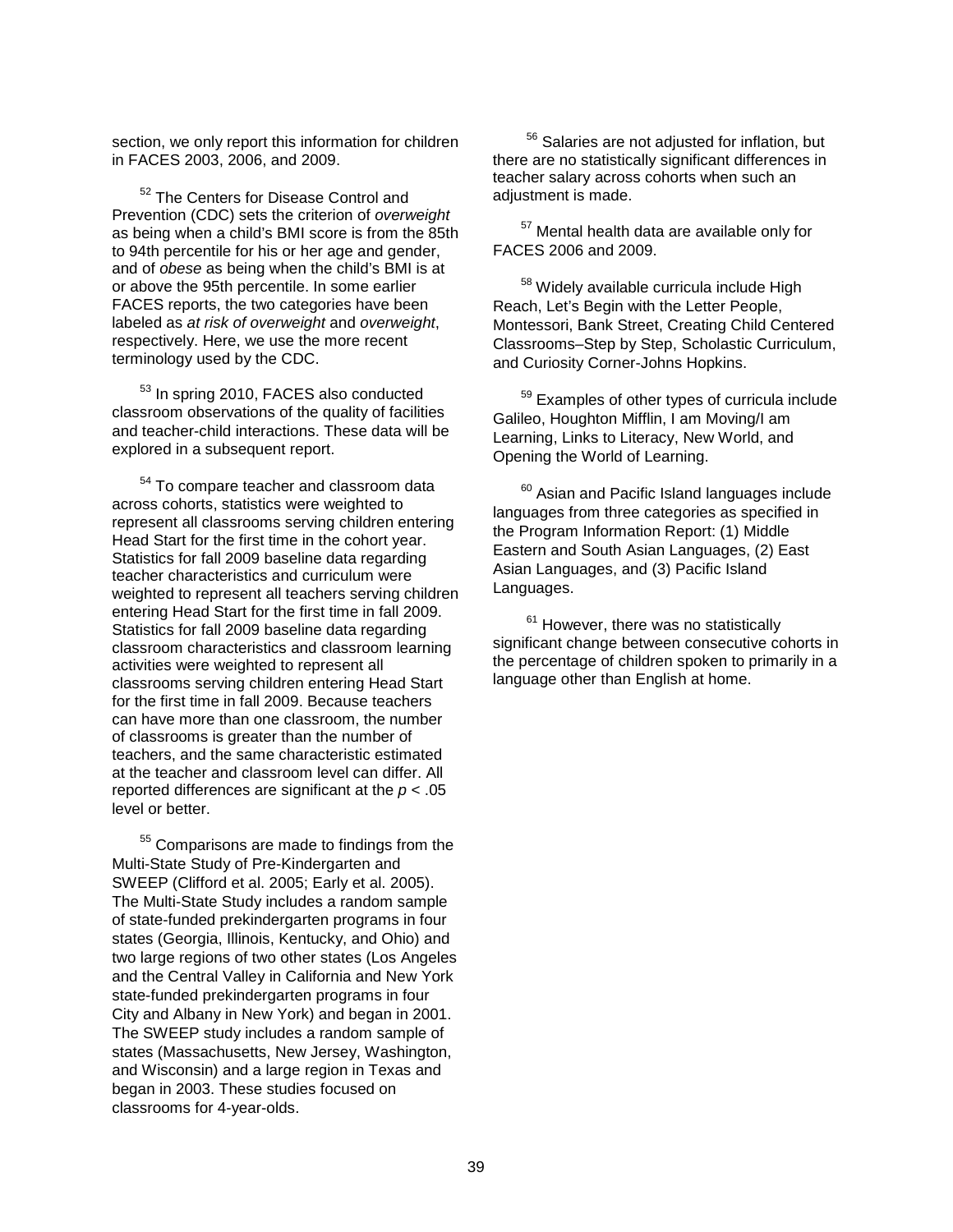## **FACES 2009 COPYRIGHT PERMISSIONS**

*Peabody Picture Vocabulary Test, Fourth Edition (PPVT-4).* Copyright © 2007, Wascana Limited Partnership. Reproduced with permission of the publisher NCS Pearson, Inc. All rights reserved.

*Test de Vocabulario en Imagenes Peabody (TVIP).* Copyright © 1987, Dunn Educational Services, Inc. Reproduced with permission of the publisher NCS Pearson, Inc. All rights reserved.

*Social Skills Rating System (SSRS).* Copyright © 1990, NCS Pearson, Inc. This adaptation Copyright © 2006. Reproduced with permission of the publisher. All rights reserved.

*Woodcock-Johnson® III (WJ III®)*, *WJ III*® *Tests of Achievement.* Copyright © 2001, 2007, The Riverside Publishing Company. Reproduced with permission of the publisher. All rights reserved.

No part of this work may be reproduced or transmitted in any form or by any means, electronic or mechanical, including photocopying and recording or by any information storage or retrieval system without the proper written permission of The Riverside Publishing Company unless such copying is expressly permitted by federal copyright law. Address inquiries to Contracts and Permissions Department, The Riverside Publishing Company, 3800 Golf Road, Rolling Meadows, Illinois 60008- 4015.

*Batería III Woodcock-Muñoz ®.* Copyright © 2004, 2007, The Riverside Publishing Company. Reproduced with permission of the publisher. All rights reserved.

No part of this work may be reproduced or transmitted in any form or by any means, electronic or mechanical, including photocopying and recording or by any information storage or retrieval system without the proper written permission of The Riverside Publishing Company unless such copying is expressly permitted by federal copyright law. Address inquiries to Contracts and Permissions Department, The Riverside Publishing Company, 425 Spring Lake Drive, Itasca, Illinois 60143-2079.

*PreLAS 2000*, by Sharon E. Duncan, Ph.D., and Edward A. DeAvila, Ph.D. Copyright © 1998 CTB/McGraw-Hill LLC, a subsidiary of The McGraw-Hill Companies, Inc. Reproduced by permission of CTB/McGraw-Hill LLC.

*Leiter International Performance Scale-Revised Examiner Ratings.* Copyright © 1997, 2002 Stoelting Co., 620 Wheat Lane, Wood Dale, IL 60191. All rights reserved.

*Classroom Assessment Scoring System*™ *(CLASS™)* by Robert C. Pianta, Karen M La Paro, and Bridget K. Hamre. Copyright © 2008 by Paul H. Brooks Publishing Co. Used with permission of publisher.

*Early Childhood Environment Rating Scale, Revised Edition* by Thelma Harms, Richard M. Clifford, and Debby Cryer. Copyright © 2005. New York: Teacher College Press. Reproduced with permission from the authors and the publisher. This copyrighted material may not be sold, copied, or distributed for any reason. All rights reserved.

*Expressive One-Word Picture Vocabulary Test (EOWPVT)*. Copyright © 2000, Academic Therapy Publications, 20 Commercial Boulevard, Novato, CA, 94949-6191. All rights reserved. Reproduced by permission of Academic Therapy Publications.

*Expressive One-Word Picture Vocabulary Test—Spanish-Bilingual Edition*. Copyright © 2001, Academic Therapy Publications, 20 Commercial Boulevard, Novato, CA, 94949-6191. All rights reserved. Reproduced by permission of Academic Therapy Publications.

Adaptation of the Diamond and Taylor (1996) *Peg-Tapping Executive Functioning Task*. Copyright © 1996; Blair 2002; Smith-Donald, Raver, Hayes, and Richardson, 2007.

Selected items from the *Early Childhood Longitudinal Study, Kindergarten Class of 1998-99 (ECLS-K)*, National Center for Education Statistics. To include items reproduced from the *Test of Early Mathematics Ability, 3rd Ed. (TEMA-3),* by H.P. Ginsburg, and A.J. Baroody. Copyright © 2003, Pro Ed, Inc.Used with permission.

Selected items from the *Early Childhood Longitudinal Study, Birth Cohort (ECLS-B),* National Center for Education Statistics. Used with permission.